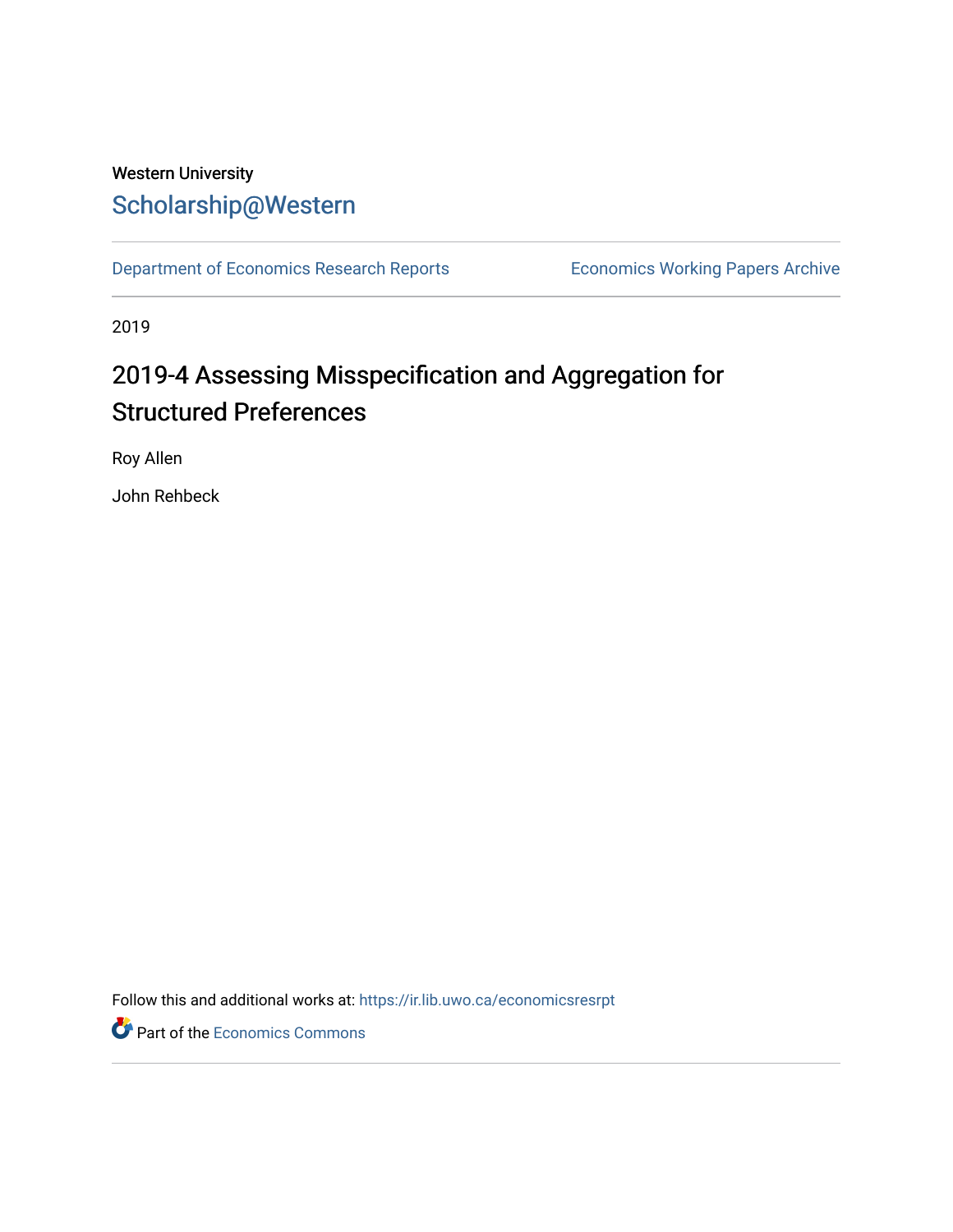### **Assessing Misspecification and Aggregation for Structured Preferences**

**by**

**Roy Allen and John Rehbeck**

**Research Report # 2019-4 June 2019**



# *Department of Economics*

# *Research Report Series*

Department of Economics Social Science Centre Western University London, Ontario, N6A 5C2 Canada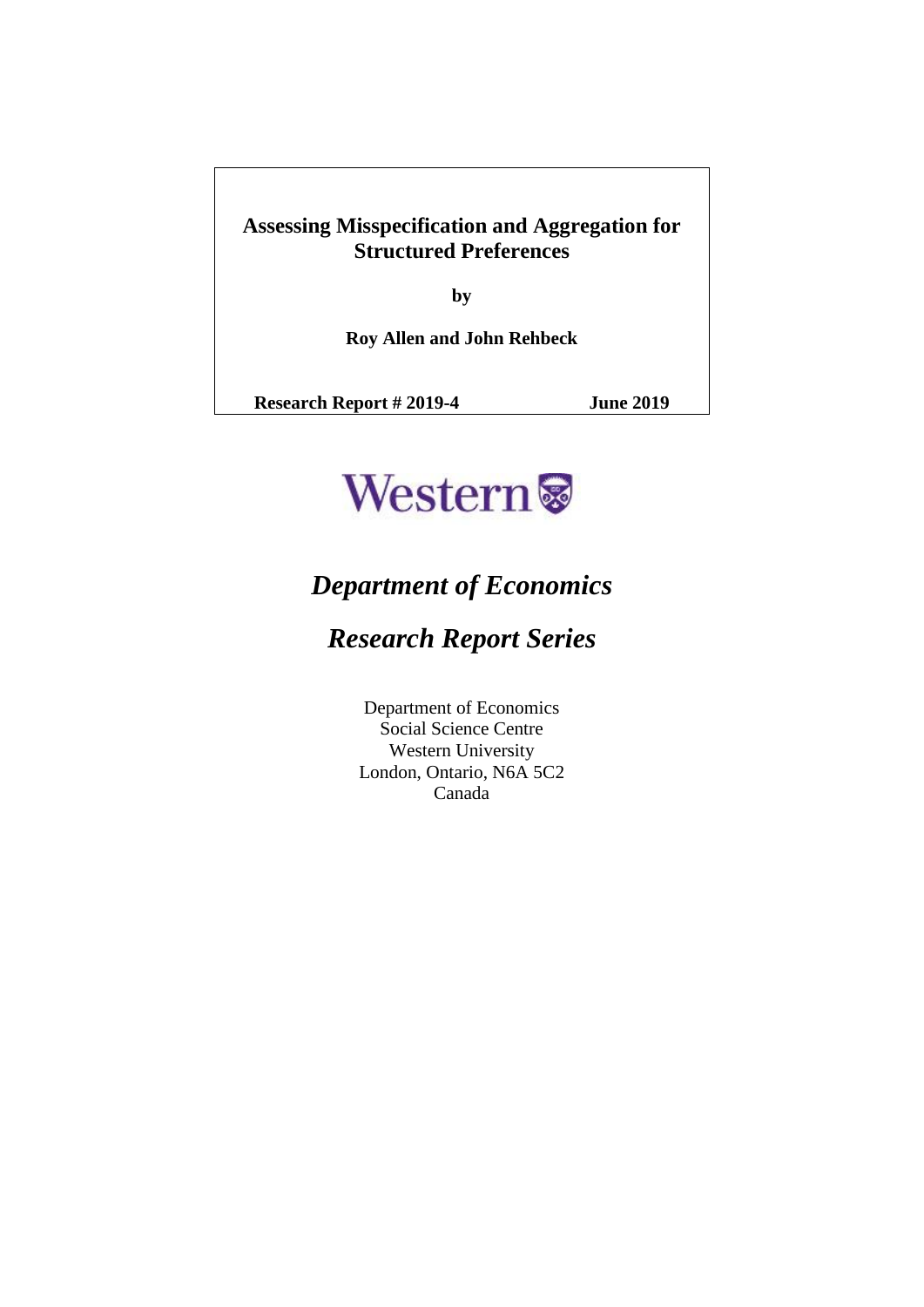#### <span id="page-2-0"></span>Assessing Misspecification and Aggregation for Structured Preferences<sup>∗</sup>

Roy Allen Department of Economics University of Western Ontario rallen46@uwo.ca

John Rehbeck Department of Economics The Ohio State University rehbeck.7@osu.edu

June 21, 2019

#### Abstract

Applied research often tolerates misspecification in order to reach informative conclusions. We focus on how the degree of misspecification varies with the level of aggregation of data for quasilinear utility models. We present aggregation results formalizing that the model cannot get worse when aggregating. Using scanner data, we find that while all individuals are inconsistent with a quasilinear utility model, we cannot refute the hypothesis that a representative agent is a quasilinear utility maximizer. This provides evidence that deviations from a quasilinear model may average away.

<sup>∗</sup>We thank V´ıctor Aguiar, Fernando Alvarez (discussant), Don Andrews, David Blau, Stephane Bonhomme, Christopher P. Chambers, Tim Conley, Ian Crawford, Pawe l Dziewulski, Nail Kashaev, Yuichi Kitamura, Arthur Lewbel, Lance Lochner, Nirav Mehta, Matt Masten, Salvador Navarro, Alexandre Poirier, John Quah, Bernard Salanié, Andres Santos, Joel Sobel, conference participants at the Robustness in Economics and Econometrics conference at the University of Chicago, and seminar participants at Ohio State, Waterloo, and Western for helpful comments.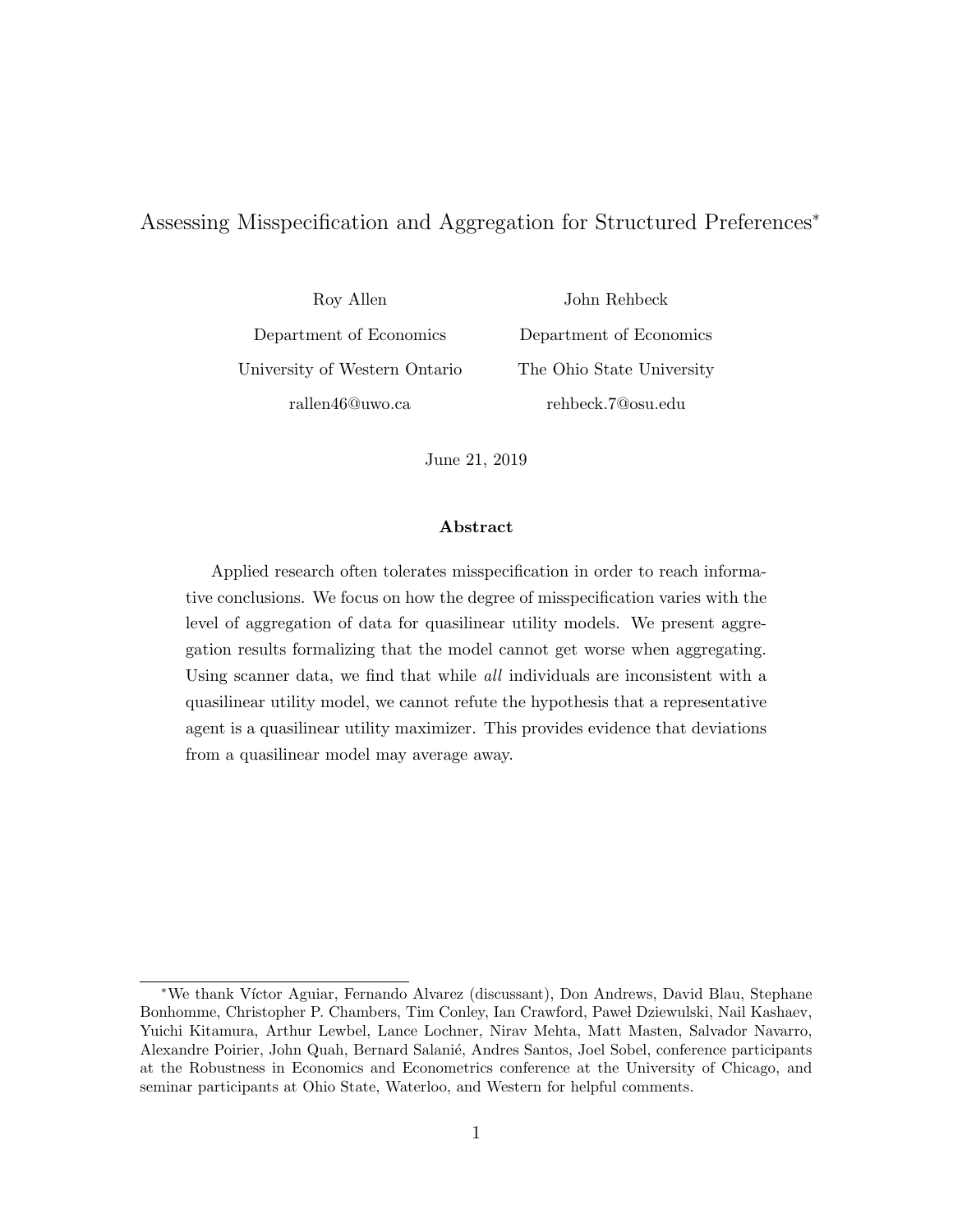## 1 Introduction

But economics is not, in the end, much interested in the behavior of single individuals. Its concern is with the behavior of groups. A study of individual demand is only a means to the study of market demand.

— John Hicks  $1946$ 

An extensive literature has studied whether general demand models are consistent with data. For example, [Kitamura and Stoye](#page-55-1) [\[2018\]](#page-55-1) are unable to refute utility maximization with general preference heterogeneity using repeated cross-sections. However, there is a tension between generality and certain pragmatic goals of applied research. Indeed, many applied papers impose stronger restrictions on preferences to reach stronger conclusions even though the preferences might be misspecified. A natural question is whether more-structured preferences could describe data while allowing a limited amount of misspecification.

In this paper, we study the consistency of quasilinear utility with data allowing misspecification/misoptimization. We focus on the relationship between individual and aggregate data.<sup>[1](#page-3-0)</sup> A distinguishing feature of quasilinear utility is if individuals are exactly consistent with the model, then a representative agent is as well [\[Gorman,](#page-54-0) [1953\]](#page-54-0). We provide a conceptual and mathematical generalization of this: if individuals are approximately consistent, then aggregation will maintain this feature. The important possibility remains that data are (approximately) consistent with a representative agent but *not* with individuals. Indeed, [Becker](#page-52-0) [\[1962\]](#page-52-0) theoretically shows individual demands may be erratic, yet market demand may have economic regularities. We empirically investigate this possibility, finding support for quasilinear models to describe market demand of grocery store purchases.

To accomplish this, we provide a simple way to check whether individual or aggregate data are consistent with quasilinear utility while allowing up to  $\varepsilon$  dollars loss due to misspecification/misoptimization. We also propose a method of statistical inference for market demand that accounts for sampling variability. Specifically, we provide a

<span id="page-3-0"></span><sup>&</sup>lt;sup>1</sup>[Chetty](#page-53-0) [\[2012\]](#page-53-0) studies a related problem involving parameter recoverability, misoptimization, and the level of aggregation.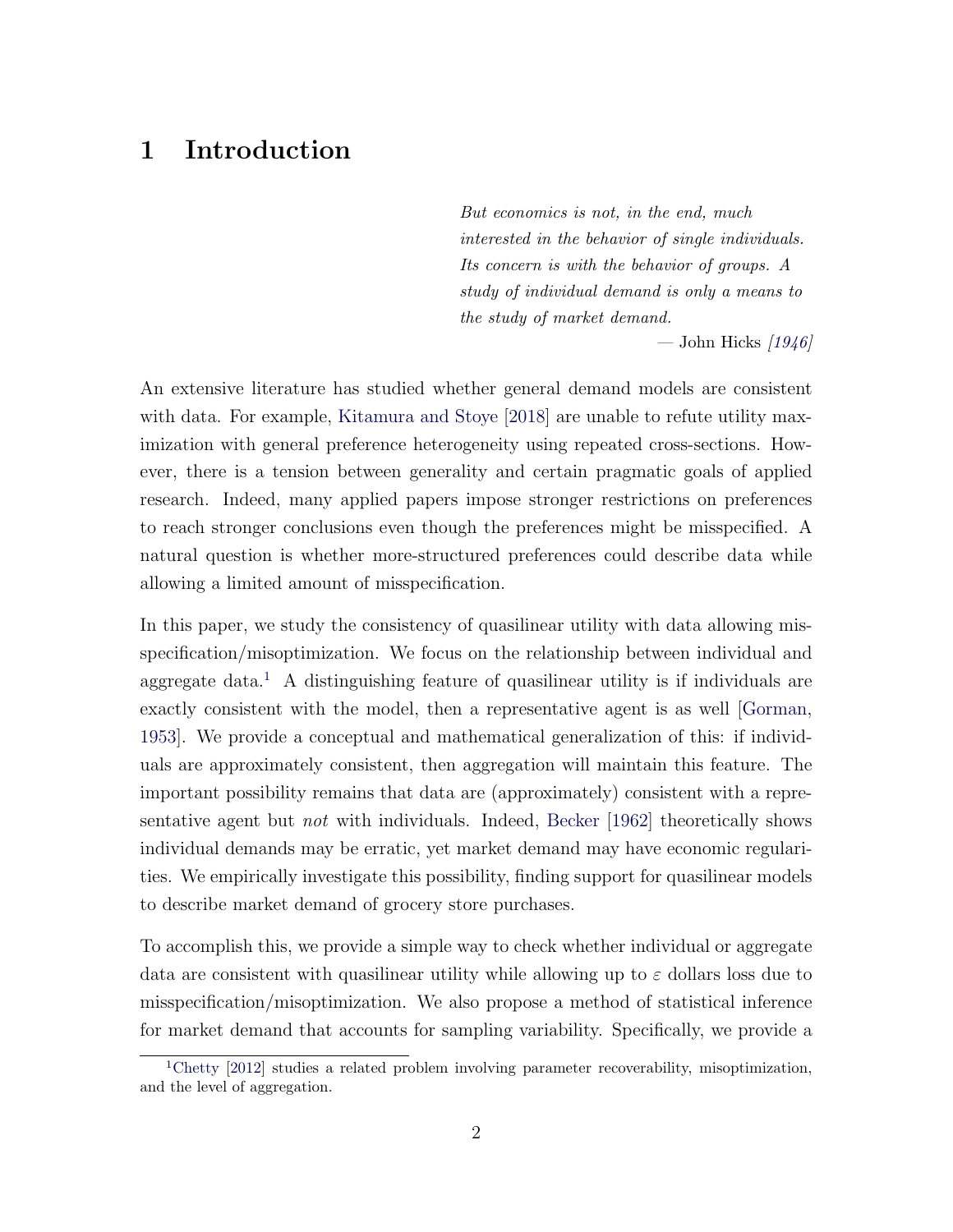statistical test of whether a representative agent (population mean demands) has a degree of misspecification no greater than a given value  $\varepsilon$ . The test involves linear moment inequality restrictions involving the mean of quantities in different time periods, which is a well-understood problem (e.g. [Chernozhukov et al.](#page-53-1) [\[2014\]](#page-53-1), [Romano](#page-56-0) [et al.](#page-56-0) [\[2014\]](#page-56-0)).

In an empirical application using grocery store panel data on purchases, we examine the amount of misspecification needed to explain individual and aggregate data.<sup>[2](#page-4-0)</sup> We find that all households are inconsistent with quasilinear utility in a deterministic framework. In contrast, we find that average demands are consistent with quasilinear utility using either a statistical or deterministic framework. Thus, while there is approximation error for every individual, the pattern of heterogeneity does not lead to a rejection of quasilinear utility in the aggregate. We thus reach a different conclusion from [Russell and Thaler](#page-56-1) [\[1985\]](#page-56-1), who hypothesize that systematic violations at the individual level would aggregate. Indeed, if demand curves are upward sloping for everyone this would be preserved under aggregation and would violate the model, but we do not find evidence of this. We note that in the empirical application there are many goods, yet linear programming facilitates quick computation.[3](#page-4-1) Thus, the methods we present can readily be applied to other datasets.

We now discuss in more detail the focus on quasilinear utility and the results in the paper. First, this paper is focused on the relationship between misspecification, amount of modelling structure imposed, and the level of aggregation. While these concepts can be studied in other settings, we focus on quasilinear utility because it has been widely used, including in mechanism design [\[Myerson,](#page-56-2) [1981\]](#page-56-2), discrete choice [\[McFadden,](#page-56-3) [1981\]](#page-56-3), testing rational expectations [\[Browning,](#page-53-2) [1989\]](#page-53-2), and testing the generalized axiom of revealed preference [\[Echenique et al.,](#page-54-1) [2011\]](#page-54-1).<sup>[4](#page-4-2)</sup> It forms the foundation for some random coefficients models of demand in the spirit of [Berry et al.](#page-52-1)

<span id="page-4-1"></span><span id="page-4-0"></span><sup>&</sup>lt;sup>2</sup>The dataset is the Stanford Basket Data, which was previously used in [Echenique et al.](#page-54-1) [\[2011\]](#page-54-1).

<sup>&</sup>lt;sup>3</sup>The number of inequalities to check in the linear program is the square of the number of time periods. Our empirical application has 375 goods and 26 time periods. For comparison, [Kitamura and](#page-55-1) [Stoye](#page-55-1) [\[2018\]](#page-55-1) test the general model of utility maximization and reach the computational boundary with around 5 goods and 8 time periods.

<span id="page-4-2"></span><sup>4</sup>[Echenique et al.](#page-54-2) [\[2018\]](#page-54-2) provide a statistical test of the generalized axiom of revealed preference. In order to compute a critical value, they assume that the marginal utility of income is constant, stating, "It seems a reasonable assumption for our application to supermarket purchases." Constant marginal utility of income is observationally equivalent to quasilinear utility.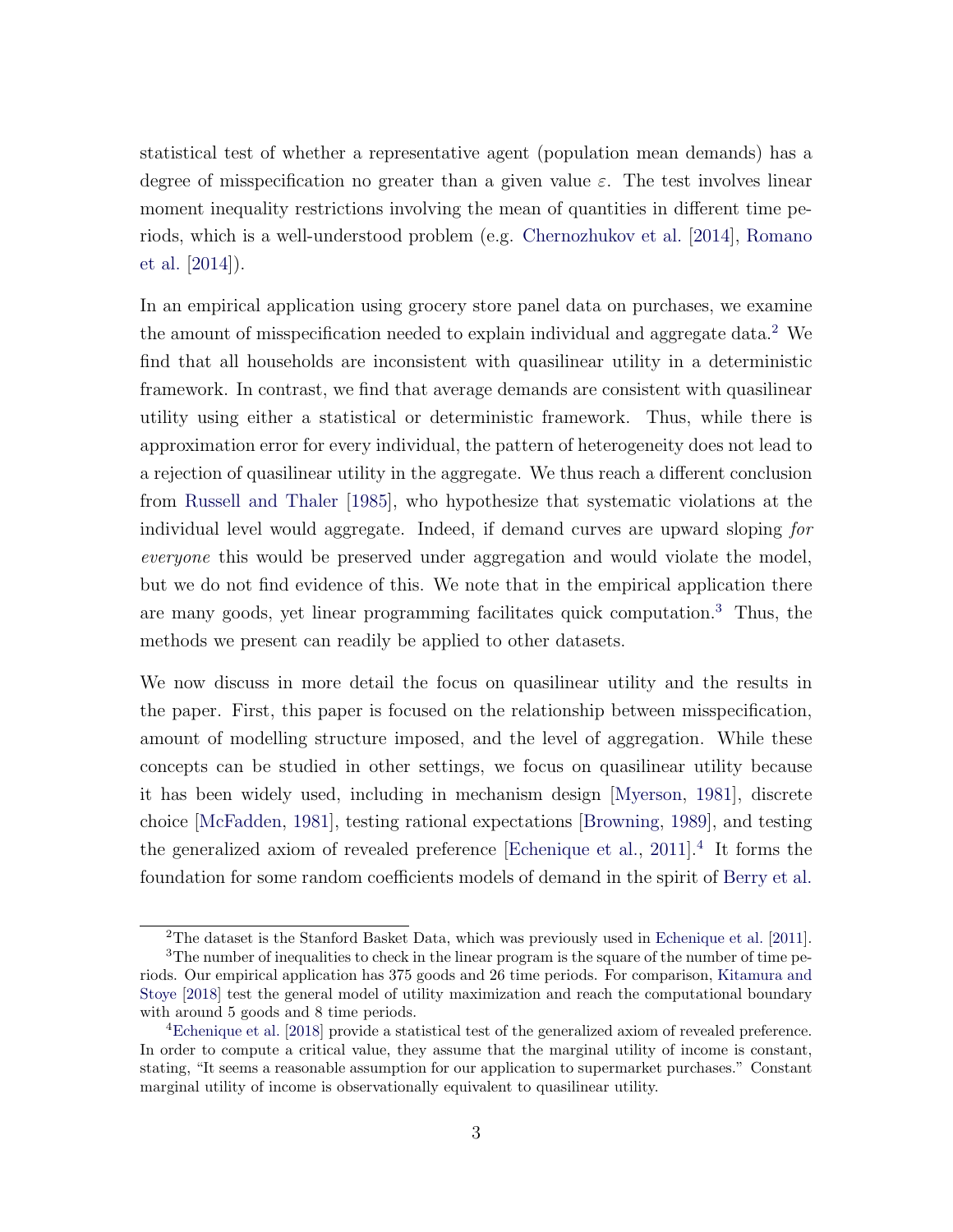[\[1995\]](#page-52-1).[5](#page-5-0) A closely related structure also shows up for a large class of econometric models with observable characteristics, where an unknown utility index for each good plays the role of a (negative) price [\[Allen and Rehbeck,](#page-52-2) [2019a\]](#page-52-2).

While quasilinear utility is prized for its tractability, it is usually viewed either explicitly or implicitly as an approximation.[6](#page-5-1) The model assumes no income effects, which for many economists is "obviously" wrong. For some, however, general utility maximization is also "obviously" wrong. Rather than check whether data are exactly consistent with a theory, we provide a method to check whether the data are consistent with the theory, allowing a fixed level of misoptimization. If the data retute the model allowing a level of misspecification, we can still measure the minimum amount of misspecification needed.<sup>[7](#page-5-2)</sup> Specifically, we calculate the smallest  $\varepsilon^*$  such that for some quasilinear utility function, all of an agent's choices are within  $\varepsilon^*$  dollars of the maximum utility possible.

While there are many ways to enlarge a baseline model, the approach we consider preserves certain important convexity properties of the original quasilinear model. Specifically, we show if individual behavior is (approximately) quasilinear, then aggregate behavior will also be (approximately) quasilinear (Proposition [3\)](#page-2-0). The aggregation property for approximately quasilinear models has no such analogue for general preferences. This is because for demand models that allow general income effects and heterogeneity, aggregate demands may not have much structure even if all individuals act consistently with the model.[8](#page-5-3)

This paper is meant to complement the standard paradigm in economics that posits a correctly specified model that includes individual shocks or measurement error. Instead the paper focuses on a framework that has misspecification built into the model.

<span id="page-5-0"></span> ${}^{5}$ Equation (2.3) in [Berry et al.](#page-52-1) [\[1995\]](#page-52-1) describes a quasilinear demand system combined with characteristics entering the utility additively, while (2.7a) in that paper is not quasilinear in terms of prices.

<span id="page-5-1"></span><sup>&</sup>lt;sup>6</sup>[Weyl](#page-57-0) [\[forthcoming\]](#page-57-0) discusses quasilinear utility as just one type of approximation used in eco-nomics. [Weyl](#page-57-0) [\[forthcoming\]](#page-57-0) highlights with notable exceptions (e.g. [Willig](#page-57-1) [\[1976\]](#page-57-1), [Chetty](#page-53-0) [\[2012\]](#page-53-0)), the approximation of quasilinear utility is not treated explicitly.

<span id="page-5-2"></span><sup>7</sup>We are not the first to advocate for this. See for example [Hansen et al.](#page-55-2) [\[1995\]](#page-55-2), [Hansen and](#page-55-3) [Jagannathan](#page-55-3) [\[1997\]](#page-55-3), and [Masten and Poirier](#page-55-4) [\[2018b\]](#page-55-4).

<span id="page-5-3"></span><sup>8</sup>The Sonnenschein-Mantel-Debreu Theorem clarifies that average demands have only trivial restrictions if general income effects and heterogeneity are allowed. See [Rizvi](#page-56-4) [\[2006\]](#page-56-4) and references therein. This is not true when one studies the entire distribution of demand [\[McFadden and Richter,](#page-56-5) [1990,](#page-56-5) [McFadden,](#page-56-6) [2005,](#page-56-6) [Kitamura and Stoye,](#page-55-1) [2018\]](#page-55-1)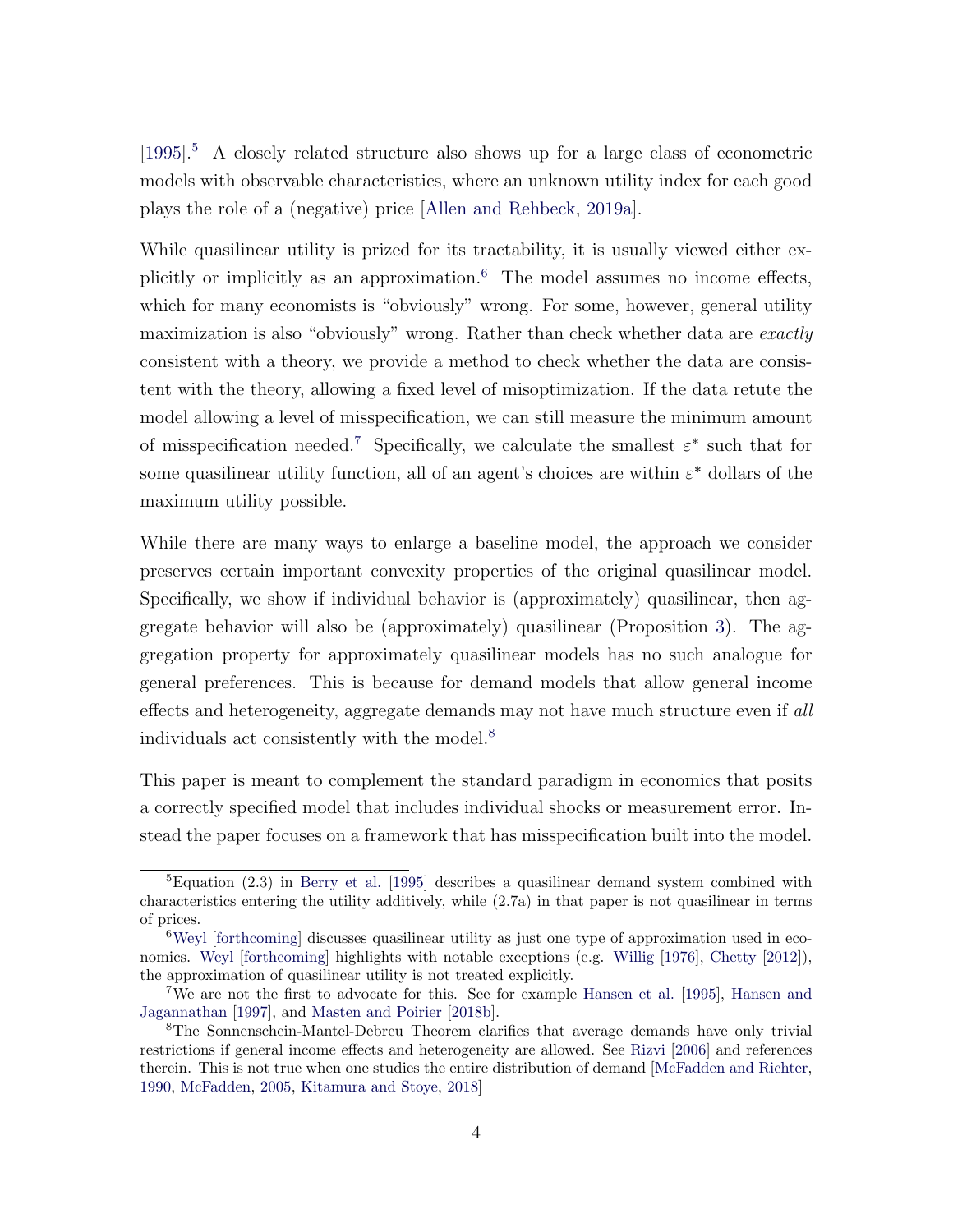One distinction is that "errors" arising due to misspecification/misoptimization are not necessarily welfare-relevant. This contrasts with standard application of latent utility models, where all shocks enter the indirect utility function [\[McFadden,](#page-56-3) [1981,](#page-56-3) [Small and Rosen,](#page-56-7) [1981\]](#page-56-7). We further discuss in Section [3.2](#page-16-0) how one could interpret misspecification when there are also stochastic components, according to the framework in this paper. In addition, the empirical question "What is an appropriate level of aggregation for a model?" is relevant since stochastic components are typically used to augment a model that *already* exhibits " 'laws' of behavior" [\[Haavelmo,](#page-54-3) [1944\]](#page-54-3). It is not a priori obvious at what level of aggregation such laws might hold.

Finally, we further contrast measuring misspecification with testing. A byproduct of our statistical analysis is that we can test whether aggregate demands are exactly rationalized by quasilinear utility, which is a novel contribution in a statistical framework. Even when we refute this hypothesis, we obtain an informative measure of the size of deviations from quasilinear utility by providing a confidence set for  $\varepsilon^*$ . Typically, when one rejects a model using a specification test, it is not obvious how to interpret how far away the particular specification is from the dataset.<sup>[9](#page-6-0)</sup> In contrast, a lower one-sided confidence set provides a lower bound on the minimal misspecification needed to explain the data. The bound is in units of dollars per time period and is an economic measure of misspecification in the spirit of [Varian](#page-57-2) [\[1990\]](#page-57-2).[10](#page-6-1)

The remainder of the paper proceeds as follows. Section [2](#page-7-0) provides definitions, characterizes the model of approximate quasilinearity, and provides intuition on the behavior allowed in approximately quasilinear models. This section also gives an interpretation of approximation error as a measure of misspecification and describes computation of the measure. Section [3](#page-12-0) shows that the approximation error of the representative agent is less than the average error of individuals, describes how our analysis relates to the general model of utility maximization, and discusses interpretation of the measure when there are also shocks. Section [4](#page-18-0) details a statistical test for the representative agent and a method to construct confidence intervals. Section [5](#page-25-0) provides an em-

<span id="page-6-0"></span><sup>&</sup>lt;sup>9</sup>This is related to work on sensitivity analysis in econometric models. Recent work includes [Conley et al.](#page-54-4) [\[2012\]](#page-54-4), [Kline and Santos](#page-55-5) [\[2013\]](#page-55-5), [Masten and Poirier](#page-55-6) [\[2018a\]](#page-55-6), [Andrews et al.](#page-52-3) [\[2017\]](#page-52-3), [Andrews et al.](#page-52-4) [\[2018\]](#page-53-3), [Bonhomme and Weidner](#page-53-3) [2018], Armstrong and Kolesár [\[2019\]](#page-52-5), [Christensen](#page-53-4) [and Connault](#page-53-4) [\[2019\]](#page-53-4).

<span id="page-6-1"></span><sup>10</sup>In a different setting, [Hansen and Jagannathan](#page-55-3) [\[1997\]](#page-55-3) provide a measure of misspecification and study large sample properties of it. Their measure is related to misspricing and can also be interpreted in units of dollars.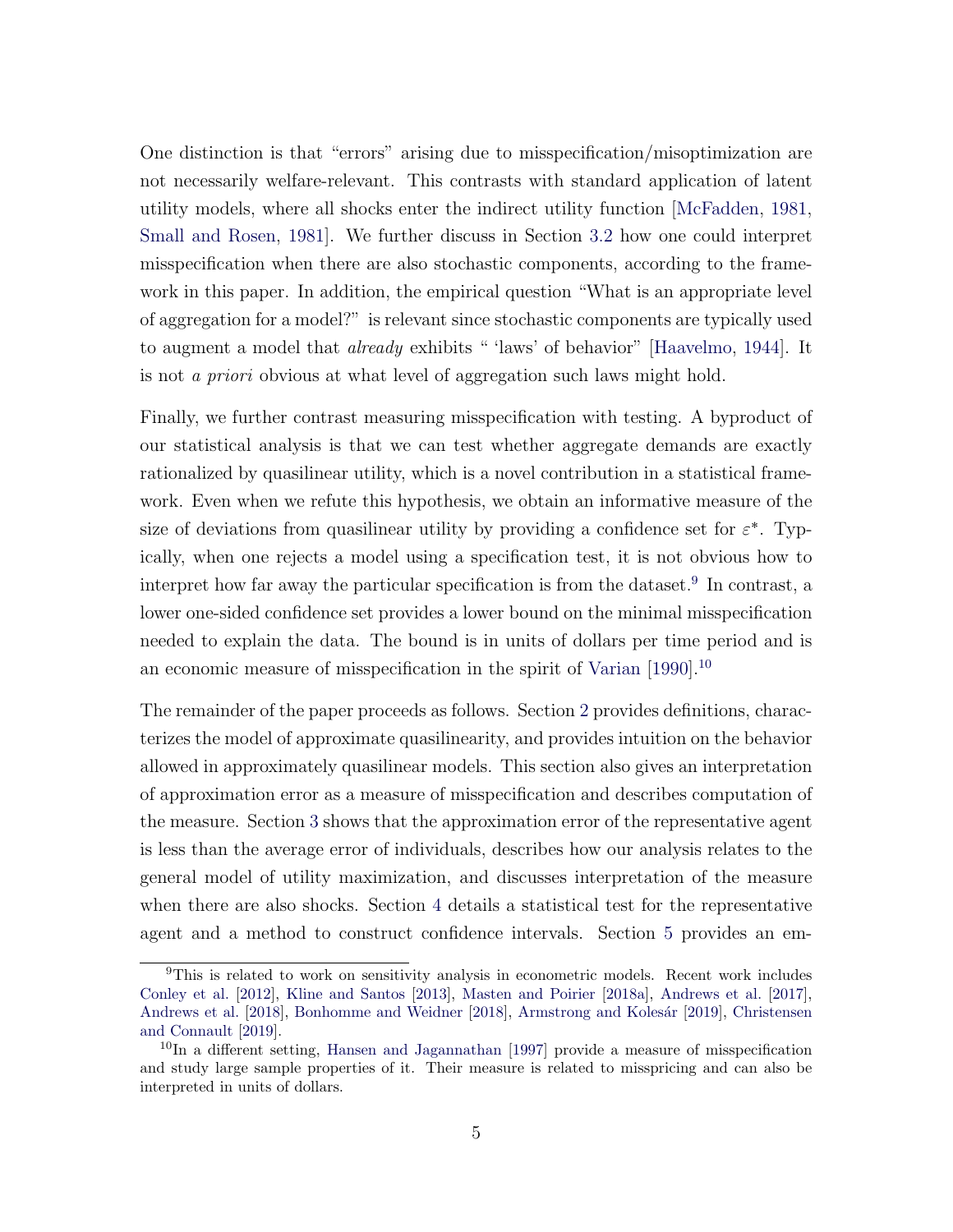pirical assessment of quasilinear utility for individuals and the representative agent. Section [6](#page-27-0) conducts simulations to better understand the results of the empirical analysis. Section [7](#page-31-0) provides a review of the related literature. Section [8](#page-33-0) contains our final remarks.

### <span id="page-7-0"></span>2 Definitions and Model

We consider a notion of approximate rationality for the consumer problem when an "individual" has quasilinear utility. In this paper we interpret "individual" as either a single person, a household, or a sum of individual demands. Quasilinear utility specifies that an individual values the consumption bundle  $(x, y) \in \mathbb{R}_+^K \times \mathbb{R}$  using the function  $u(x) + y$  where  $u : \mathbb{R}_+^K \to \mathbb{R}$  is a locally non-satiated function and y is interpreted as the numeraire good.<sup>[11](#page-7-1)</sup> A numeraire good is one which has a price of one. This means utility is measured in dollars per time period.

With quasilinear utility, maximization of the utility function is well-defined when an individual faces prices  $p \in \mathbb{R}_{++}^K$ . A consumer facing prices  $p \in \mathbb{R}_{++}^K$  and with income  $I \in \mathbb{R}$  solves

$$
\max_{x \in \mathbb{R}_+^K, y \in \mathbb{R}} u(x) + y \iff \max_{x \in \mathbb{R}_+^K} u(x) + I - p \cdot x
$$
  
s.t.  $p \cdot x + y \le I$ .

We allow  $y$  to be negative (e.g. borrowing), otherwise this equivalence may not hold for low levels of income. We consider datasets of the form  $\{(x^t, p^t)\}_{t=1}^T$  where each  $x^t \in \mathbb{R}_+^K$ ,  $p^t \in \mathbb{R}_{++}^K$ , and T is an integer greater than or equal to one. We treat consumption  $x^t$  as an abstract object for the theoretical analysis of this section, which can accommodate several distinct settings. Each observation  $x<sup>t</sup>$  may be interpreted as the quantities chosen at the specified prices  $p<sup>t</sup>$  for a single individual. Alternatively,  $x<sup>t</sup>$  may be interpreted as the sum or average of individual demands. Finally, in a statistical framework one may interpret  $x<sup>t</sup>$  as (population) mean demands at prices  $p^t$ .

<span id="page-7-1"></span><sup>11</sup>We use  $\mathbb{R}_+ = \{x \in \mathbb{R} \mid x \geq 0\}$  and  $\mathbb{R}_{++} = \{x \in \mathbb{R} \mid x > 0\}.$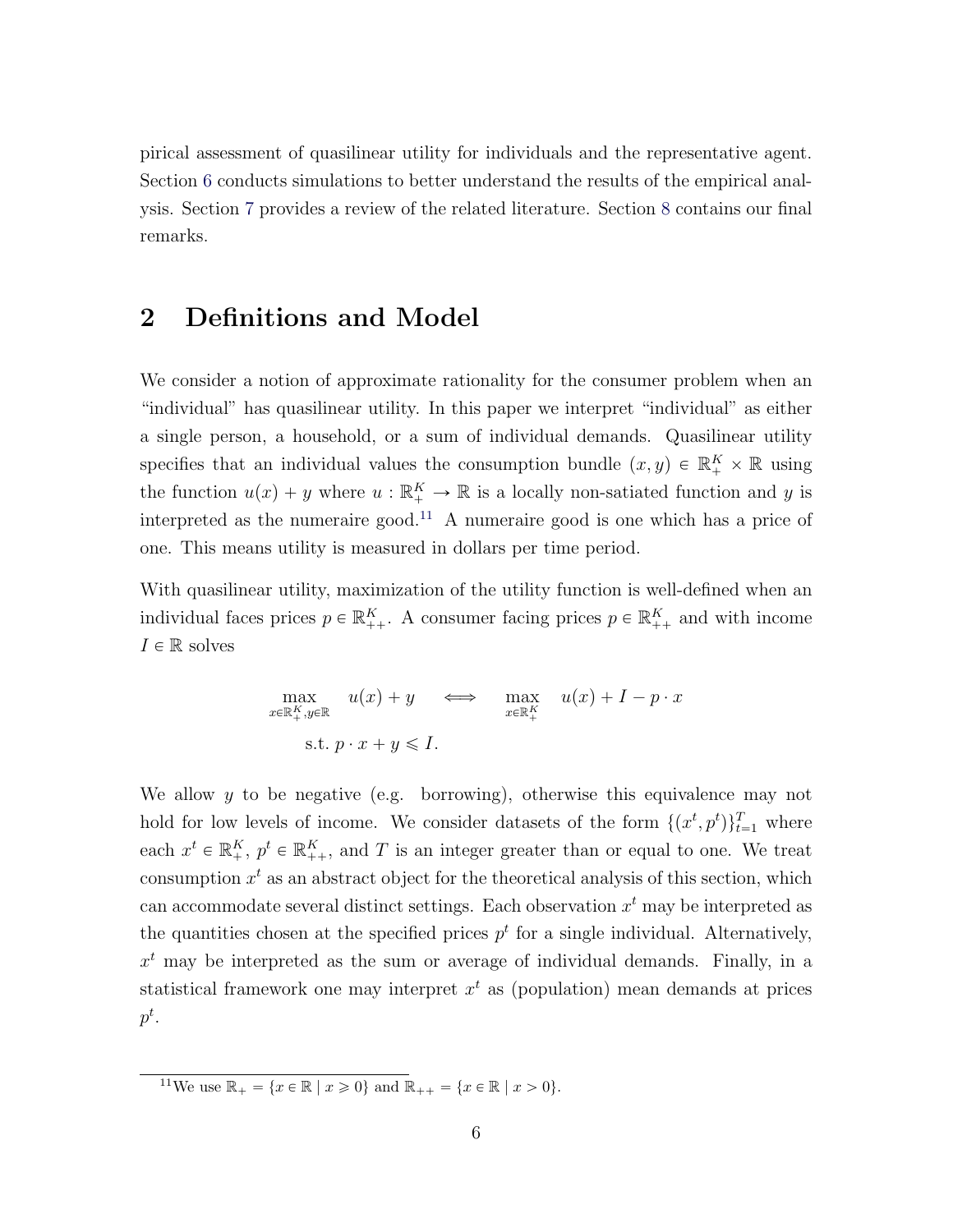We differ from previous work by studying when demand data are approximately quasilinear. In particular, we say a model is approximately quasilinear if the observed demand data are within  $\varepsilon$  dollars of a quasilinear utility maximizer. This relaxation of quasilinear utility allows income effects and other violations of quasilinear utility as long as they are less than the prespecified amount  $\varepsilon$ . We provide a formal definition of when data are  $\varepsilon$ -rationalized by a quasilinear utility model.

**Definition 1.** A dataset  $\{(x^t, p^t)\}_{t=1}^T$  is  $\varepsilon$ -rationalized by quasilinear utility for  $\varepsilon \geq 0$ if there exists a locally non-satiated utility function  $u : \mathbb{R}_+^K \to \mathbb{R}$  such that for all  $t \in \{1, ..., T\}$  and for all  $x \in \mathbb{R}^K_+$ , the following inequality holds:

$$
u(x^{t}) - p^{t} \cdot x^{t} + \varepsilon \geqslant u(x) - p^{t} \cdot x.
$$

We also refer to the above by saying a dataset is  $\varepsilon$ -quasilinear rationalized. When  $\varepsilon$ equals zero, it is convenient to say the dataset is quasilinear rationalized.

It is helpful to contrast this with additive random utility models, which include an additive disturbance to the desirability of each possible choice (e.g. [McFadden](#page-56-3) [\[1981\]](#page-56-3), [Dagsvik](#page-54-5) [\[1994\]](#page-54-5)). Here, while  $\varepsilon$  is an additive disturbance, it only shows up on one side of the inequality and is a disturbance to optimization. In addition, it is a single value across all decision problems and is *not* random.<sup>[12](#page-8-0)</sup> We note that [McFadden](#page-56-3) [\[1981\]](#page-56-3) states additive disturbances in the additive random utility model may be interpreted as "errors in judgment." This paper provides a different formalism of this idea. We further discuss how the value  $\varepsilon$  is related to utility shocks in Section [3.2.](#page-16-0)

Before characterizing  $\varepsilon$ -quasilinearity, it is useful to understand how this notion of approximate rationality relates to standard results on quasilinear utility. Recall that if an individual has quasilinear utility then they satisfy the law of demand for prices. Similarly, if an individual is  $\varepsilon$ -rationalized by quasilinear utility, then they satisfy the ε-law of demand.

<span id="page-8-1"></span>**Proposition 1** (Approximate Law of Demand). If the dataset  $\{(x^t, p^t)\}_{t=1}^T$  is  $\varepsilon$ rationalized by quasilinear utility, then for any  $r, s \in \{1, \ldots, T\}$  it follows that

$$
\frac{1}{2}(p^s - p^r) \cdot (x^s - x^r) \le \varepsilon.
$$

<span id="page-8-0"></span><sup>&</sup>lt;sup>12</sup>It is straightforward to extend the results in this paper to the case where  $\varepsilon$  is time-specific. See Appendix [C.](#page-50-0)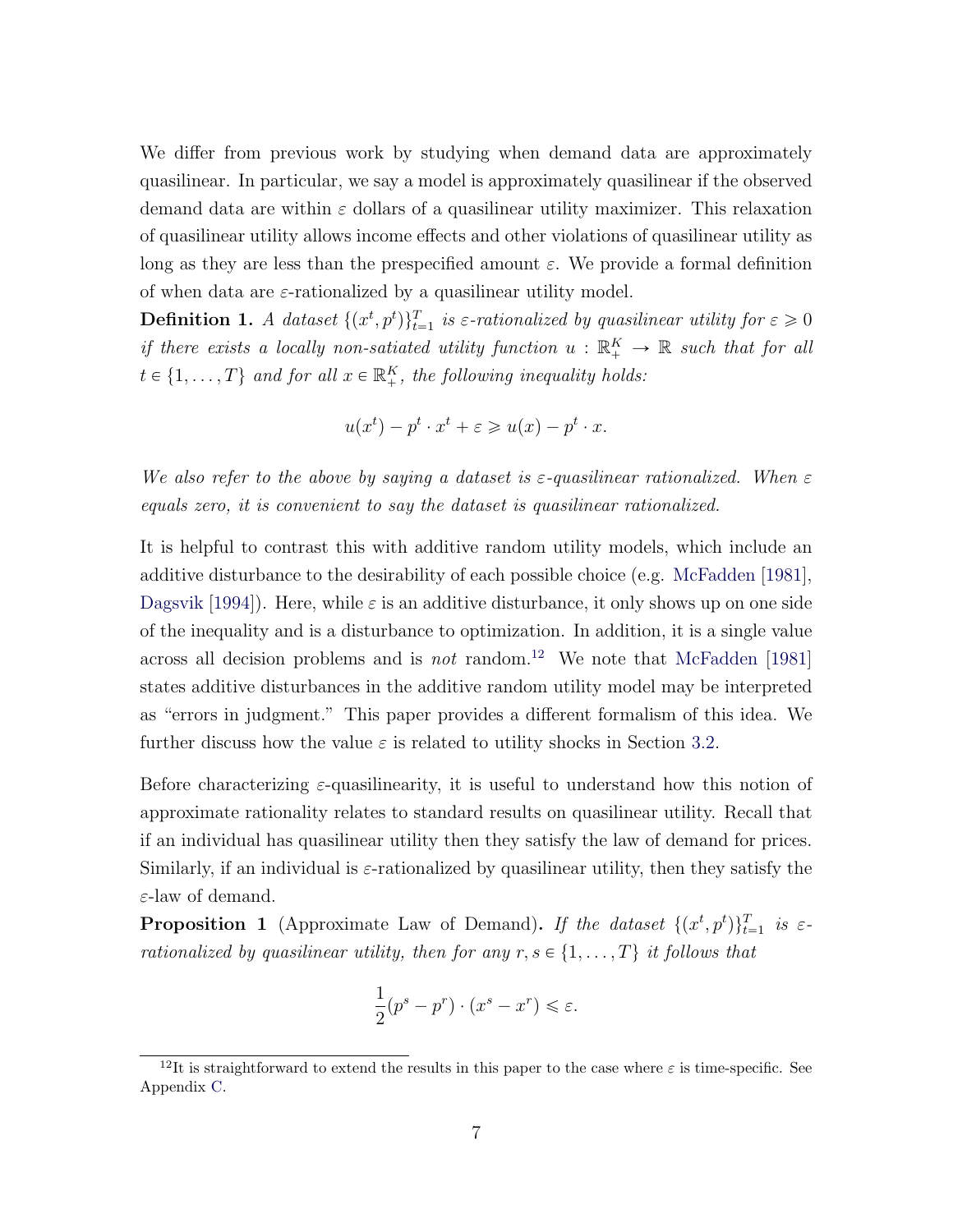To see the restrictions this places on data, consider univariate demand  $(K = 1)$ , where we use the notation  $x$  to represent the quantity demanded of the good that is not the numeraire. Consider demand restrictions about a point  $(\tilde{x}, \tilde{p})$  in Figure [1.](#page-9-0) When  $\varepsilon$  equals zero, this requires that demand be downward sloping through  $(\tilde{x}, \tilde{p})$ . This is illustrated by the dark area in Figure [1.](#page-9-0) However, when  $\varepsilon > 0$ , one could observe consumption of  $x$  that increases as its price increases. Thus, the law of demand must only hold approximately.

<span id="page-9-0"></span>

Figure 1: Versions of the Law of Demand

Perhaps surprisingly, a small  $\varepsilon$  can allow a great deal of flexibility for small price changes due to the hyperbolic nature of the approximate law of demand. Indeed, even when  $\varepsilon$  is small, a small increase in price could allow a large *increase* in quantities. This theoretically-motivated enlargement of the set in Figure [1\(](#page-9-0)a) is thus distinct from alternative topological enlargements. We now provide a complete characterization when a dataset is  $\varepsilon$ -rationalized by quasilinear utility.

<span id="page-9-1"></span>**Theorem 1.** For any dataset  $\{(x^t, p^t)\}_{t=1}^T$  and  $\varepsilon \geq 0$ , the following are equivalent:

- (i)  $\{(x^t, p^t)\}_{t=1}^T$  is  $\varepsilon$ -rationalized by quasilinear utility.
- (ii) There exist numbers  $\{u^t\}_{t=1}^T$  that satisfy the following inequalities for all  $r, s \in$  $\{1, \ldots, T\}$ :

$$
u^s \leqslant u^r + p^r \cdot (x^s - x^r) + \varepsilon.
$$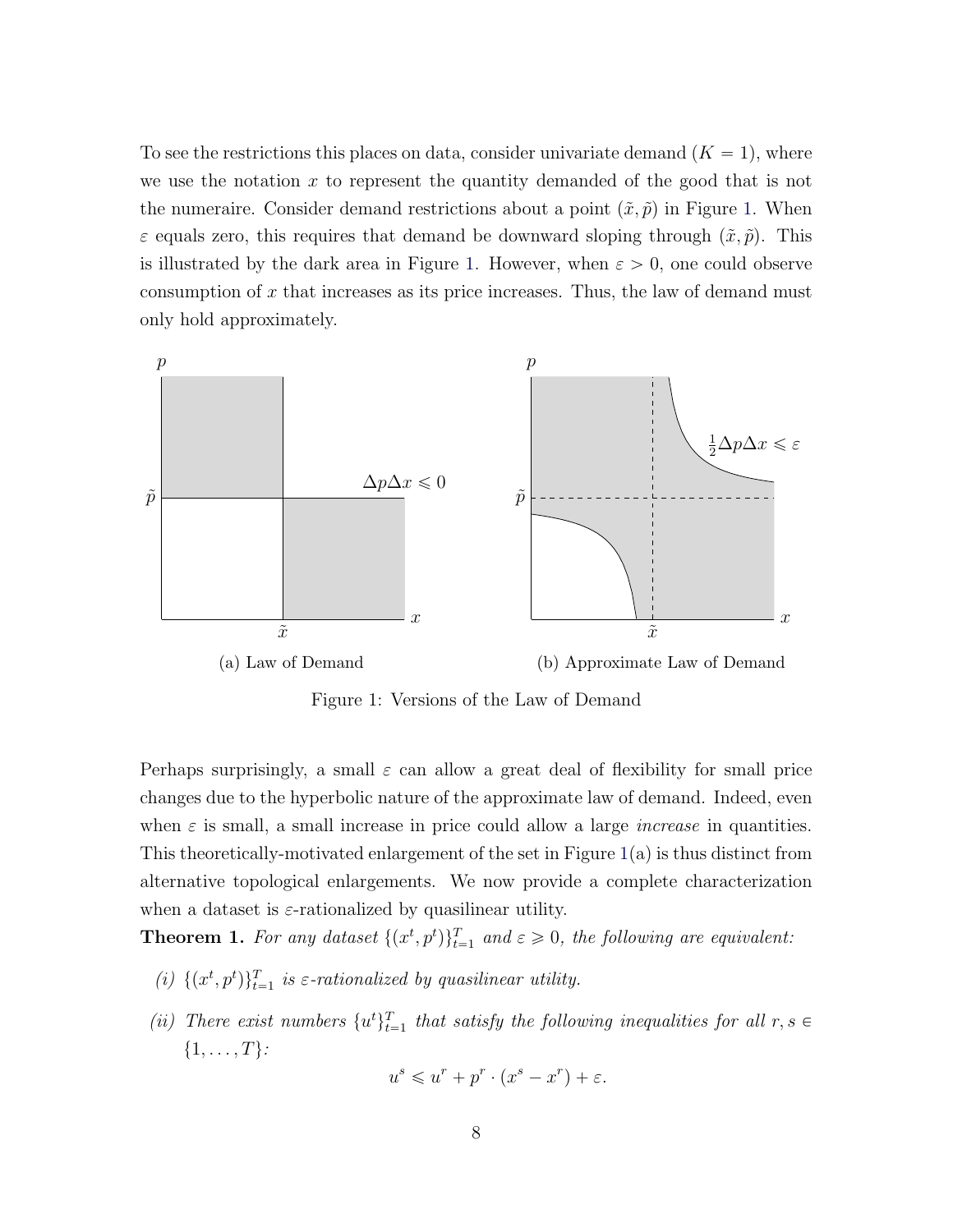(iii) For all finite sequences  $\{t_m\}_{m=1}^M$  with  $t_m \in \{1, ..., T\}$  and  $M \geq 2$ , the inequality

$$
\frac{1}{M} \sum_{m=1}^{M} p^{t_m} \cdot (x^{t_m} - x^{t_{m+1}}) \leq \varepsilon
$$

holds, where  $(x^{t_{M+1}}, p^{t_{M+1}}) = (x^{t_1}, p^{t_1}).$ 

(iv)  $\{(x^t, p^t)\}_{t=1}^T$  is  $\varepsilon$ -rationalized by a quasilinear utility function that is continuous, monotonic increasing, and concave.

This is a generalization of [Browning](#page-53-2) [\[1989\]](#page-53-2) and [Brown and Calsamiglia](#page-53-5) [\[2007\]](#page-53-5)), who study the case  $\varepsilon = 0$  and impose concavity. Part (ii) resembles the Afriat inequalities, except it allows model approximation error of  $\varepsilon$ . For computational purposes, part (ii) is the most useful. Indeed, one can check (ii) by a linear program with  $T$  variables (the  $u<sup>t</sup>$ ), and  $T<sup>2</sup>$  inequality constraints. The inequality of (iii) is a requirement that the average money extracted from a "money pump" be less than  $\varepsilon$ <sup>[13](#page-10-0)</sup>. The equivalence between (i) and (iv) shows that continuity, monotonicity, and concavity place no additional empirical restrictions on data. We note that there is always some  $\varepsilon$  that will rationalize the model. In particular,  $\varepsilon = \max_{t \in \{1,\dots,T\}} \{p^t \cdot x^t\}$  suffices. However, there may be values  $\varepsilon > 0$  such that a dataset cannot be described by the model. One example is presented below.

**Example 1.** Consider the dataset with  $(q^1, p^1) = (2, 1)$  and  $(q^2, p^2) = (6, 2)$ . We check whether  $\varepsilon = 1$  can  $\varepsilon$ -quasilinear rationalize the data so that the average "money" pump" must be less than one dollar per time period. We obtain

$$
\frac{1}{2} (p^{1}(q^{1}-q^{2}) + p^{2}(q^{2}-q^{1})) = 2 > 1 = \varepsilon.
$$

Thus, this dataset cannot be  $\varepsilon$ -rationalized by quasilinear utility when  $\varepsilon = 1$ .

#### 2.1 Measure of Misspecification

The smallest  $\varepsilon$  that  $\varepsilon$ -quasilinear rationalizes the data are a natural measure of misspecification. We denote this as  $\varepsilon^*$  and call it the measure of quasilinear misspeci-

<span id="page-10-0"></span><sup>&</sup>lt;sup>13</sup>A "money pump" assumes the existence of an arbitrager who will buy goods and re-sell them to the consumer for a profit. Each difference  $p^{t_m} \cdot (x^{t_m} - x^{t_{m+1}})$  $p^{t_m} \cdot (x^{t_m} - x^{t_{m+1}})$  $p^{t_m} \cdot (x^{t_m} - x^{t_{m+1}})$  in Theorem 1 represents one such trade. This idea is explored in the model with income effects in [Echenique et al.](#page-54-1) [\[2011\]](#page-54-1).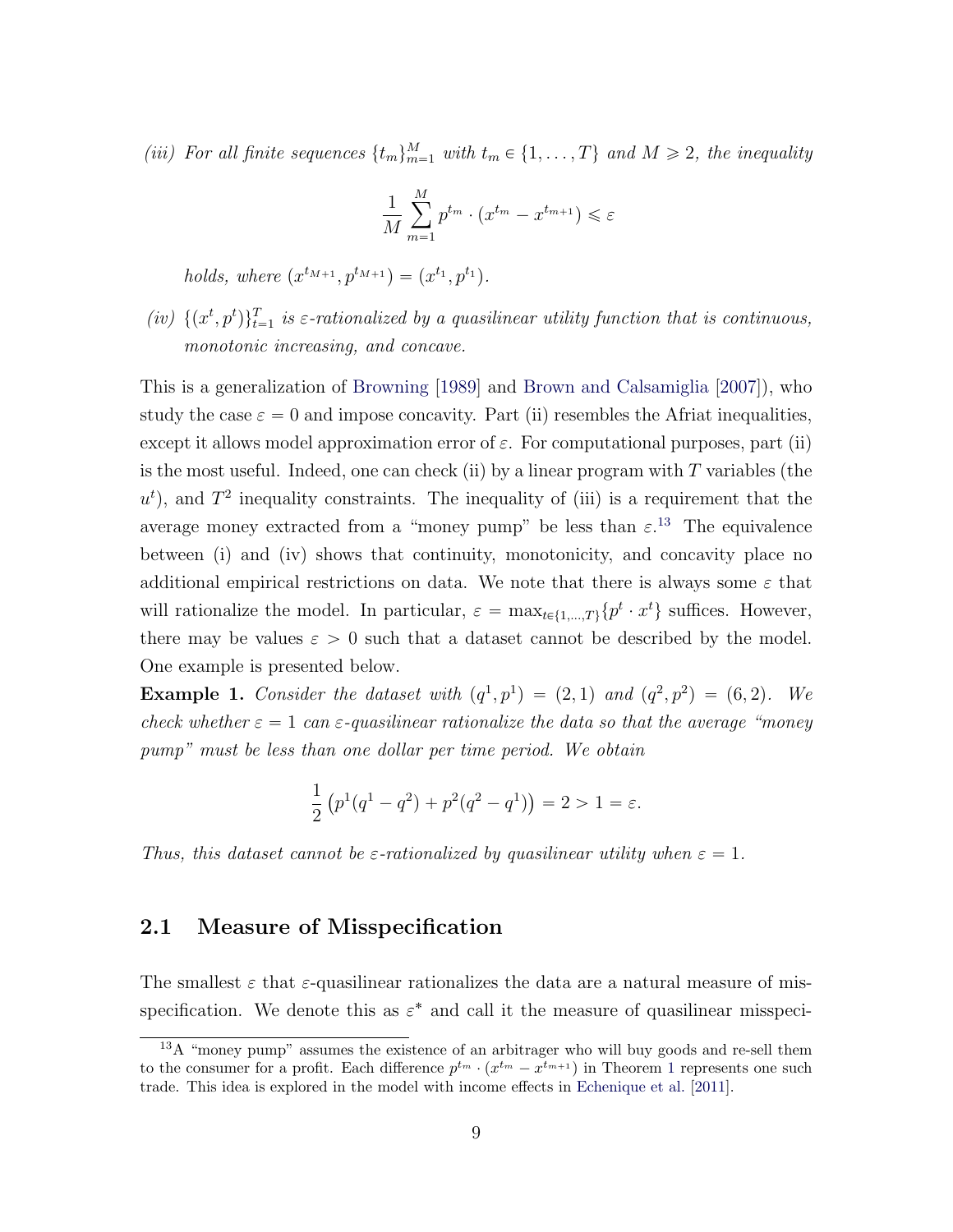fication. We interpret it as the least approximation error induced by a quasilinear model. However, there are many other ways to interpret this measure. It could be interpreted as the least average money extracted through a "money pump" [\(Echenique](#page-54-1) [et al.](#page-54-1) [\[2011\]](#page-54-1)). Alternatively, one can think of this measure as an additively separable version of the Afriat Efficiency Index (AEI) [\(Afriat](#page-51-0) [\[1973\]](#page-51-0)) for quasilinear utility. Lastly, one could interpret this measure as measuring the width of thick indifference curves for an individual with approximately quasilinear utility (cf. [Dziewulski](#page-54-6) [\[2018\]](#page-54-6)).

The following result describes two equivalent ways to compute this measure. The first way involves unknown utility numbers and is a tractable linear program. The second condition only involves the observables, and motivates the approach to statistical inference described in Section [4.](#page-18-0)

<span id="page-11-2"></span>**Proposition 2.** Given a dataset  $\{(x^t, p^t)\}_{t=1}^T$ , there exists a smallest non-negative value  $\varepsilon^*$  such that the dataset is  $\varepsilon$ -quasilinear rationalized. Moreover, for all  $\varepsilon \geqslant \varepsilon^*$ , the dataset is  $\varepsilon$ -quasilinear rationalized. This value may be computed by either of the following equivalent linear programs:

$$
\min_{\substack{\varepsilon \in \mathbb{R}_+ \\ u^1, \dots, u^T \in \mathbb{R}_+}} \varepsilon \quad s.t. \quad u^s \leq u^r + p^r \cdot (x^s - x^r) + \varepsilon \quad \text{for all } r, s \in \{1, \dots, T\}, \tag{1}
$$

<span id="page-11-0"></span>
$$
\min_{\varepsilon \in \mathbb{R}_+} \varepsilon \quad \varepsilon. \quad \frac{1}{M} \sum_{m=1}^M p^{t_m} \cdot (x^{t_m} - x^{t_{m+1}}) \leqslant \varepsilon,\tag{2}
$$

where the minimum of [\(2\)](#page-11-0) is taken with respect to all finite sequences  $\{t_m\}_{m=1}^M$  with  $t_m \in \{1, \ldots, T\}, M \geqslant 2, and (x^{t_{M+1}}, p^{t_{M+1}}) = (x^{t_1}, p^{t_1}).$ 

This proposition follows essentially from Theorem  $1(ii)-(ii)$  $1(ii)-(ii)$ .<sup>[14](#page-11-1)</sup> We highlight that this measure differs from the money pump index of [Echenique et al.](#page-54-1) [\[2011\]](#page-54-1) because it does not scale by expenditure of the cycle and does not restrict attention to violations of the generalized axiom of revealed preference.

<span id="page-11-1"></span><sup>&</sup>lt;sup>14</sup>One straightforward generalization of our setup is to allow a separate wedge for each time period, as in [Varian](#page-57-2) [\[1990\]](#page-57-2). If we consider a separate  $\varepsilon_V^t$  for each time period t and consider the vector  $\varepsilon_V = (\varepsilon_V^1, \ldots, \varepsilon_V^T)$ , then other objective functions such as the mean  $\frac{1}{T}$ an $\frac{a}{\nabla^T}$  $_{t=1}^{T} \varepsilon_{V}^{t}$  are also computable by linear programming. See Theorem [2](#page-51-1) in Appendix [C.](#page-50-0)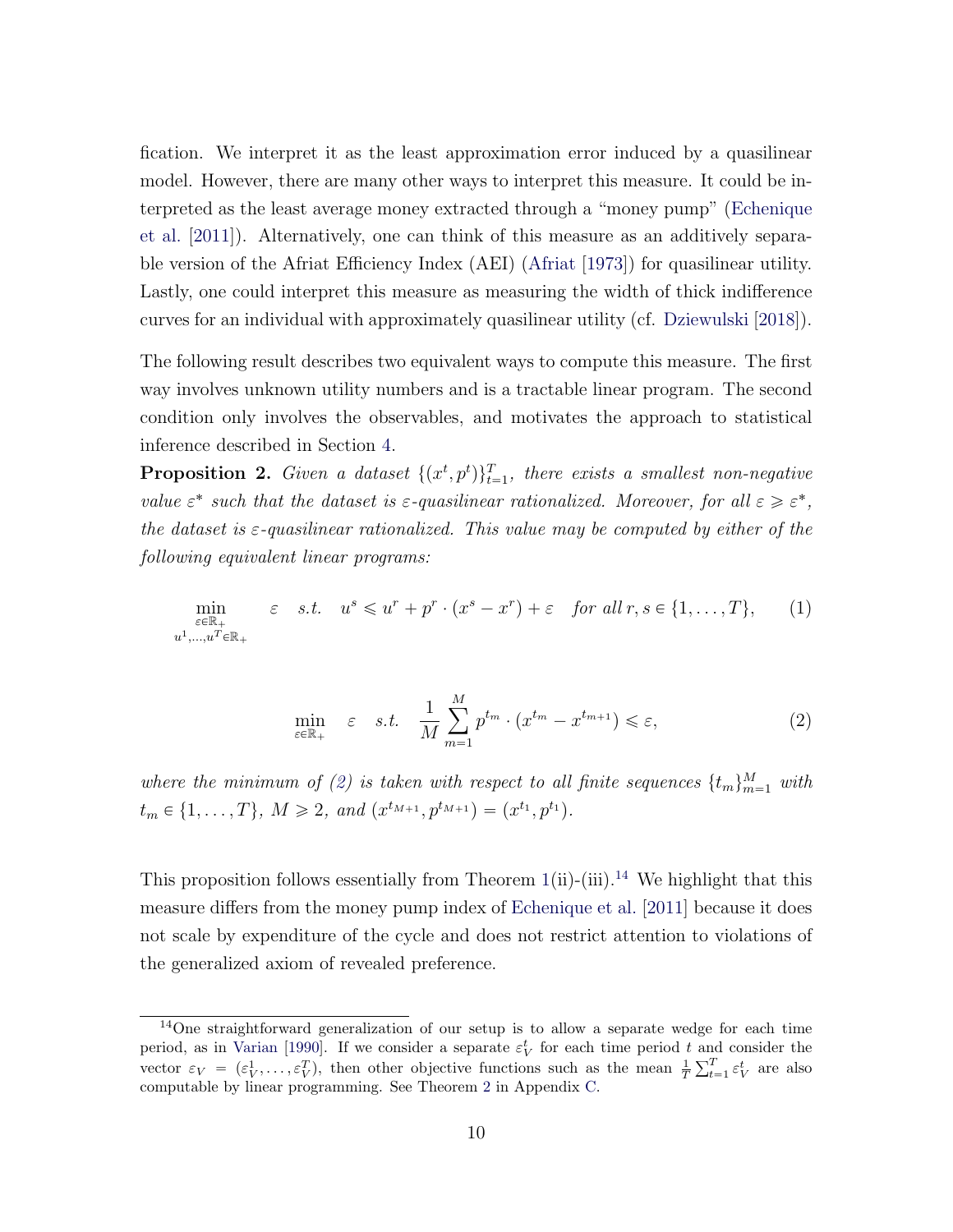## <span id="page-12-0"></span>3 Aggregation

A classic result is that quasilinear utility induces demand that can be aggregated across individuals.<sup>[15](#page-12-1)</sup> We show a similar aggregation property holds when each individual dataset is  $\varepsilon^i$ -quasilinear rationalized and individuals face the same prices. These results illustrate that if a given level of aggregation is "acceptable" in the sense that the misspecification is bounded by some prespecified value, then aggregating any further will maintain this feature. A special case of this is the classic version stating that if individuals are exactly consistent with quasilinear utility, then aggregation will preserve this.

To formalize this, suppose that there are  $i = 1, \ldots, n$  individuals, where each individual has a dataset  $\{(x^{(i,t)}, p^t)\}_{t=1}^T$ . Let  $\overline{x}^t = \frac{1}{n}$ n  $\frac{1}{\sqrt{n}}$  $\sum_{i=1}^{n} x^{(i,t)}$  denote the average demand at the price  $p^t$ . We now define the *aggregate dataset* as  $\{(\bar{x}^t, p^t)\}_{t=1}^T$ . We make use of Theorem [1\(](#page-9-1)ii) to show how the measure of misspecification behaves under aggregation.

- **Proposition 3.** (i) If each individual dataset  $\{(x^{(i,t)}, p^t)\}_{t=1}^T$  is  $\varepsilon^i$ -rationalized by quasilinear utility, then the aggregate dataset  $\{(\bar{x}^t, p^t)\}_{t=1}^T$  is  $\bar{\varepsilon}$ -rationalized by quasilinear utility, where  $\overline{\varepsilon} = \frac{1}{n}$ n  $\mathcal{F}^{n}$  $\sum_{i=1}^n \varepsilon^i$ .
- (ii) The measures of misspecification satisfy

<span id="page-12-2"></span>
$$
\overline{\varepsilon}^* \leqslant \frac{1}{n} \sum_{i=1}^n \varepsilon^{i,*},\tag{3}
$$

where  $\bar{\epsilon}^*$  is the measure of misspecification for the aggregate dataset and  $\varepsilon^{i,*}$  is the measure of misspecification for the dataset for individual i.

Proposition [3\(](#page-2-0)i) provides an alternative way to show the classical result that quasilinear utility is preserved under aggregation. Indeed, if all individuals are exactly quasilinear rationalizable  $(\varepsilon^{i,*} = 0)$  then  $\overline{\varepsilon}^* = 0$ , i.e. the representative agent is exactly quasilinear rationalizable. It also describes linear aggregation properties of the class of  $\varepsilon$ -quasilinear models. Proposition [3\(](#page-2-0)ii) shows that the measure of misspecification weakly decreases with aggregation, but does not say how much. If all individual data sets are identical, then [\(3\)](#page-12-2) holds with equality. The magnitude of the gap in [\(3\)](#page-12-2) depends on the particular distribution of individual demands. We investigate this

<span id="page-12-1"></span><sup>15</sup>See e.g. [Varian](#page-57-3) [\[1992\]](#page-57-3), Section 10.6 for a textbook reference.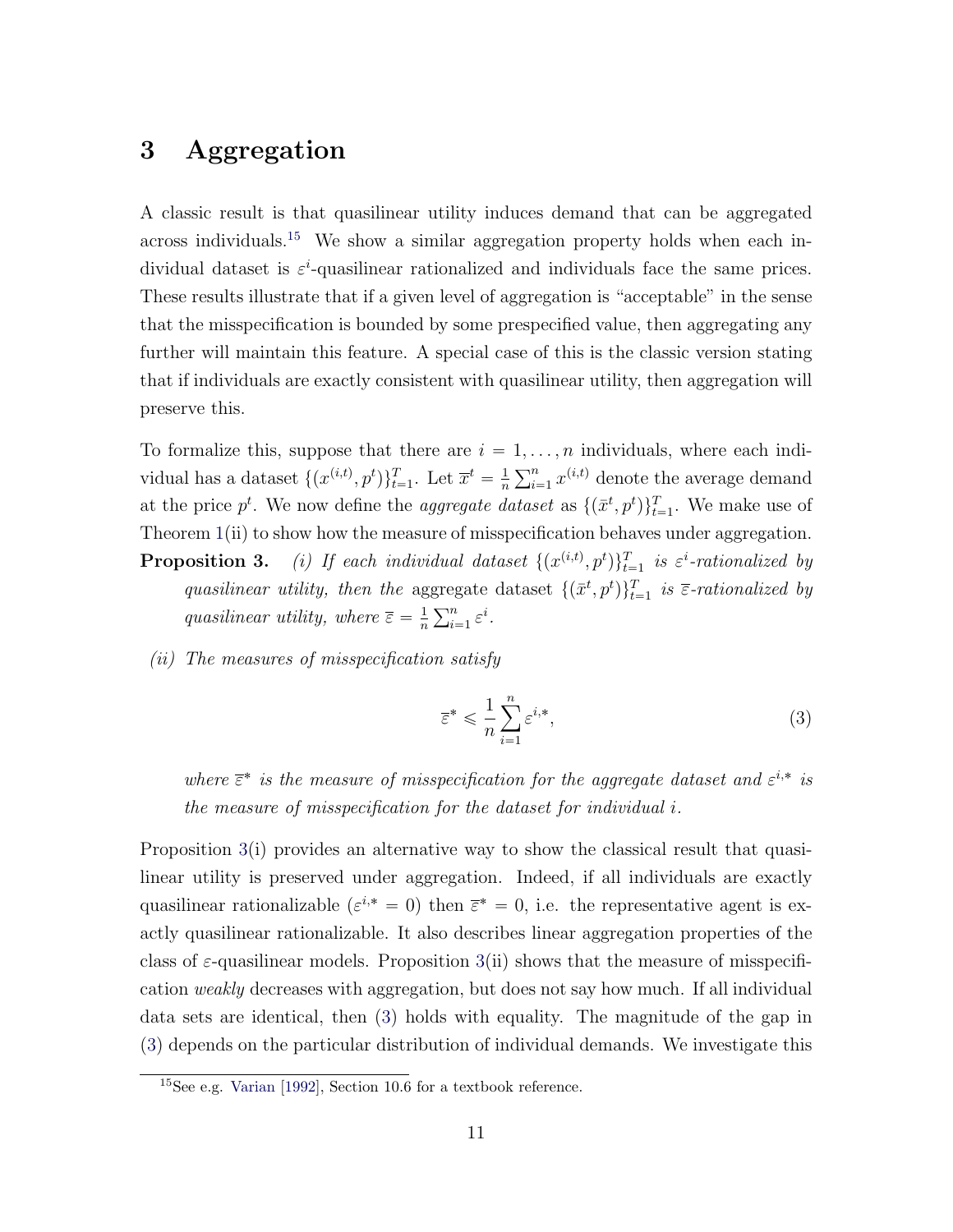gap in our application.

We illustrate [\(3\)](#page-12-2) in a simple example with one good and a dataset consisting of two prices.[16](#page-13-0) Since there are only two prices, we need only check a single cycle. We obtain

$$
\varepsilon^{i,*} = \max\left\{0, \frac{1}{2}\Delta p \Delta x^i\right\},\,
$$

where  $\Delta$  takes a difference. We consider three cases: (1) all individuals have downward sloping demands; (2) all individuals have upward sloping demands; and (3) some individuals have upward sloping demands, and some have downward sloping demands. In cases  $(1)$  or  $(2)$  we have

$$
\overline{\varepsilon}^* = \frac{1}{n} \sum_{i=1}^n \varepsilon^{i,*}.
$$

However, in case (3) we instead have

$$
\overline{\varepsilon}^* < \frac{1}{n} \sum_{i=1}^n \varepsilon^{i,*}.
$$

Thus, the measure of misspecification strictly decreases upon aggregation provided some individuals are consistent with downward sloping demands, and some individuals are not. We illustrate this further in the following example, in which average demand data are rationalized by quasilinear utility even when there are individuals whose datasets cannot be exactly rationalized.

**Example 2.** Consider univariate demand  $(K = 1)$  with two individuals. Individual one has a dataset with  $(x^{(1,1)}, p^{1}) = (2, 1)$  and  $(x^{(1,2)}, p^{2}) = (6, 2)$  and individual two has a dataset with  $(x^{(2,1)}, p^{1}) = (6, 1)$  and  $(x^{(2,2)}, p^{2}) = (2, 2)$ . The aggregate dataset is given by  $(\bar{x}^1, p^1) = (4, 1)$  and  $(\bar{x}^2, p^2) = (4, 2)$ . The first individual has minimal  $\varepsilon^{1*} = 2$ . The second individual has minimal  $\varepsilon^{2*} = 0$ . However, the aggregated demand is also rationalized by quasilinear utility since

$$
1(4-4) + 2(4-4) = 0.
$$

We provide a probabilistic counterpart of Proposition [3](#page-2-0) to lay the foundation for

<span id="page-13-0"></span><sup>16</sup>We thank Fernando Alvarez for this example.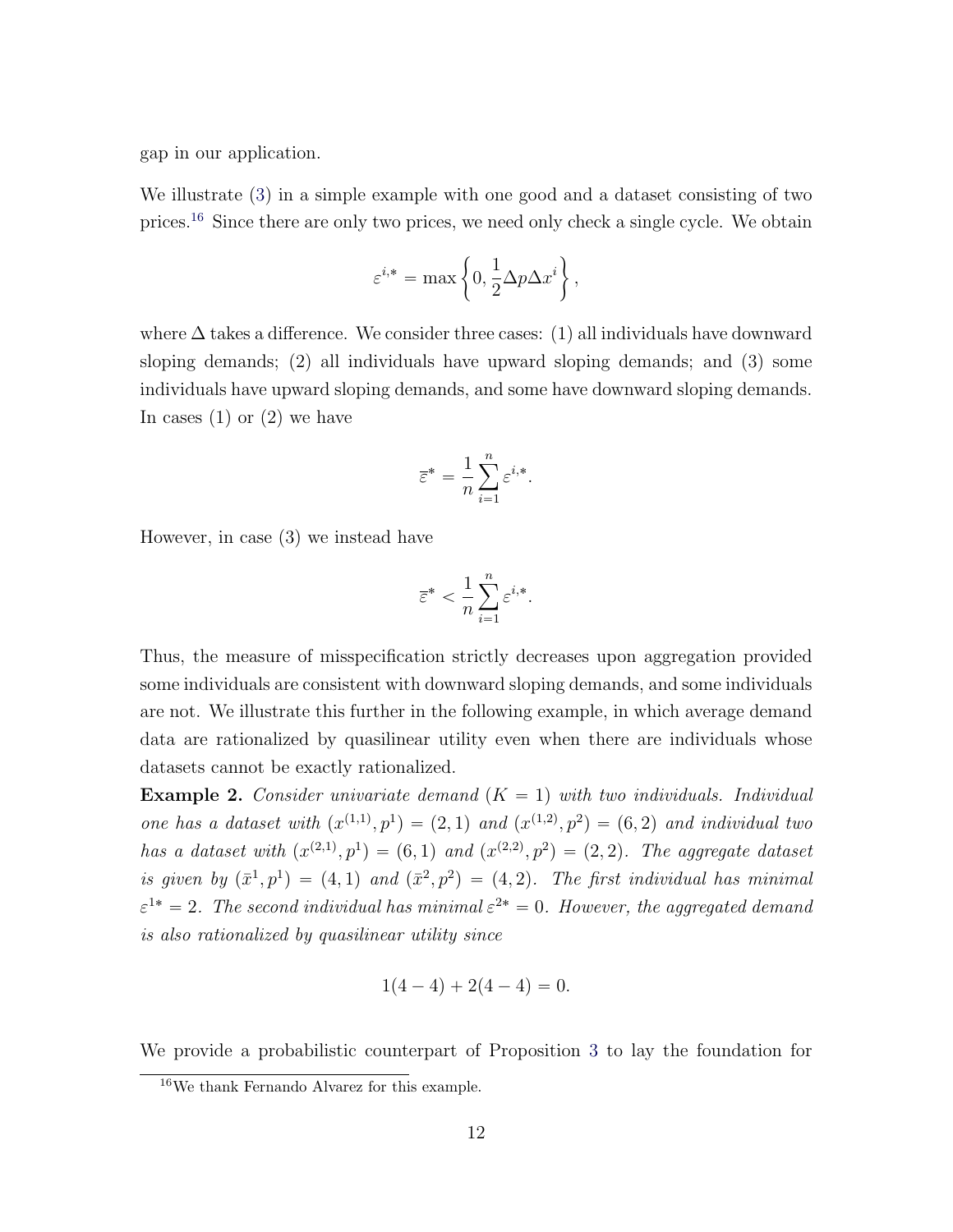our statistical analysis in Section [4.](#page-18-0) To state the result, we now consider  $X^{(i,t)}$  as a random vector of quantities for  $K$  goods for individual i at observation t. We stack random vector of quantities for  $K$  goods for marvioural *t* at observation *t*. We stack<br>quantities in the vector  $X^i = (X^{(i,1)}, \ldots, X^{(i,T)})'$ . We let  $p^t$  be a predetermined (nonrandom) vector of prices for the  $K$  goods at observation  $t$ . Fixing prices, we may then consider the mapping  $\varepsilon^*(X^i)$  that finds the smallest  $\varepsilon$  such that the dataset  $\{(X^{(i,t)}, p^t)\}_{t=1}^T$  is  $\varepsilon$ -rationalized by quasilinear utility.

<span id="page-14-0"></span>**Proposition 4.** Assume  $X^i$  is identically distributed and  $\mathbb{E}[X^i]$  exists.

- (i)  $\{(\mathbb{E}[X^{(i,t)}], p^t)\}_{t=1}^T$  is  $\overline{\varepsilon}$ -rationalized by quasilinear utility, where  $\overline{\varepsilon} = \mathbb{E}[\varepsilon^*(X^i)].$
- (ii) The mapping  $\varepsilon^* : \mathbb{R}^{K \times T} \to \mathbb{R}_+$  is convex. In particular,

$$
\varepsilon^*(\mathbb{E}[X^i]) \le \mathbb{E}[\varepsilon^*(X^i)].
$$

Proposition [4\(](#page-14-0)i) is a probabilistic counterpart to Proposition [3](#page-2-0) over the minimal  $\varepsilon^*(X^i)$ . A similar result holds for any random variable  $\varepsilon^i$  that satisfies  $\varepsilon^i \geqslant \varepsilon^*(X^i)$ almost surely. The inequality in Proposition [4\(](#page-14-0)ii) follows from convexity and Jensen's inequality.

We can further interpret these aggregation results in the context of a latent utility model. To that end, suppose individual  $i$  satisfies

$$
u(X^{(i,t)}, \eta^i) - p^t \cdot X^{(i,t)} + \varepsilon^i \ge \sup_{x \in \mathbb{R}_+^K} u(x, \eta^i) - p^t \cdot x \qquad \forall t \in \{1, \dots, T\},\qquad(4)
$$

where  $\eta^i$  represents unobservable heterogeneity in tastes. Then the dataset  $\{(X^i, p^t)\}_{t=1}^T$  is  $\varepsilon^i$ -rationalized by quasilinear utility. Proposition [4](#page-14-0) shows that data generated in this manner will satisfy

$$
\overline{u}(\mathbb{E}[X^{(i,t)}]) - p^t \cdot \mathbb{E}[X^{(i,t)}] + \mathbb{E}[\varepsilon^i] \ge \sup_{x \in \mathbb{R}_+^K} \overline{u}(x) - p^t \cdot x \qquad \forall t \in \{1, \dots, T\}
$$

for some utility function  $\overline{u}$ .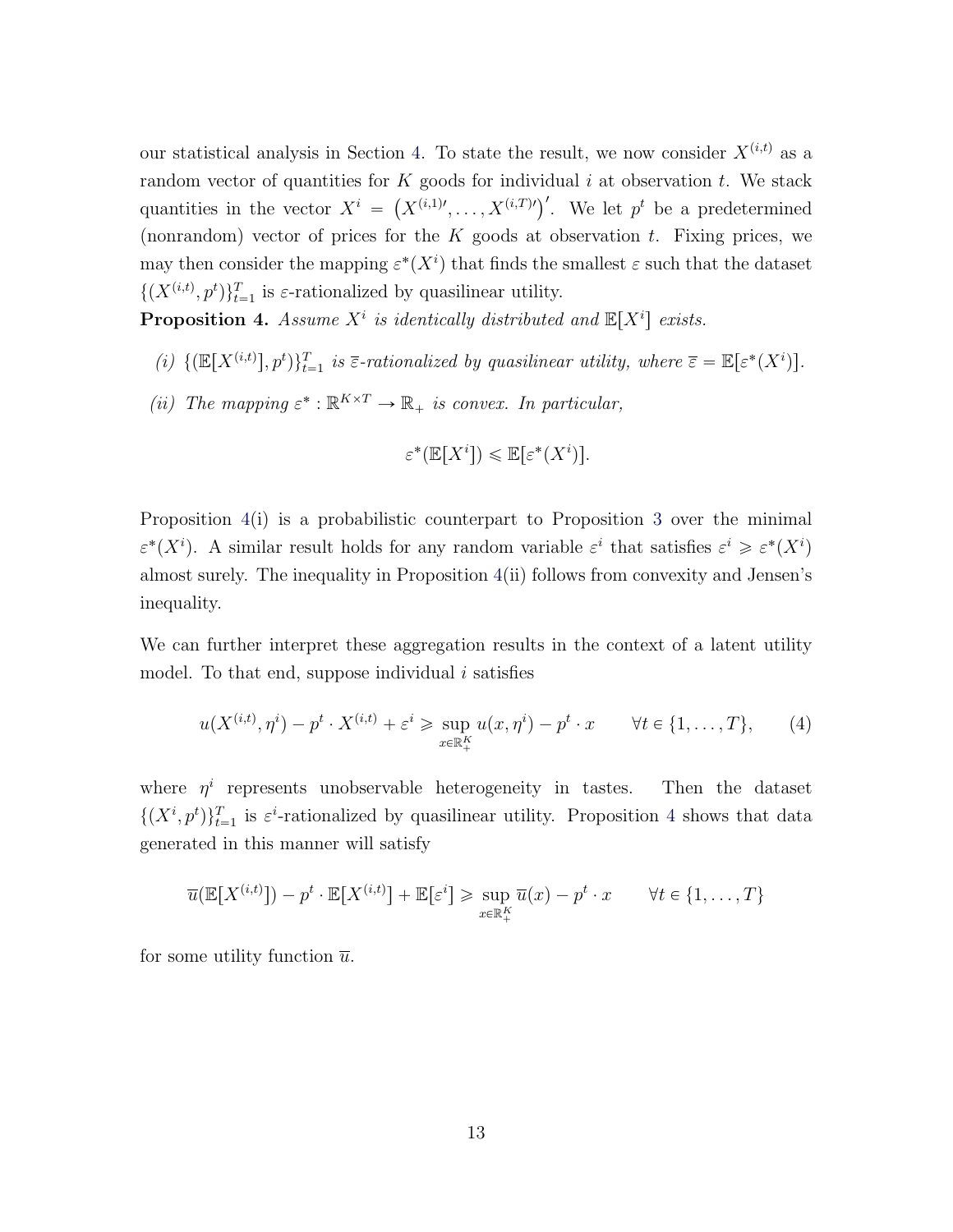#### <span id="page-15-2"></span>3.1 Relation to General Utility Functions

Proposition [3](#page-2-0) is an aggregation result that holds because  $\varepsilon^*$  is convex when viewed as a function of the quantities, fixing prices. Thus, it is a measurement result that does not rely on specific assumptions concerning how the data are generated. We now relate our aggregation result to the more general model of utility maximization subject to a budget constraint, without the assumption that utility is also quasilinear.

First, we recall that if we aggregate individuals who each satisfy the general model of utility maximization, then the average demands may not be consistent with the general model. Aggregation for utility maximization is known to require more structure [\[Gorman,](#page-54-0) [1953\]](#page-54-0). Thus, without more structure the previous aggregation results have no analogues for the general model.

[Becker](#page-52-0) [\[1962\]](#page-52-0) provides a theoretical result that flips this: even "irrational" individuals may aggregate in a manner that is consistent with general utility maximization.<sup>[17](#page-15-0)</sup> Becker's analysis relies on the presence of the budget constraint in an essential way. A version of Becker's result holds for quasilinear utility, which can be written without a budget constraint, but it is trivial. Suppose  $X^{(i,t)}$  is independent and identically distributed across time and individuals, with prices treated as nonrandom parameters. In other words, choices are unrelated to prices. This means the vector of mean demands  $\mathbb{E}[X^{(i,t)}]$  is constant across time. From Proposition [1\(](#page-9-1)iii) it is easy to see that with this data generating process,  $\{(\mathbb{E}[X^{(i,t)}], p^t)\}_{t=1}^T$  is consistent with quasilinear utility, where we interpret  $\mathbb{E}[X^{(i,t)}]$  as a population-level mean demand.

This example is close to Becker's in the sense that we integrate to form a (nonrandom) population mean. A natural question is whether a similar result might hold when there is sampling variability. The following result suggests the answer is no, suggesting instead that rationalizations for quasilinear utility are unlikely if individuals are choosing in a manner unrelated to prices. To state the result, consider a sample of size *n* and let  $\overline{X}^t = \frac{1}{n}$ n un $\sum$  $\sum_{i=1}^{n} X^{(i,t)}$  be the vector of average demands for the sample for each time period t.

<span id="page-15-1"></span>**Proposition 5.** Treat prices as nonrandom parameters and assume  $p^r \neq p^s$  for  $r \neq s$ . Assume  $X^{(i,t)}$  has a density with respect to Lebesgue measure and is independent and

<span id="page-15-0"></span><sup>&</sup>lt;sup>17</sup>See also [Grandmont](#page-54-7) [\[1992\]](#page-55-7), [Kirman](#page-55-7) [1992], [Birchenall](#page-52-6) [\[2016\]](#page-52-6), and references therein.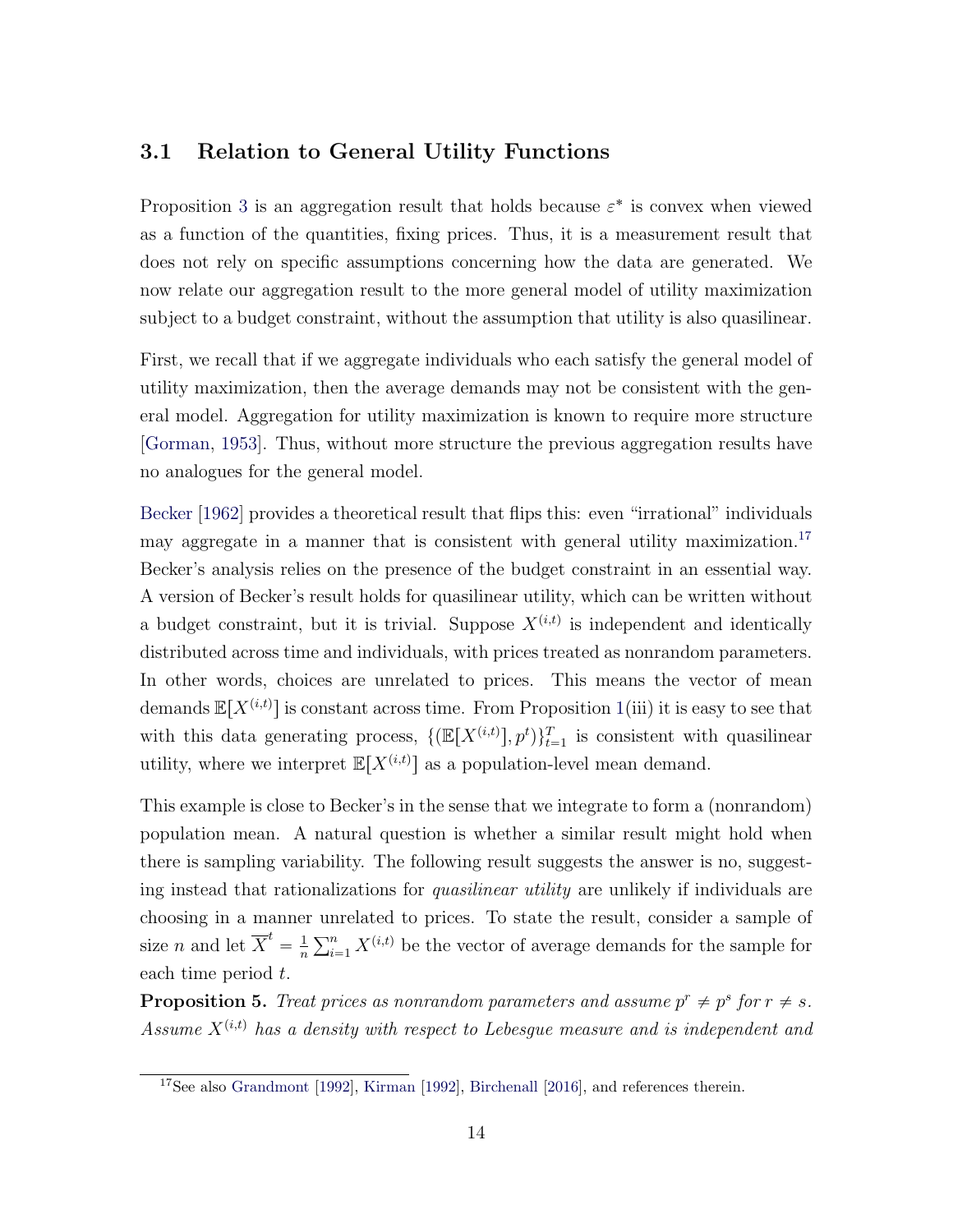identically distributed across time and individuals. The probability  $\big\{\left(\overline{X}\right)$  $t, p^t$  $\sqrt{1}$  $t = 1$ is rationalized by quasilinear utility is given by

$$
P\left(\varepsilon^* \left(\left\{\overline{X}^t\right\}_{t=1}^T\right) = 0\right) = \frac{1}{T!}.
$$

In contrast,  $\{(\mathbb{E}[X^{(i,t)}], p^t)\}_{t=1}^T$  is exactly consistent with quasilinear utility.

We are not aware of a related analytical result for general utility maximization; usually the probability of a dataset satisfying the restrictions of general utility maximization is estimated by simulation [\[Bronars,](#page-53-6) [1987\]](#page-53-6). A noteworthy feature of Proposition [5](#page-15-1) is that the sample size  $n$  does not alter the probability of a rationalization. Thus, in finite samples aggregation need not "mechanically" alter the probability of a rationalization. This clarifies that our previous results (e.g. Proposition [3\)](#page-2-0) do not imply that we should necessarily expect a representative agent to be consistent with quasilinear utility with an arbitrary dataset. We note that if  $X^{(i,t)}$  has a discrete distribution, in general this probability needs to be adapted to depend on the number of individuals and the distribution of quantities.

#### <span id="page-16-0"></span>3.2 Shocks

This paper studies the measurement of misspecification relative to a baseline deterministic model without random preference shocks. In this section we describe how the measure of misspecification in this paper can be interpreted when there are random preference shocks and individuals are not exact optimizers. First, however, we emphasize there is a core difference in interpretation between the present framework and a typical shocks framework. Following [McFadden](#page-56-3) [\[1981\]](#page-56-3) and [Small and Rosen](#page-56-7) [\[1981\]](#page-56-7), standard welfare analysis of latent utility models interprets all shocks as structural, welfare-relevant unobservables. In contrast, deviations from a baseline model that are due to misspecification/misoptimization need not be welfare-relevant.

We now turn to analysis of the measure of misspecification when there are shocks. To formalize this, let  $\eta^{(i,t)}$  be an individual-time specific shock, which enters the utility function. Similar to Proposition [1,](#page-8-1) we obtain an approximate law of demand, but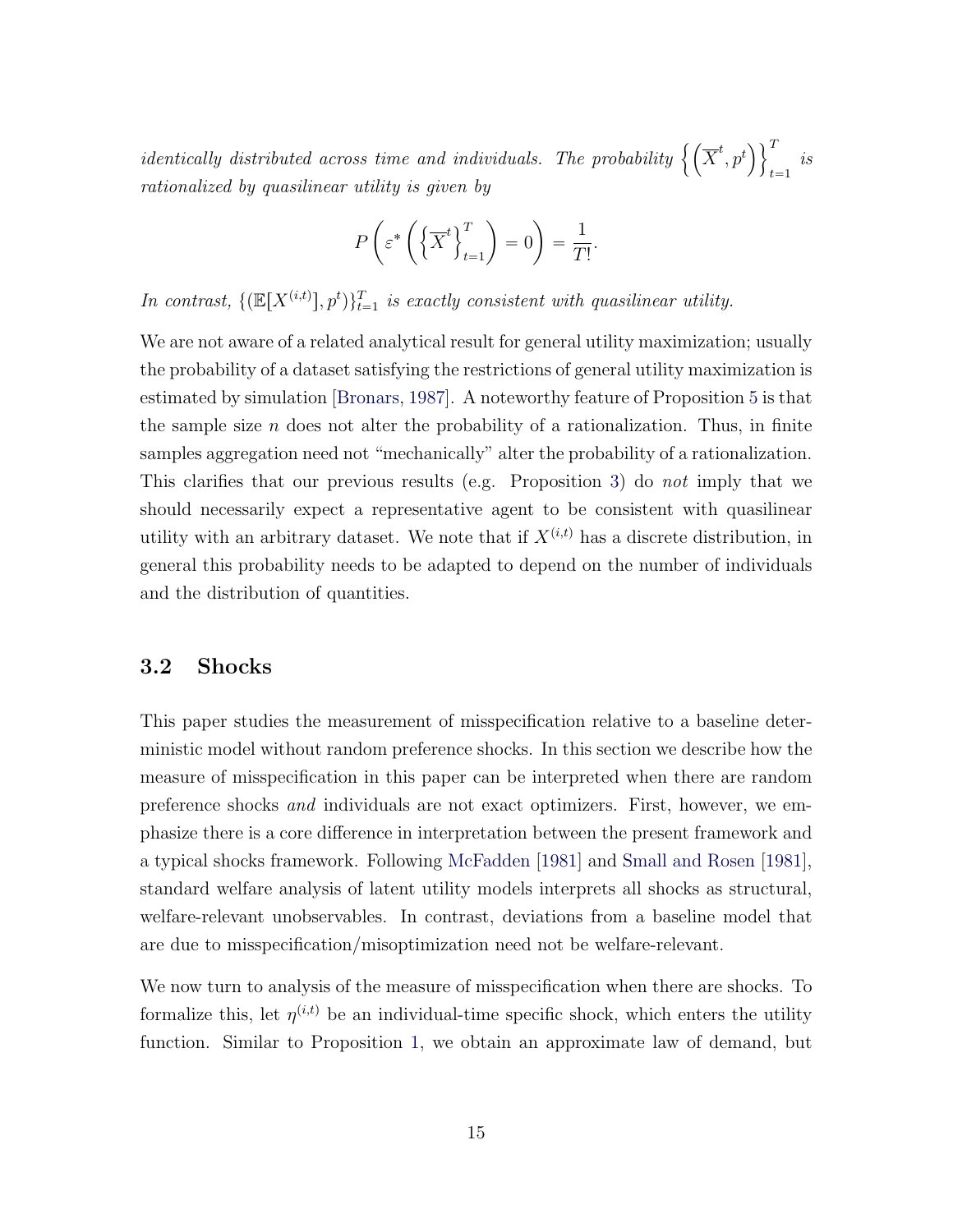now with shocks:

$$
\frac{1}{2}(p^s - p^r) \cdot (X^{(i,s)} - X^{(i,r)}) \leq \varepsilon^i
$$
  
+ 
$$
\frac{u(X^{(i,s)}, \eta^{(i,s)}) - u(X^{(i,s)}, \eta^{(i,r)})}{2} + \frac{u(X^{(i,r)}, \eta^{(i,r)}) - u(X^{(i,r)}, \eta^{(i,s)})}{2}.
$$

This bound relates the data, the degree of misspecification due to misoptimization  $(\varepsilon^i)$ , and the unobservable shocks. We can repeat this argument with longer cycles, similar to the statement of Theorem [1\(](#page-9-1)iii). For all finite sequences  $\{t_m\}_{m=1}^M$ ,  $t_m \in$  $\{1, \ldots, T\}$  and  $M \ge 2$ , the inequality

<span id="page-17-0"></span>
$$
\frac{1}{M} \sum_{m=1}^{M} p^{t_m} \cdot (X^{(i,t_m)} - X^{(i,t_{m+1})}) \leq \varepsilon^i + \frac{1}{M} \sum_{m=1}^{M} u(X^{(i,t_m)}, \eta^{(i,t_m)}) - u(X^{(i,t_m)}, \eta^{(i,t_{m+1})})
$$
\n(5)

holds, where  $(X^{(i,t_{M+1})}, p^{t_{M+1}}) = (X^{(i,t_1)}, p^{t_1})$ . The sum of utility terms differences out when  $\eta^{(i,t)}$  does not vary, but in general is nonzero.

<span id="page-17-1"></span>If we place bounds on the shocks, then we can relate  $\varepsilon^{i,*}$  and  $\varepsilon^i$ . Proposition 6. Let

$$
\sup_{r,s\in\{1,\ldots,T\}}\left|u(X^{(i,r)},\eta^{(i,r)})-u(X^{(i,r)},\eta^{(i,s)})\right|\leqslant\delta^i.
$$

It follows that

$$
\varepsilon^{i,*} \leqslant \varepsilon^i + \delta^i.
$$

This is immediate from [\(5\)](#page-17-0) and Proposition [2.](#page-11-2) If we interpret  $\varepsilon^i$  as misspecification for a model allowing taste shocks, and we instead use  $\varepsilon^{i,*}$  to measure misspecification (as in Proposition [2](#page-11-2) without taste shocks), then  $\varepsilon^{i,*}$  can be higher than  $\varepsilon^i$ . However, if  $\delta^i$  is small then  $\varepsilon^{i,*}$  cannot be much higher.

<span id="page-17-2"></span>Note that the bound relating the measure of misspecification and shocks in Proposition [6](#page-17-1) holds for every realization of the shocks. If the shocks are not systematically related to prices, we obtain another aggregation property when we take expectations. **Proposition 7.** Assume  $(\eta^{(i,t)}, \varepsilon^i)$  has the same distribution for each individual and time period,  $X^{(i,t)}$  is  $(\eta^{(i,t)}, \varepsilon^i)$ -measurable, and  $\mathbb{E}[X^{(i,t)}]$  exists for each t. Then  $\{(\mathbb{E}[X^{(i,t)}], p^t)\}_{t=1}^T$  is  $\mathbb{E}[\varepsilon^i]$ -rationalized by quasilinear utility.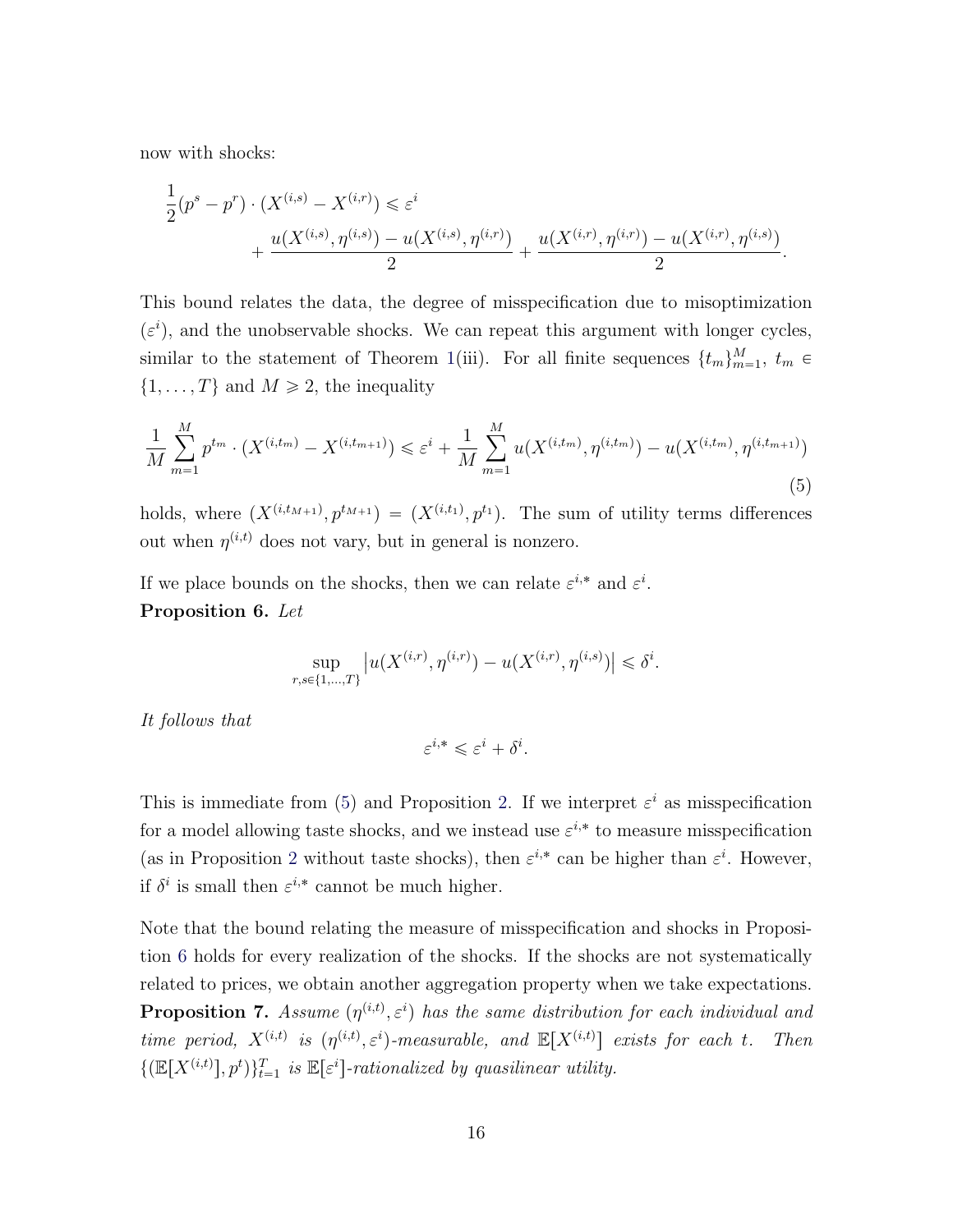Note that Proposition [7](#page-17-2) holds regardless of the relationship between  $\varepsilon^i$  and the vector of taste shocks  $(\eta^{(i,1)}, \ldots, \eta^{(i,T)})$ . In addition, we do not need to assume taste shocks are independent across time for the result to hold.

This result provides a synthesis of a shocks and a misspecification/misoptimization approach. It differs from the previous aggregation results, which allow arbitrary individual heterogeneity provided it is fixed across time at the individual level. Here, even at the individual level the values  $\eta^{i,t}$  can change with time.

To interpret this result, consider first the case  $\varepsilon^i = 0$  for each individual. We may find that if we calculate the measure of misspecification for each individual we obtain  $\varepsilon^{i,*} > 0$ , since this measure does not accomodate shocks. However, if the distribution of shocks is the same across time periods, the model admits a representative agent in the sense that mean demands exactly maximize a quasilinear utility function.[18](#page-18-1) Thus, even if there are shocks that do not "cancel out" at the individual level, they can cancel out upon aggregating to population mean demands. Proposition [7](#page-17-2) is a generalization allowing  $\varepsilon^i$  to be nonzero. It shows that misspecification cannot get worse upon forming expectations, provided the distrubtion of taste shocks is the same across time.

## <span id="page-18-0"></span>4 Statistical Inference

Proposition [5](#page-15-1) describes a class of data generating processes in which the population mean quantities are consistent with quasilinear utility, but it is unlikely the sample averages are exactly consistent with the model. Thus, there can be stark differences between deterministic and statistical tests of quasilinear utility. We note that a number of deterministic tests have been proposed in the nonparametric revealed preference literature, beginning with the seminal work of [Samuelson](#page-56-8) [\[1938\]](#page-56-8), [Houthakker](#page-55-8) [\[1950\]](#page-55-8), and [Afriat](#page-51-2) [\[1967\]](#page-51-2). There has been less work on statistical inference in such settings. Notable exceptions that study measurement error include [Varian](#page-57-4) [\[1985\]](#page-57-4), [Echenique](#page-54-1) [et al.](#page-54-1) [\[2011\]](#page-54-1), and [Aguiar and Kashaev](#page-52-7) [\[2018\]](#page-52-7). This paper instead considers inference when randomness occurs to sampling variability, and is thus conceptually closer to

<span id="page-18-1"></span><sup>&</sup>lt;sup>18</sup>Related aggregation results have appeared in [McFadden](#page-56-3) [\[1981\]](#page-56-3), [Hofbauer and Sandholm](#page-55-9) [\[2002\]](#page-55-9), and [Allen and Rehbeck](#page-52-2) [\[2019a,](#page-52-2)[b\]](#page-52-8). Here we differ because we allow misoptimization  $(\varepsilon^i > 0)$ .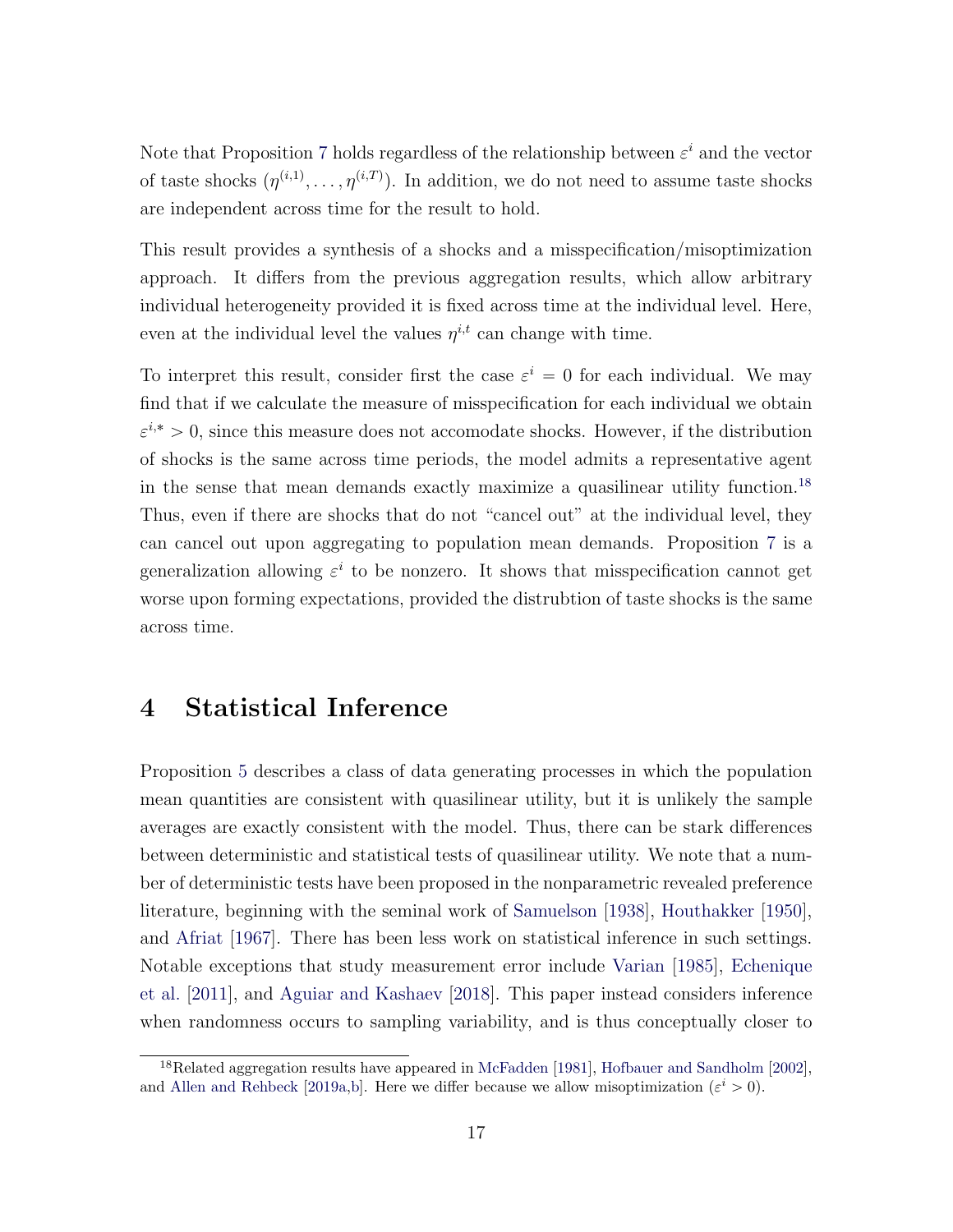#### [Kitamura and Stoye](#page-55-1) [\[2018\]](#page-55-1).

We first describe how to test whether the representative agent is an  $\varepsilon$ -quasilinear maximizer. We differ conceptually from the previous literature by conducting inference on an approximate model, without restricting attention to the exact case ( $\varepsilon = 0$ ). Then we describe how to construct a confidence interval for the smallest  $\varepsilon^*$  such that the representative agent is an  $\varepsilon$ -quasilinear maximizer.

In our application we have panel data, so we provide a statistical test for such data. It is straightforward to adapt these ideas to repeated cross-sections. Each observation consists of the pair  $(X^{(i,t)}, p^t)$ , where i denotes the individual and t denotes the time period. The vector  $p^t$  is the price vector at time t, which is common across individuals, and is treated as predetermined. The vector  $X^{(i,t)}$  encodes the quantities of K goods for individual  $i$  at time  $t$ , which is treated as a random variable.

Sampling uncertainty arises because we interpret the particular sample of individuals as a random draw from a population. We allow arbitrary statistical dependence across time for each person, but require independence between individuals. We formalize this as follows.

**Assumption 1.** The quantity vector for individual i,  $X^i =$  $(X^{(i,1)\prime}, \ldots, X^{(i,T)\prime})'$ , is independent and identically distributed across individuals.

Recall we treat prices as predetermined. To relate this to our previous setup, one may interpret  $\mathbb{E}[X^{(i,t)}]$  as the demand vector for a representative agent at price vector  $p^t$ . The representative agent population-level dataset is then given by  $\{(\mathbb{E}[X^{(i,t)}], p^t)\}_{t=1}^T$ . Our null hypothesis is formulated by using condition (iii) in Theorem [1,](#page-9-1) applied to this representive agent dataset. In particular, we formalize the statement that a representative agent is  $\varepsilon$ -rationalized by a quasilinear utility function for a given  $\varepsilon \geqslant 0$ by the following null hypothesis:

$$
H_0: \text{For all finite sequences } \{t_m\}_{m=1}^M \text{ with } t_m \in \{1, \dots, T\} \text{ and with } M \ge 2,
$$

$$
\frac{1}{M} \sum_{m=1}^M p^{t_m} \cdot \left(\mathbb{E}\left[X^{(i,t_m)}\right] - \mathbb{E}\left[X^{(i,t_{m+1})}\right]\right) \le \varepsilon.
$$

Our preferred interpretation of this null hypothesis is that one directly hypothesizes that the representative agent is  $\varepsilon$ -quasilinear rationalized for a pre-specified value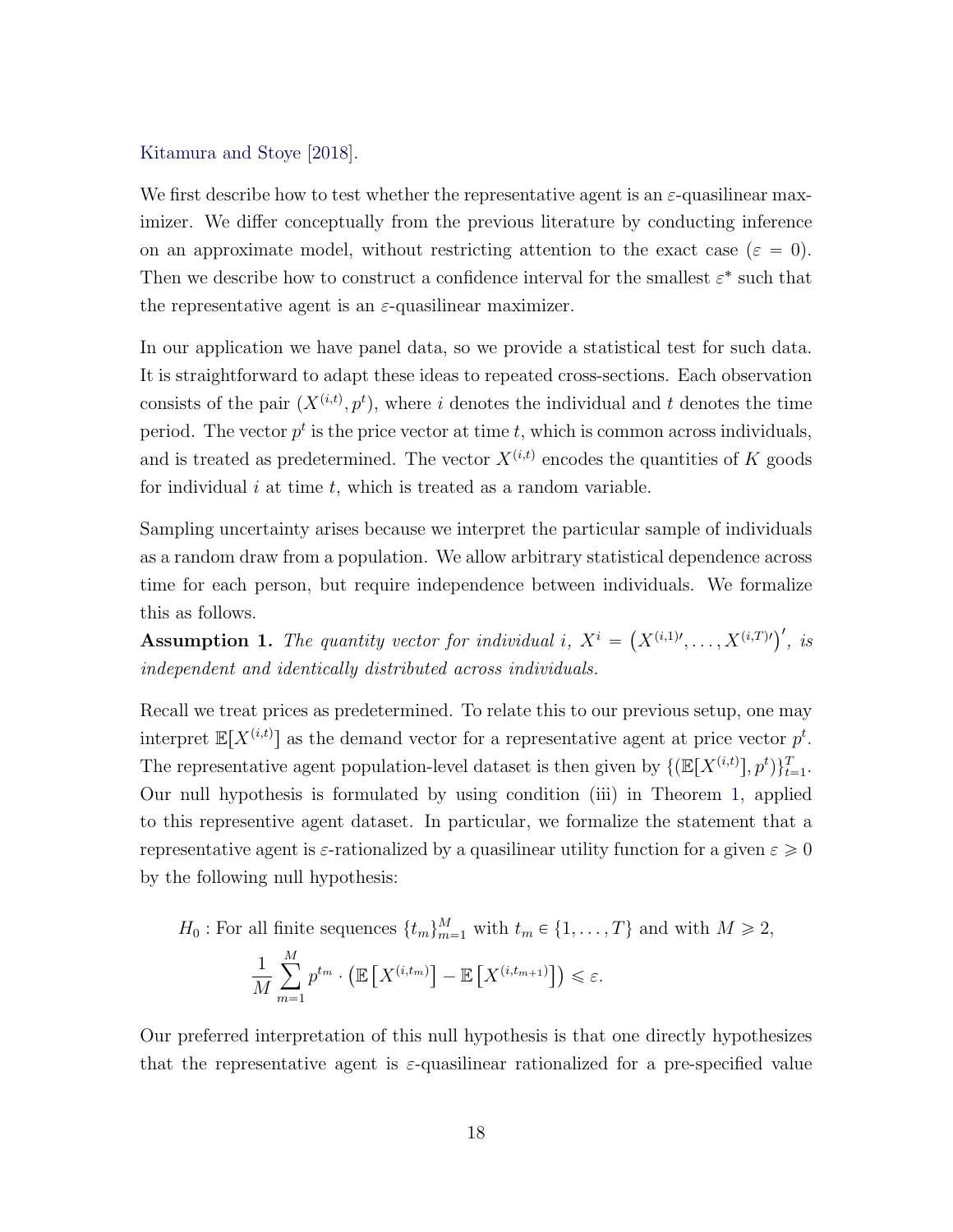of  $\varepsilon$ . Alternatively, one can view this as an implication of the assumption that all individuals act consistently with  $\varepsilon$ -quasilinearity. This null hypothesis arises as an implication due to Proposition [4.](#page-14-0) [19](#page-20-0) Another interpretation is that there are utility shocks at the individual level as in Proposition [7.](#page-17-2) Then the inequalities in the null arise if the mean of the individual level measures of misspecification is no greater than  $\varepsilon$ .

Making use of the fact that individuals each face the same prices, we may test the null hypothesis by drawing on the literature on testing finitely many unconditional moment inequalities. To test  $H_0$ , we follow the methodology of [Chernozhukov et al.](#page-53-1) [\[2014\]](#page-53-1). We note that our setup has more structure than general moment inequalities problems. The reason is that the null hypothesis can be written as a set of linear inequality restrictions on means of the quantities,  $\mathbb{E}[X^i] = (\mathbb{E}[X^{(i,1)}]', \dots, \mathbb{E}[X^{(i,T)}]')'.$ We use this fact for numerical purposes, but present the testing procedure without exploiting this structure to better connect it to the existing literature.

To describe the test, we introduce some additional notation. First, let J denote the number of distinct sequences  $\{t_m\}_{m=1}^M$  in the sense of Theorem [1\(](#page-9-1)iii). Thus, under  $H_0$ we have J moment inequalities, each of the form

$$
\mathbb{E}\bigg[\frac{1}{M}\sum_{m=1}^{M}p^{t_m}\cdot\big(X^{(i,t_m)}-X^{(i,t_{m+1})}\big)\bigg]\leq \varepsilon,
$$

where  $(X^{(i,t_{M+1})}, p^{t_{M+1}}) = (X^{i,t_1}, p^{t_1})$ . We index each such sequence by  $j \in \{1, ..., J\}$ . Associated with each moment condition, we form a sample average across individuals,

<span id="page-20-1"></span>
$$
\hat{\mu}_j = \frac{1}{n} \sum_{i=1}^n \left[ \frac{1}{M} \sum_{m=1}^M p^{t_m} \cdot \left( X^{(i,t_m)} - X^{(i,t_{m+1})} \right) \right]
$$
\n
$$
= \left[ \frac{1}{M} \sum_{m=1}^M p^{t_m} \cdot \left( \overline{X}^{t_m} - \overline{X}^{t_{m+1}} \right) \right],
$$
\n(6)

where  $\overline{X}^t = \frac{1}{n}$ n  $\sum_{n}$  $\sum_{i=1}^{n} X^{(i,t)}$  is the K-dimensional vector of average demands in period t.

<span id="page-20-0"></span><sup>19</sup>With panel data, one can directly calculate each individual measure of misspecification and check whether  $\varepsilon^*(X^i) \leq \varepsilon$  almost surely. We note that with repeated cross-sections, this is not possible and an analyst may use the moment conditions in  $H_0$  for such a setting.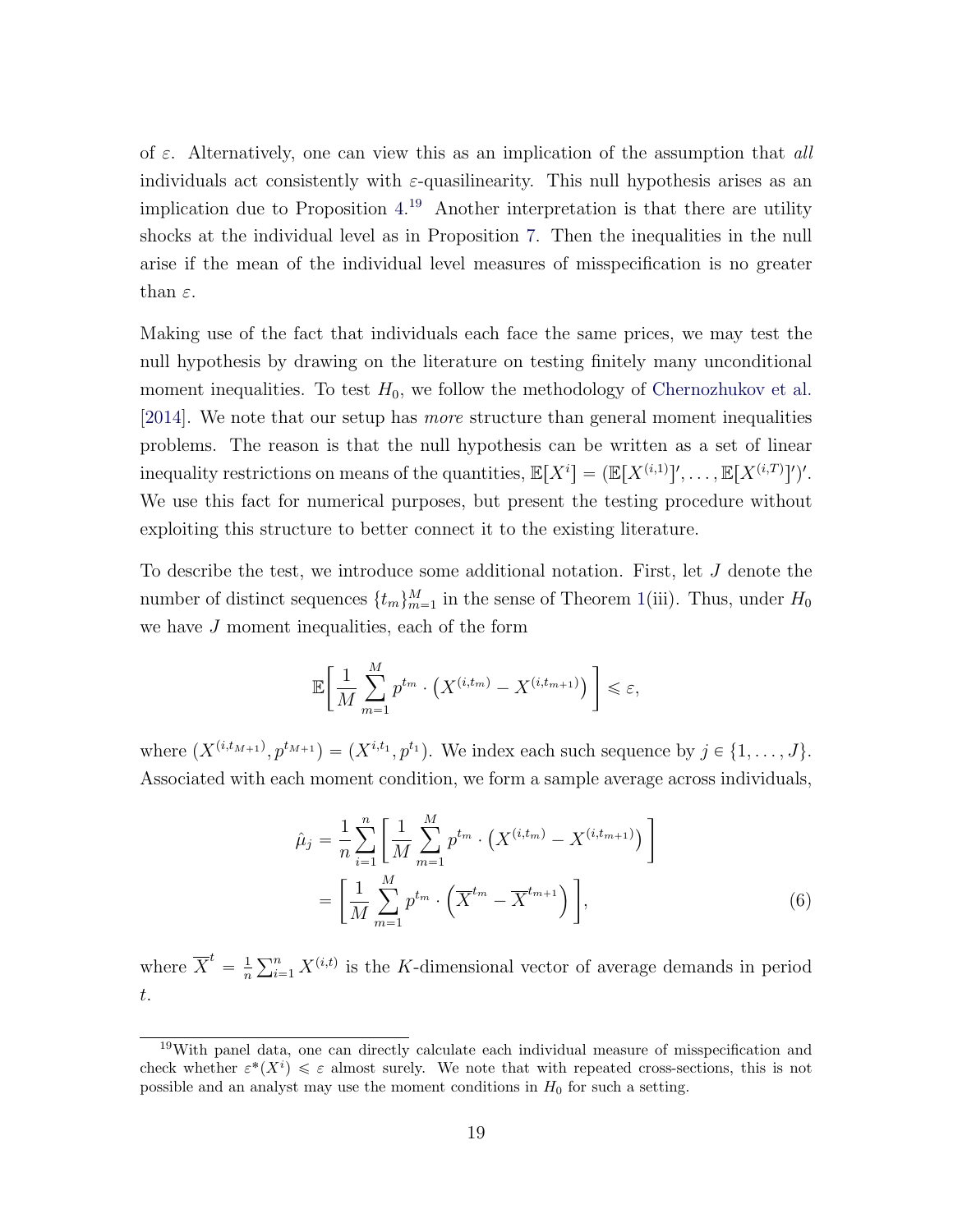Recall that  $X^i$  =  $(X^{(i,1)}, \ldots, X^{(i,T)'})'$  denotes the demands for individual *i*. Let  $X = (X^{1}, \ldots, X^{n})'$  collect the quantities across all n individuals. The test statistic is given by

$$
S(X) := \max_{j \in \{1, ..., J\}} \hat{\mu}_j - \varepsilon = \max_{\{t_m\}_{m=1}^M} \left[ \frac{1}{M} \sum_{m=1}^M p^{t_m} \cdot \left( \overline{X}^{t_m} - \overline{X}^{t_{m+1}} \right) \right] - \varepsilon
$$

where each j indexes a sequence. The statistic  $S$  may thus be computed as a linear programming problem with  $T^2$  inequality constraints using Proposition [2.](#page-11-2)<sup>[20](#page-21-0)</sup> This is programming problem with  $T$  inequality constraints in the despite the fact that the number of cycles  $(J = \sum_{\ell}^{T}$  $_{\ell=2}$ T! es  $(J = \sum_{\ell=2}^{T} \frac{T!}{(T-\ell)! \ell})$  itself grows quickly with T. Note that the term in brackets is  $\varepsilon^* \left( \left\{ \overline{X}^t \right\}^T \right)$  $t = 1$ whenever it is non-negative.

We reject the null hypothesis at nominal size  $\alpha$  if

$$
S(X) > c_{1-\alpha},
$$

where  $c_{1-\alpha}$  is the  $(1-\alpha)$ -quantile of S from a bootstrap distribution with B draws. In the application, we use  $B = 5,000$ . Appendix [A.1](#page-41-0) provides intuition for the validity of this test. The critical value  $c_{1-\alpha}$  is constructed in the following manner:

- i. Draw an independent and identically distributed sample of size  $n$  uniformly from Draw an independent and identically distributed sample of size *n* uniformly from<br>the individual demands  $\{X^i\}_{i=1}^n$ . Recall  $X^i = (X^{(i,1)}, \ldots, X^{(i,T)'})'$  denotes the the individual definance  $\{X^*\}_{i=1}$ . Recall  $X^* = (X^{(i)}, \ldots, X^{(i)})$  denotes the consumption vector across all time periods. Let  $X^{*i} = (X^{*(i,1)}, \ldots, X^{*(i,T)})'$ denote quantities for individual  $\ast i$  in the bootstrap sample.<sup>[21](#page-21-1)</sup>
- ii. Compute the sample mean of the moment conditions from the bootstrap draw via Equation [6,](#page-20-1) denoted  $\hat{\mu}^* = (\hat{\mu}_1^*, \dots, \hat{\mu}_J^*)$ . Specifically, each  $\hat{\mu}_j^*$  is given by

$$
\hat{\mu}_j^* = \frac{1}{n} \sum_{i=1}^n \left[ \frac{1}{M} \sum_{m=1}^M p^{t_m} \cdot \left( X^{*(i, t_m)} - X^{*(i, t_{m+1})} \right) \right].
$$

iii. Repeat (i) and (ii) a total of  $B$  times.

<span id="page-21-0"></span><sup>&</sup>lt;sup>20</sup>One can apply the first linear program in that proposition to the dataset  $\left\{ \left( \overline{X}^{t},p^{t}\right) \right\}$  $\sqrt{1}$  $_{t=1}$ , omitting the inequality constraint on the degree of misspecification, to calculate  $S(X)$ .

<span id="page-21-1"></span><sup>&</sup>lt;sup>21</sup>Following convention, we use  $*$  here but note that this usage is distinct from the measure of rationality.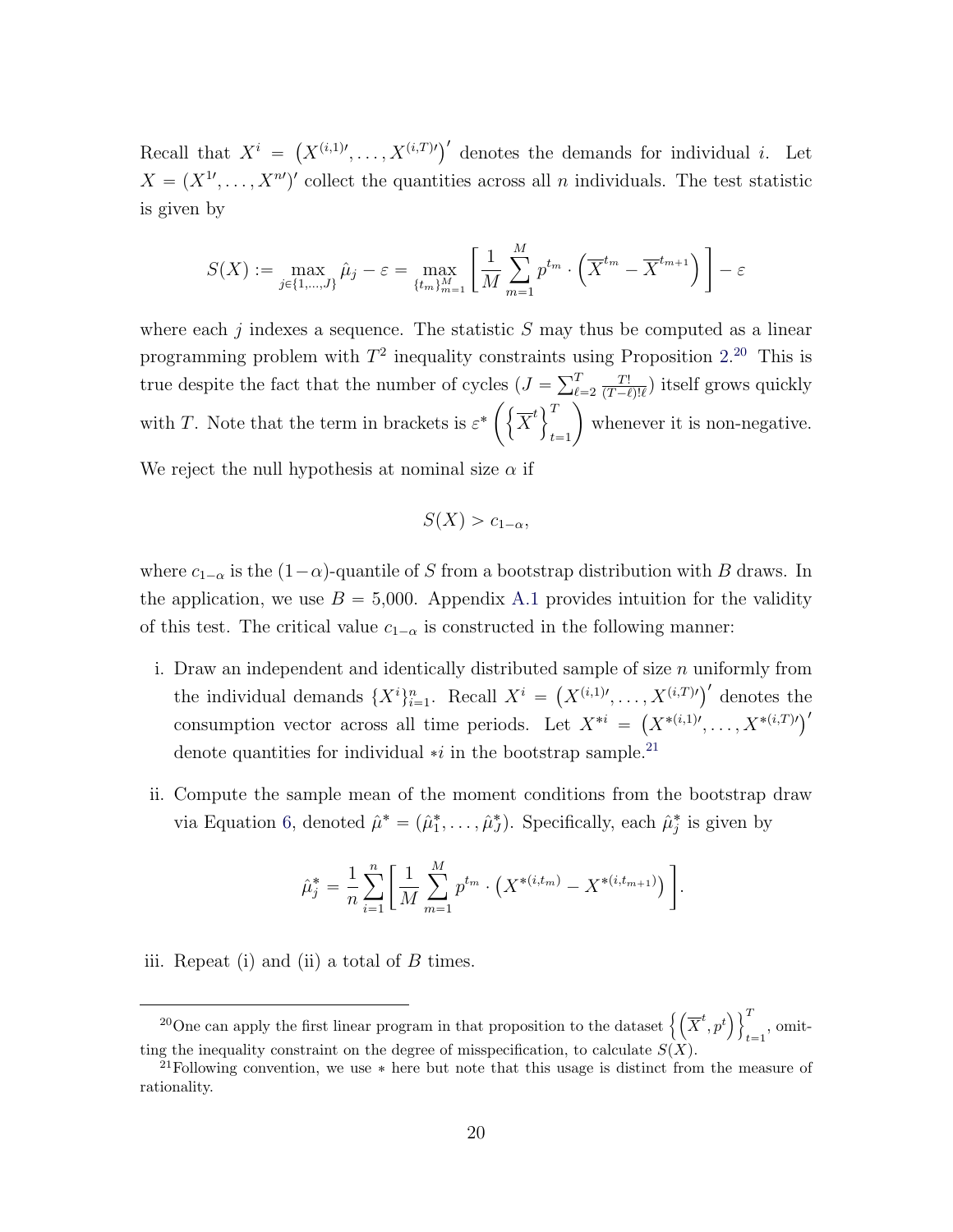iv. Define

$$
c_{1-\alpha} = \inf \left\{ c \mid P^* \left( \max_{j \in \{1, \dots, J\}} (\hat{\mu}_j^* - \hat{\mu}_j) \geqslant c \right) \leqslant \alpha \right\},\
$$

where  $P^*$  is the simulated distribution of  $B$  bootstrap draws, described by steps  $(i)$ - $(iii)$ .

Recall that after rearranging,

$$
\hat{\mu}_j^* - \hat{\mu}_j = \left[ \frac{1}{M} \sum_{m=1}^M p^{t_m} \cdot \left( \left( \overline{X}^{*t_m} - \overline{X}^{t_m} \right) - \left( \overline{X}^{*t_{m+1}} - \overline{X}^{t_{m+1}} \right) \right) \right],
$$

and so computation of  $\max_{j\in\{1,\ldots,J\}} (\hat{\mu}_j^* - \hat{\mu}_j)$  in step (iv) is again facilitated by Propo-sition [2.](#page-11-2) One simply applies the linear program in Proposition [2](#page-11-2) to the dataset  $\overline{X}^{*t} - \overline{X}^t, p^t$  $t=1$ , except one drops the inequality restriction  $\varepsilon \geq 0$  in the linear program. In addition, note that  $\varepsilon$  does not show up in the calculation of the critical value. Thus, the critical value may be computed once, even if the analyst wishes to test multiple values of  $\varepsilon$  or construct a confidence interval via test inversion.

Remark 1 (Studentization). An alternative procedure would consider the studentized test statistic

$$
\tilde{S}(X) = \max_{j \in \{1, \dots, J\}} \frac{\hat{\mu}_j - \varepsilon}{\hat{\sigma}_j}
$$

(or a version multiplied by  $\sqrt{n}$ ), where

$$
\hat{\sigma}_j = \sqrt{\frac{1}{n} \sum_{i=1}^n (g_j(X^i) - \hat{\mu}_j)^2}
$$

and

$$
g_j(X^i) = \frac{1}{M} \sum_{m=1}^{M} p^{t_m} \cdot (X^{(i,t_m)} - X^{(i,t_{m+1})}).
$$

We do not studentize the test statistic for interpretation, computational reasons, and to direct power against certain alternatives.<sup>[22](#page-22-0)</sup> Multiplying by  $\sqrt{n}$  or dividing by  $\hat{\sigma}_j$ means we can no longer interpret the statistic as measuring dollars lost. In light of Proposition [2,](#page-11-2) the unstudentized statistic is easy to compute. In contrast, Proposition [2](#page-11-2) cannot directly be used to simplify computation of a studentized statistic. To

<span id="page-22-0"></span> $22$ The unstudentized test statistic is not formally covered by [Chernozhukov et al.](#page-53-1) [\[2014\]](#page-53-1). For a general result on bootstrap validity that applies to  $S$ , see Proposition 4.2 in [Chernozhukov et al.](#page-53-7) [\[2017\]](#page-53-7).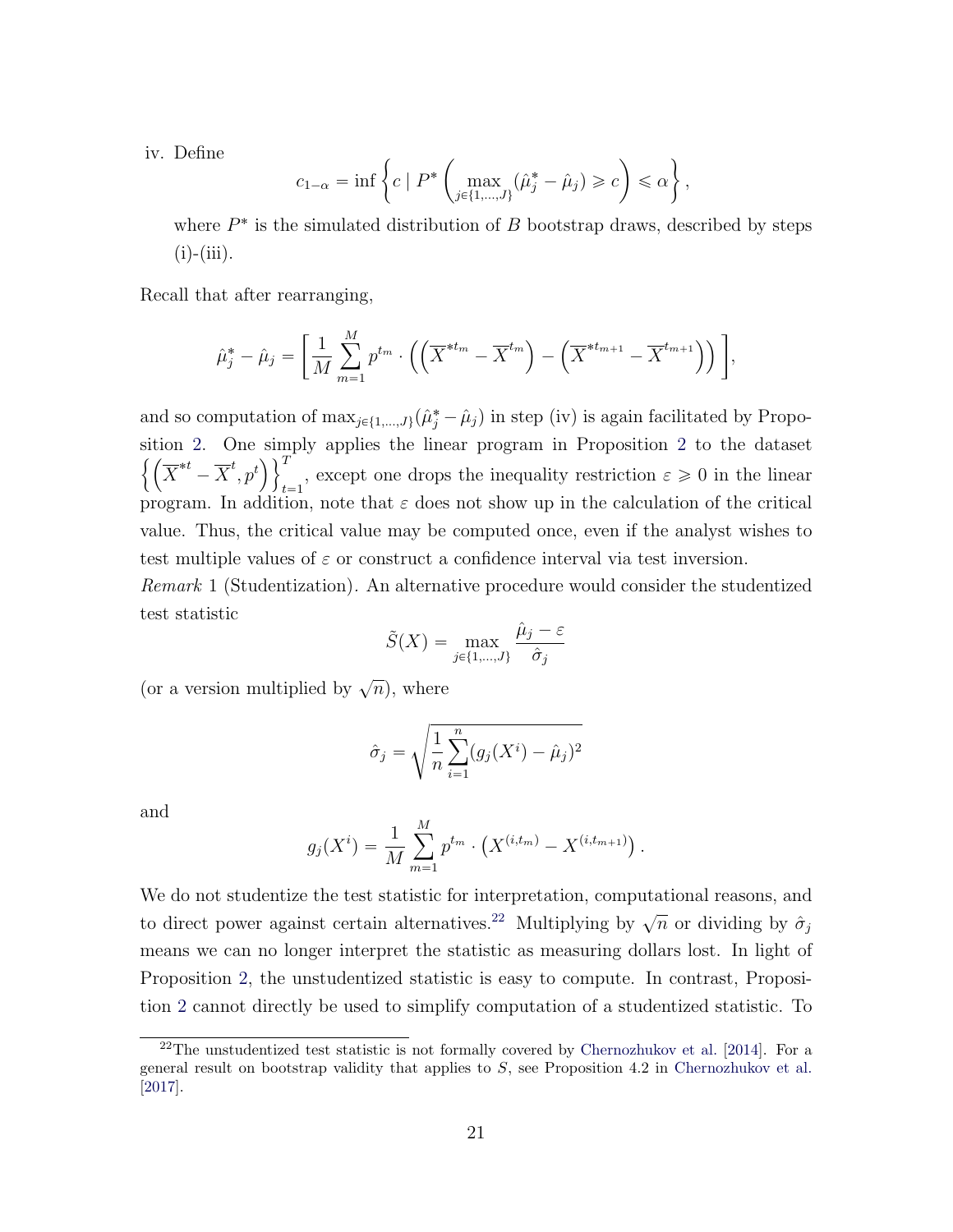understand the power differences between  $S$  and the studentized counterpart, note that the variance of  $\hat{\mu}_j$  will typically be smaller for sequences of longer length. This is because  $\hat{\mu}_j$  is formed as an average over M terms, where M is the sequence length. Thus we anticipate that the unstudentized statistic S directs power toward violations of the moment inequalities that occur for shorter sequences. This choice is consistent with a common intuition in the revealed preference literature that for theories that are characterized by acyclicity conditions, violations typically occur for sequences of shorter length.<sup>[23](#page-23-0)</sup>

Remark 2 (Moment Selection). Refinements of the test are possible by applying a "moment selection" approach, which originates in the literature on testing moment inequalities, e.g. [Andrews and Soares](#page-52-9)  $[2010]$ , [Chernozhukov et al.](#page-53-1)  $[2014]$ <sup>[24](#page-23-1)</sup> This literature has focused on models with no particular relationship between moment conditions, and directly applying the ideas would involve dropping certain cycles  $j$ such that  $\hat{\mu}_j$  is sufficiently negative, i.e. consistent with the null hypothesis.<sup>[25](#page-23-2)</sup> An alternative approach would be to drop values  $t$  such that  $\overline{X}^t$  is sufficiently "far" from altering the test statistic  $S(X)$ . This would amount to dropping all cycles j with the t-th time period in them, and thus provides an alternative methodology to the moment inequalities literature. Thus, this alternative approach involves dropping groups of moment conditions using the fact that there is a theoretical relationship between these means. Dropping certain moments could lead to computational issues since one would need to account for all  $J = \sum_{\ell}^{T}$  $_{\ell=2}$  $\frac{T!}{(T-\ell)! \ell}$  moment conditions. Note that when all moment conditions are included as we propose, we can utilize the equivalent linear programming condition which is only of size  $T^2$  where T is the number of time periods.

We leave a formal study of power refinements and potential computational issues to future work. However, we note that since the mapping  $\varepsilon^*$  is convex in quantities, it is directional differentiable (see [Rockafellar](#page-56-9) [\[2015\]](#page-56-9), Section 23 for a textbook reference). The test statistic  $S$  is thus also convex and directly differentiabile in quantities. Thus,

<span id="page-23-0"></span> $^{23}$ [Echenique et al.](#page-54-1) [\[2011\]](#page-54-1) consider violations of the generalized axiom of revealed preference, which is an acyclicity condition involving sequences of arbitrary length. In their empirical implementation, the money pump they compute involves only certain sequences of short length. In the discrete choice literature, [Shi et al.](#page-56-10) [\[2018\]](#page-56-10) study an acyclicity condition closely related to that of [Browning](#page-53-2) [\[1989\]](#page-53-2), [Brown and Calsamiglia](#page-53-5) [\[2007\]](#page-53-5), and the present paper, but for empirical implementation [Shi et al.](#page-56-10) [\[2018\]](#page-56-10) focus on sequences of length 2.

<span id="page-23-1"></span><sup>24</sup>See also [Kitamura and Stoye](#page-55-1) [\[2018\]](#page-55-1).

<span id="page-23-2"></span><sup>25</sup>[Romano et al.](#page-56-0) [\[2014\]](#page-56-0) present an alternative procedure that bootstraps a recentered test statistic.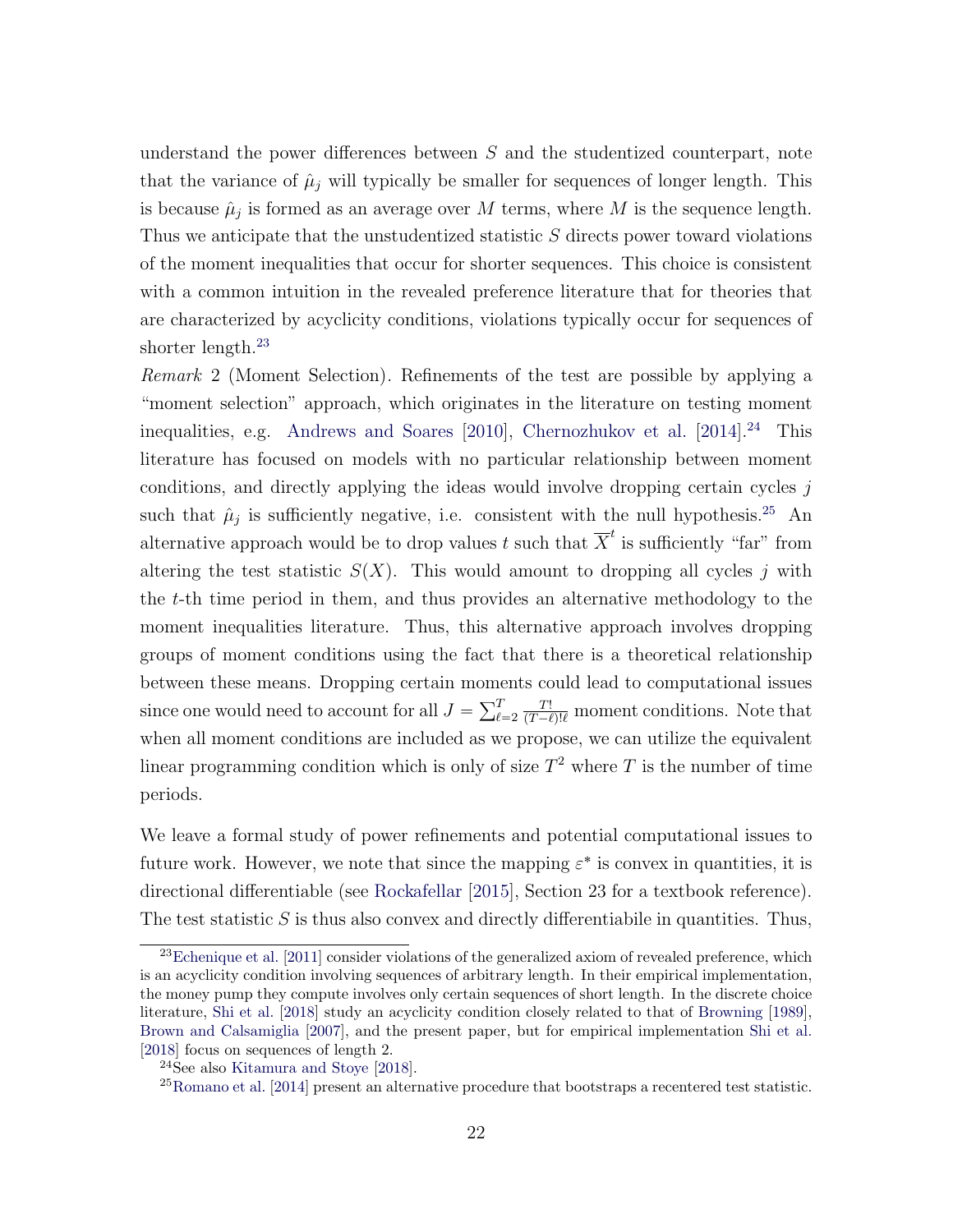S fulfills a key requirement of [Fang and Santos](#page-54-8) [\[forthcoming\]](#page-54-8).

#### <span id="page-24-0"></span>4.1 Inference on  $\varepsilon^*$

The previous arguments describe how to test whether the representative agent is  $\varepsilon$ -rationalizable by quasilinear utility. By inverting the test, one can construct a one-sided confidence set for the representative agent's measure of misspecification  $\varepsilon^*$ , which is defined as

$$
\varepsilon^* = \max \left\{ 0, \max_{\{t_m\}_{t=1}^T} \mathbb{E} \bigg[ \frac{1}{M} \sum_{m=1}^M p^{t_m} \cdot \big(X^{(i,t_m)} - X^{(i,t_{m+1})}\big) \bigg] \right\}
$$

where the maximum is taken over all distinct sequences. Recall the second part of Proposition [2](#page-11-2) describes the measure of misspecification as a maximum across sequences. A lower one-sided confidence interval is given by

$$
\[ \varepsilon^* \left( \left\{ \overline{X}^t \right\}_{t=1}^T \right) - c_{1-\alpha}, \infty \right) \cap [0, \infty).
$$

In Appendix [A.1](#page-41-0) we provide the motivation behind the confidence intervals described in this section.

Building a confidence interval for  $\varepsilon^*$  goes beyond just running a specification test. Indeed, a test of exact quasilinear maximization amounts to checking whether 0 is in the confidence interval. Here, when we reject a hypothesis that  $\varepsilon = 0$ , we obtain a bound on the minimal misspecification needed to explain the data holding fixed nominal size  $\alpha$ . By measuring violations in dollars, one can assess whether violations of the model are economically significant, rather than only statistically significant.

It is possible to construct other confidence sets for  $\varepsilon^*$ . For example, a two-sided confidence set for  $\varepsilon^*$  may be constructed as

$$
\left[\varepsilon^* \left(\left\{\overline{X}^t\right\}_{t=1}^T\right) - \tilde{c}_{1-\alpha}, \varepsilon^* \left(\left\{\overline{X}^t\right\}_{t=1}^T\right) + \tilde{c}_{1-\alpha}\right] \cap [0, \infty),
$$

where  $\tilde{c}_{1-\alpha}$  is a bootstrap quantile computed the same as  $c_{1-\alpha}$ , except in step (iv),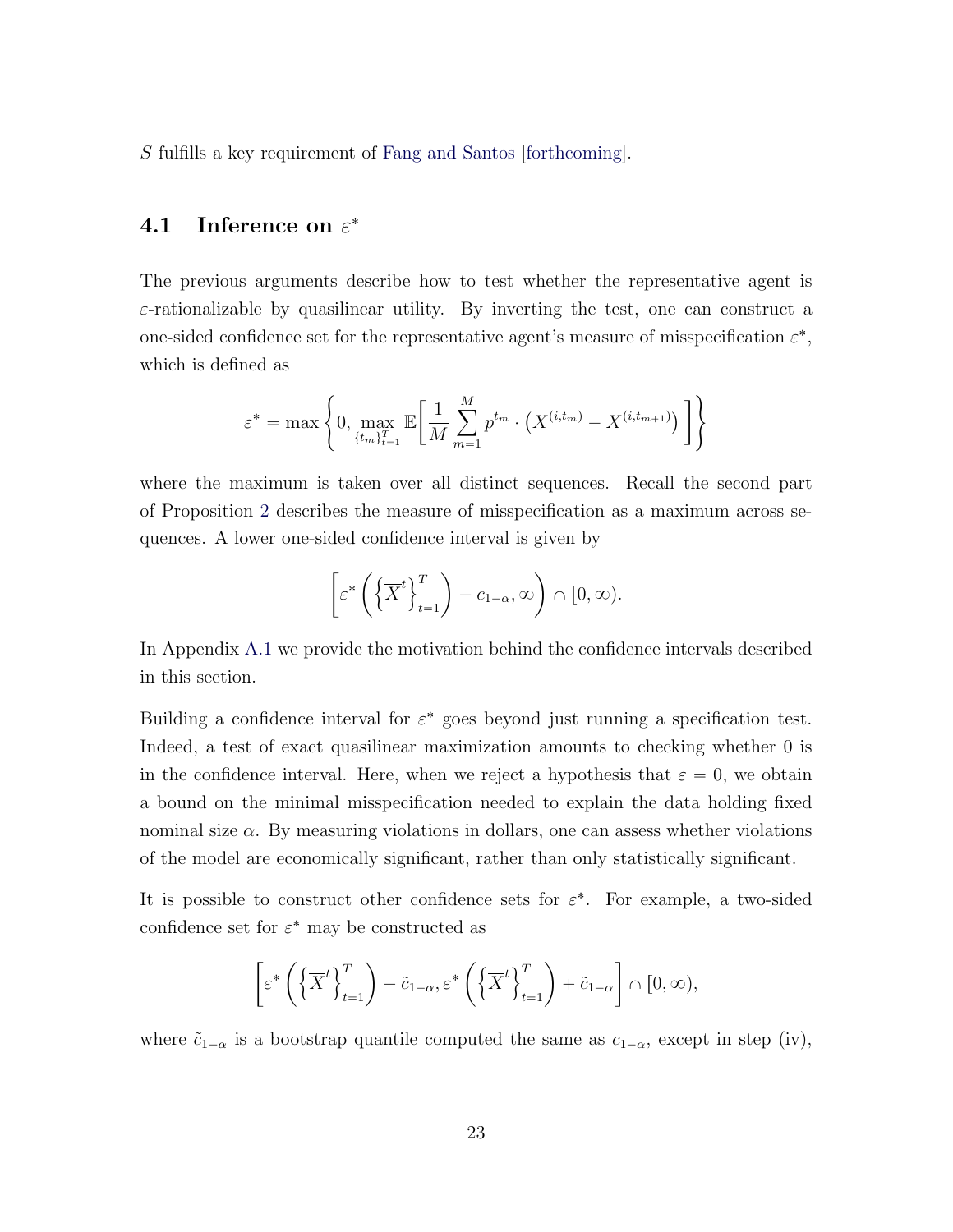we set

$$
\tilde{c}_{1-\alpha} = \inf \left\{ c \mid P^* \left( \max_{j \in \{1, \dots, J\}} |\hat{\mu}_j^* - \hat{\mu}_j| \geqslant c \right) \leqslant \alpha \right\}.
$$

The difference is that  $\tilde{c}$  involves the maximum of absolute values, whereas c does not include the absolute values.<sup>[26](#page-25-1)</sup> This confidence interval may be used both for testing and to provide an upper bound the minimal amount of misspecification needed to rationalize the data.

### <span id="page-25-0"></span>5 Empirical Application

We now apply our methodological tools to a dataset previously used in [Echenique](#page-54-1) [et al.](#page-54-1) [\[2011\]](#page-54-1). We use the Stanford Basket Dataset, which is a household-level panel dataset on grocery store purchases. This dataset consists of 494 households from June 1991 to June 1993. We use the transformed dataset of [Echenique et al.](#page-54-1) [\[2011\]](#page-54-1), which restricts attention to food purchases and aggregates to the brand level for 4 week periods. There are a total of 26 four week periods. After brand aggregation there are 375 unique goods. For full details on this dataset, we refer the reader to [Echenique et al.](#page-54-1) [\[2011\]](#page-54-1).

#### 5.1 Household Data

We first study the measure of misspecification with household data. Table [1](#page-26-0) reports summary statistics of the measure of misspecification. None of the households can be exactly described by a quasilinear utility model. The average of  $\varepsilon^{i,*}$  is \$31.96 per (four week) time period. For comparison, the average total expenditure is \$213.75 per period.

Figure [2](#page-26-1) presents the distribution of the smallest  $\varepsilon^{i,*}$  such that a household is  $\varepsilon^{i,*}$ quasilinear rationalizable. Most of the mass lies between 20 and 60, though there are some outliers that are larger. We note the shape of both distributions is broadly

<span id="page-25-1"></span><sup>26</sup>We thank Don Andrews for pointing out a mistake in a previous draft. Appendix [A.1](#page-41-0) provides motivation for this confidence interval. See also [Andrews et al.](#page-52-10) [\[2019\]](#page-52-10) and references therein.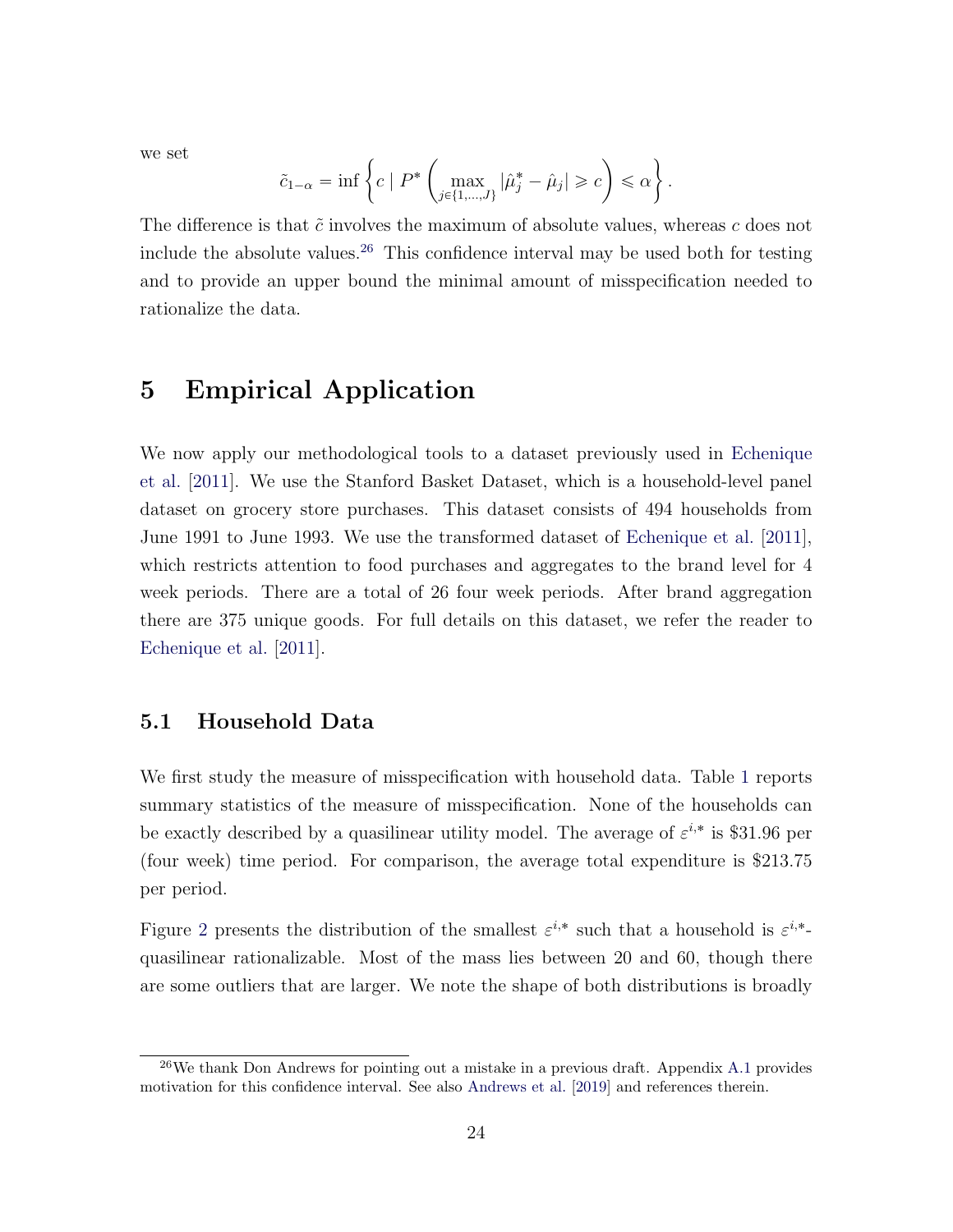<span id="page-26-0"></span>Table 1: Summary Statistics of  $\varepsilon^{i,*}$ 

| Mean           | 31.96  |
|----------------|--------|
| Median         | 28.59  |
| Min            | 5.73   |
| Max            | 156.42 |
| No. Households | 494    |

<span id="page-26-1"></span>consistent with a different measure of misspecification considered in [Echenique et al.](#page-54-1) [\[2011\]](#page-54-1), who quantify violations of the weak axiom of revealed preference.



Figure 2: Cumulative Distribution Function of Household  $\varepsilon^{i,*}$ .

#### 5.2 Aggregate Data

In contrast with the individual data, we find that the average demands are exactly consistent with maximization of quasilinear utility. This also implies that the statistical test of Section [4](#page-18-0) fails to reject.

To further analyze the aggregate data, we construct a two-sided confidence interval for  $\varepsilon^*$ , calculated as described in Section [4.1](#page-24-0) with  $\alpha = .05$ . This interval is given by  $[0, 3.17]$ . We can contrast these bounds with the household data, where all households are inconsistent with quasilinear utility. The upper bound on the confidence interval, 3.17, is smaller than the smallest individual  $\varepsilon^{i,*}$ , 5.73, which is reported in Table [1.](#page-26-0)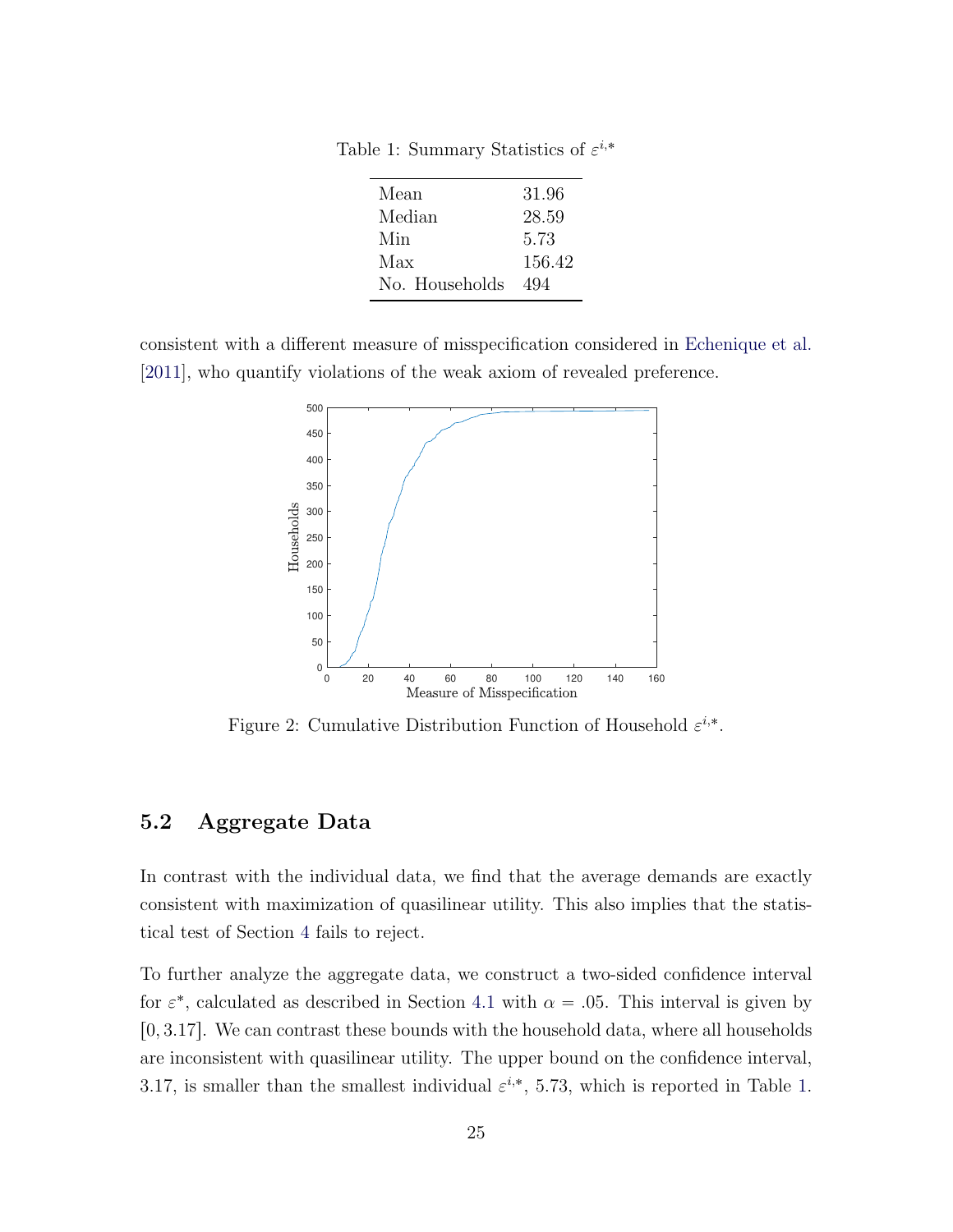This is a demonstration that the inequality of the measure  $\varepsilon^*$  on aggregate data from Proposition [4\(](#page-14-0)ii) can greatly reduce the magnitude of misspecification relative to the average of the individual measures. Again, we mention that the magnitude of this gap due to aggregation depends on the particular configuration of individual choices.

There are several reasons why we may obtain a sharp contrast between the individual level and aggregate level measures of misspecifcation. One possibility is that individual misoptimization is not systematic, so that when we aggregate it averages away. Another possibility is individuals exactly optimize but receive taste shocks. Then aggregation across individuals can serve to cancel out these taste shocks as in Proposition [7.](#page-17-2) We note that this paper does not try to separate these two stories, though the inequalities in Section [3.2](#page-16-0) help interpret the measure of misspecification in the presence of shocks. Ultimately, a formal framework that attempts to separate the stories would involve a number of subjective judgments on behavior and measurement error. Finally, Proposition [5](#page-15-1) suggests the contrast is not mechanical: individuals whose consumption is unrelated to prices would not tend to deterministically satisfy the restrictions of quasilinear utility upon aggregating to form sample averages.

### <span id="page-27-0"></span>6 Simulations

In the previous section, we obtain the contrasting result that while all households are inconsistent with quasilinear utility, a representative agent with 494 households is exactly consistent. We now present simulations designed to better understand how aggregation leads to this contrast.[27](#page-27-1)

These simulations also contrast quasilinear utility with the more general model of utility maximization. We find several qualitative differences between these models in the simulations. Overall, quasilinear utility appears to be a considerably more restrictive model than general utility. This suggests the finding that aggregate data are consistent with quasilinear utility is qualitatively more surprising than the finding that the aggregate data are also consistent with general utility [\[Echenique et al.,](#page-54-1) [2011\]](#page-54-1).

<span id="page-27-1"></span><sup>&</sup>lt;sup>27</sup>We also provide simulations to investigate how the length of the dataset affects the analysis. Moreover, we examine whether we might obtain data consistent with a model even if choices come from pure noise. These simulations are presented in Appendix [B.](#page-43-0)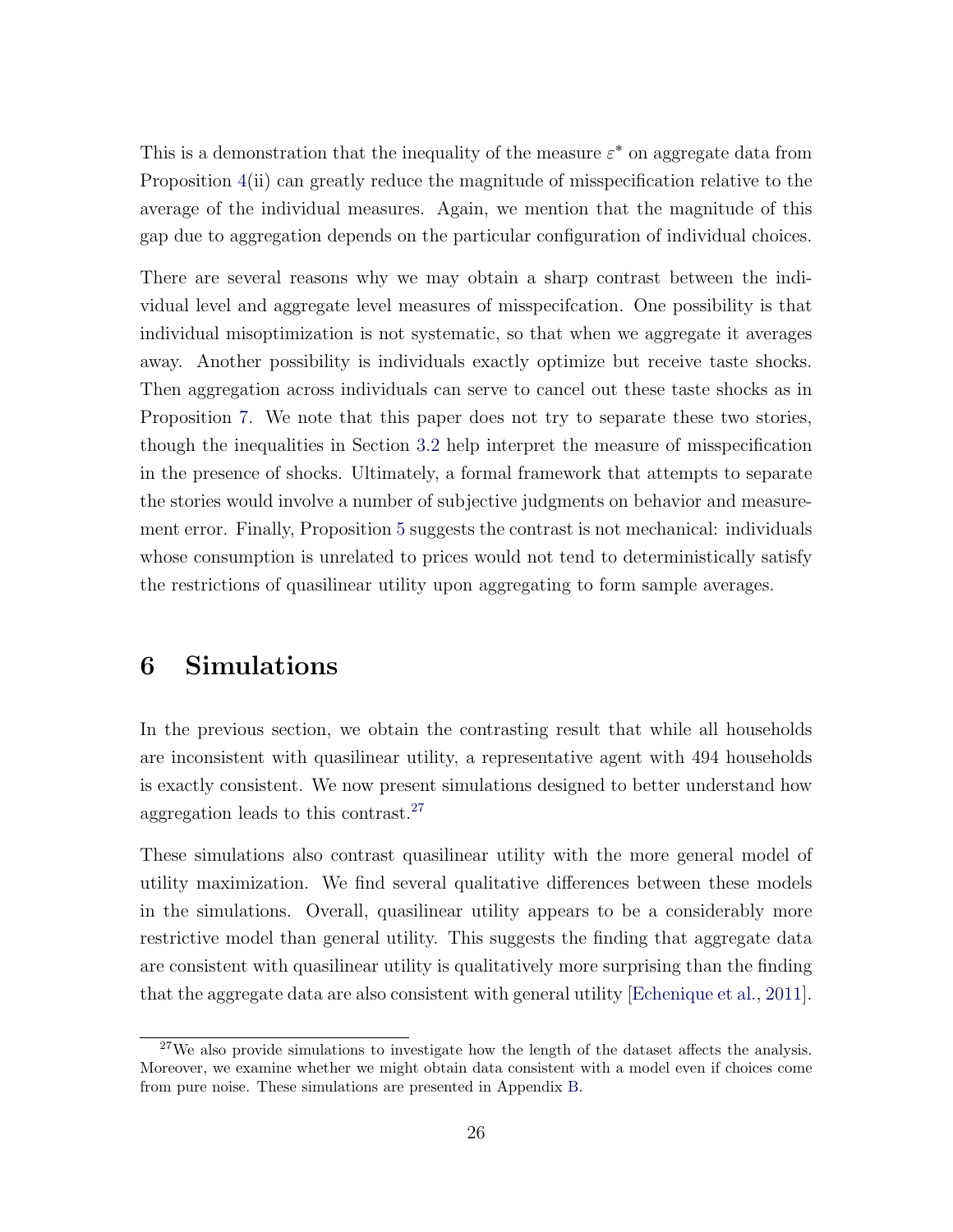In order to further examine the role of aggregation, we study intermediate cases in which we do not average over all 494 households, but over a smaller number of households. We do this by a simulation design involving different (simulated) sample sizes  $n_b$  that range from 1 to 494. In the simulations, we examine how likely a simulated dataset can be described by quasilinear and general utility models. Keeping with the vocabulary from the revealed preference literature, we examine the pass rate of the simulated data. The pass rate is the percentage of simulations that can be described by a given model.

First, we compare pass rates of quasilinear utility with the larger model of general utility maximization. We study how pass rates depend on the sample size. For each sample size  $1 \le n_b \le 494$ , we construct a dataset in the following manner:

- 1. Draw a simple random sample (with replacement) of size  $n_b$  from the collection of all individual datasets  $\{X^i\}_{i=1}^n$ . Each individual dataset describes quantities for all goods at all time periods for individual  $i$ .  $\mathbb{R}^2$
- 2. Form the sample average  $\overline{X}_{n_b}^* =$  $\overline{X}^{*1 \prime}_{n \iota}$  $_{n_b}^{*1},\ldots,\overline{X}_{n_b}^{*T}{}'$  $n_b$  $\sqrt{2}$ obtained from the previous step. Here,

$$
\overline{X}_{n_b}^{*t\prime} = \frac{1}{n_b} \sum_{i=1}^{n_b} X^{*(i,t)},
$$

where  $X^{*(i,t)}$  is obtained from the *i*-th draw in the previous step.

We do this 1,000 times for each  $n_b$ . With these simulated quantities datasets  $\overline{X}_n^*$  $n_b$ and the original prices, we then report the simulated probability of being consistent with quasilinear utility. For comparison, we also report the simulated probability that  $\overline{X}_n^*$  $n_h$  is consistent with the more general model of utility maximization subject to a budget constraint, i.e. we check the generalized axiom of revealed preference (GARP) [\[Afriat,](#page-51-2) [1967\]](#page-51-2).

We report the results in Figure [3.](#page-29-0) With quasilinear utility, we find that with small sample sizes there is almost no chance of the aggregate dataset  $\overline{X}_n^*$  $n_b$  being consistent with the model. The first simulation in which an aggregate dataset is consistent with quasilinear utility occurs at  $n_b = 11$ . The pass rate increases most rapidly between about 25 and 125 individuals, and then only slow increases, reaching about 63%.[28](#page-28-0)

<span id="page-28-0"></span> $28$ We note that if our simulation instead drew datasets without replacement, this probability would peak at 100% with  $n_b = 494$  since the average demands are exactly consistent with quasilinear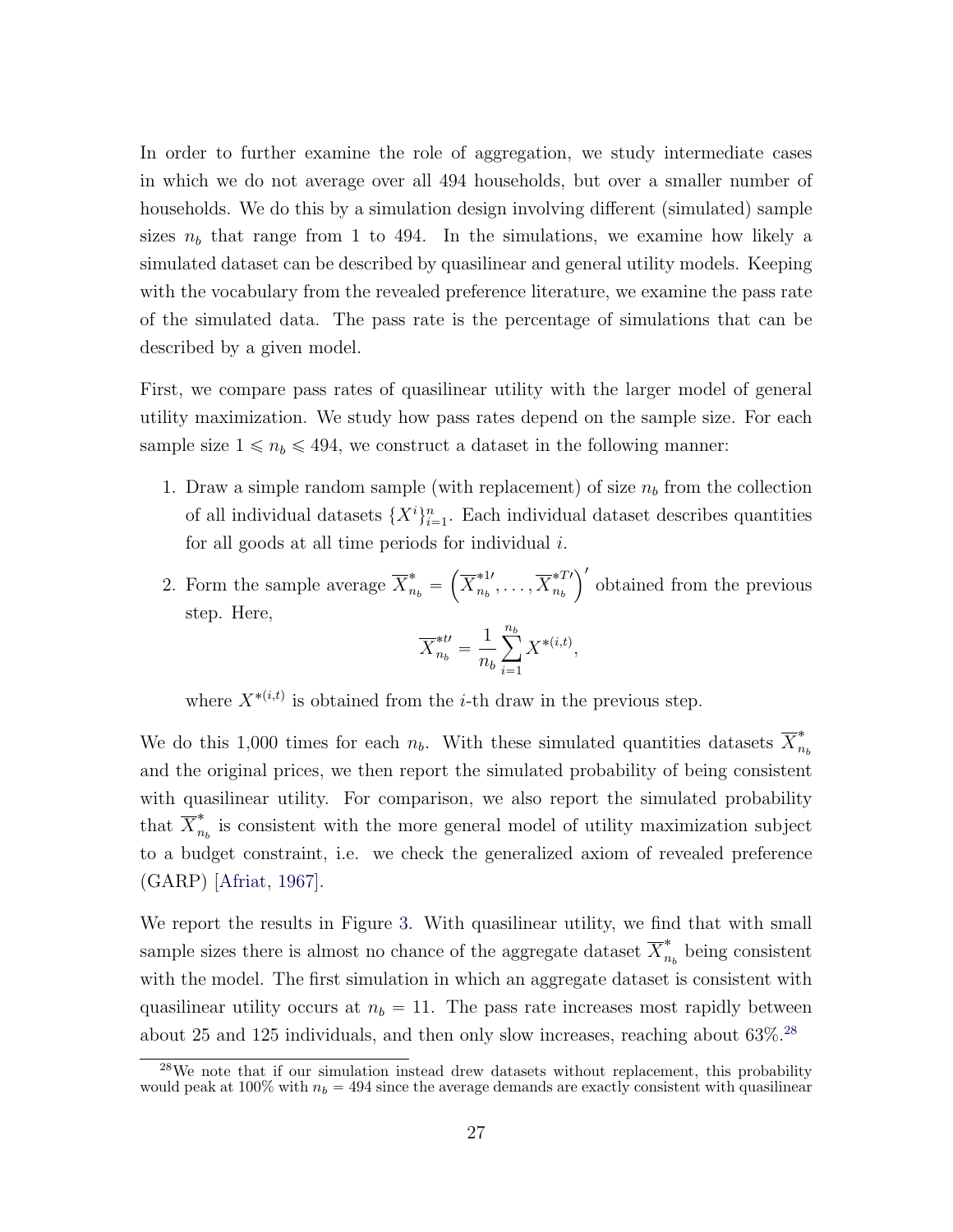<span id="page-29-0"></span>

Figure 3: Simulated Pass Rate for General Utility and Quasilinear Utility

Our simulation exhibits different behavior when checking GARP. First, we note that [Echenique et al.](#page-54-1) [\[2011\]](#page-54-1) have previously reported that about 20% of individuals satisfy GARP with this dataset, but that the aggregated data are consistent with GARP. Figure [3](#page-29-0) indicates that aggregating over a few individuals rapidly increases the probability of being consistent with GARP. While about 20% of simulations with one household are consistent with GARP, when we simulate with 10 households this number jumps to 70%. With 50 households it is 98%. It is important to note that this is an empirical *inverse* of the fact that GARP itself does not aggregate, i.e. even if all individuals are consistent with GARP it may not be consistent with a representative agent. In contrast, the simulation result for GARP indicates that even though relatively few households are consistent with GARP, when we aggregate the model admits a representative agent with high probability.

We summarize the main differences between quasilinear utility and general utility in this simulation design. First, aggregating over only a few individuals leads to an aggregate dataset passing GARP with high probability, while the aggregation effect with quasilinear utility is slower and never reaches  $100\%$ <sup>[29](#page-29-1)</sup>

utility when all individuals are used to form the average.

<span id="page-29-1"></span><sup>&</sup>lt;sup>29</sup>The probability of an aggregate dataset passing GARP is not 1 with this design at the largest sample size  $n_b = 494$ , even though all of our 1,000 simulations pass GARP. This is because by drawing with replacement, there is a positive probability that we could draw the same individual who does not satisfy GARP all 494 times. An aggregate dataset constructed from these draws would not satisfy GARP.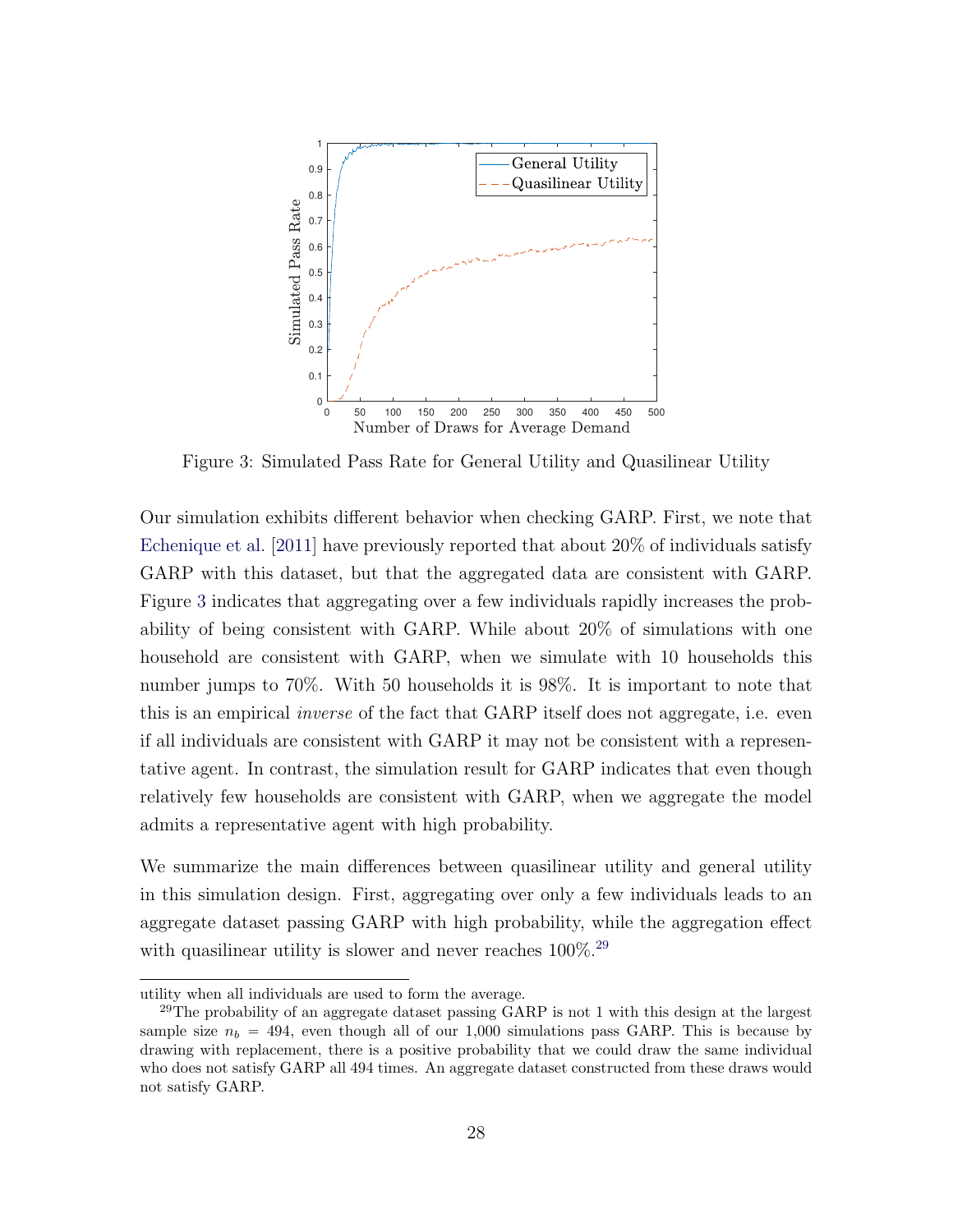<span id="page-30-0"></span>

Figure 4: Average of Measure of Misspecification Across Simulations

Next, we study how the average measure of misspecification for quasilinear utility varies with the simulated sample size  $n_b$ , when applied to the aggregated dataset  $\overline{X}_n^*$  $n_b$ . Figure [4](#page-30-0) reports the average measure of misspecification across 1,000 simulation draws, against the simulated sample size. We find that the measure rapidly decreases when observations are added. This suggests that while quasilinear utility may be inappropriate for modelling a single individual, it may be appropriate for modelling a small group. For example, with 10 draws of the average demand the average is about \$7, and with 25 draws it falls to \$3. When we consider larger groups, the average measure of misspecification becomes negligible. For example, with  $n_b = 494$  draws, it is \$.20. This contrasts with the finding in Figure [3](#page-29-0) that with  $n_b = 494$ , only 63% of simulation draws lead to a representative agent that is consistent with quasilinear utility.[30](#page-30-1)

We note that some features of Figure [4](#page-30-0) are specific to our particular dataset. For example, if there were no heterogeneity the measure of misspecification would be flat in the number of draws of average demand. In addition, because the original aggregate dataset is exactly consistent with quasilinear utility, we can conclude that as  $n_b \rightarrow \infty$ , the average measure of misspecification shrinks to 0.<sup>[31](#page-30-2)</sup>

<span id="page-30-1"></span> $30\,\text{We}$  do not report a related result for the general model of utility maximization. The measure of misspecification in this paper is designed for quasilinear utility, which is in units of dollars, and does not immediately apply to general utility.

<span id="page-30-2"></span><sup>&</sup>lt;sup>31</sup>This follows from the law of large numbers and the continuous mapping theorem since  $\varepsilon^*$  is convex, hence continuous.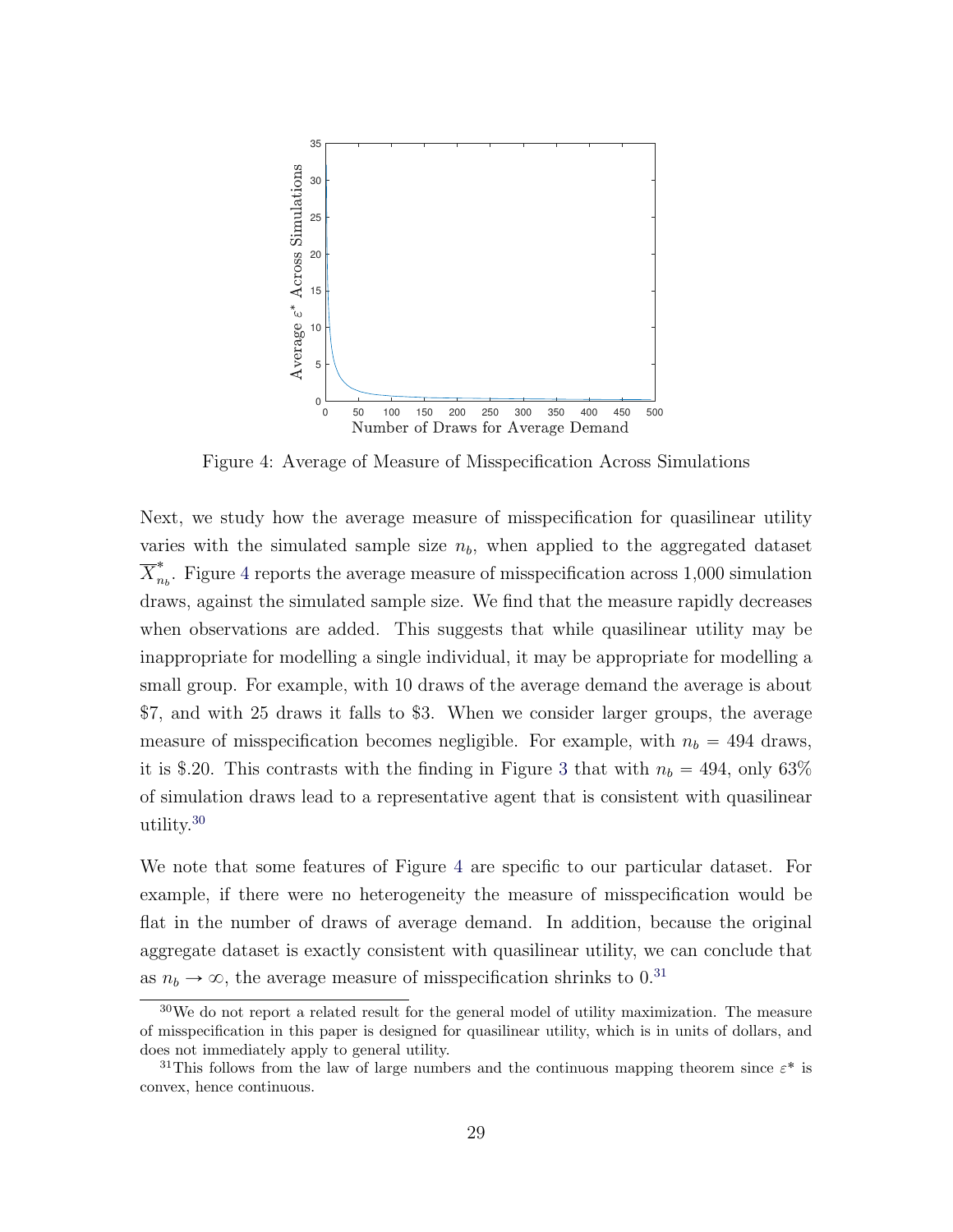## <span id="page-31-0"></span>7 Related Literature

At a high level, this paper is related to a research agenda set out by [Becker](#page-52-0) [\[1962\]](#page-52-0), who emphasizes assessing the useful implications of a theory, rather than all of the implications. In particular, [Becker](#page-52-0) [\[1962\]](#page-52-0) focuses on aggregates rather than individual behavior since aggregate behavior is often the object of interest (e.g. [Hicks](#page-55-0) [\[1946\]](#page-55-0)). Apart from these broad conceptual points, the main conclusions of [Becker](#page-52-0) [\[1962\]](#page-52-0) are different from ours. [Becker](#page-52-0) [\[1962\]](#page-52-0) shows that under certain assumptions on individual heterogeneity, budget constraints may mechanically induce aggregates to satisfy a version of the law of demand, even if individuals behave irrationally.<sup>[32](#page-31-1)</sup> Our model of approximate quasilinearity does not have a budget constraint, so our aggregation result (Proposition [3\)](#page-2-0) does not appear to have any formal relation to the analysis of [Becker](#page-52-0) [\[1962\]](#page-52-0).

Throughout the paper, we focus on quasilinearity due to its theoretical tractability and use in applications. Aggregation in an exact quasilinear model is well-known and a revealed preference characterization of quasilinear utility has been established by [Browning](#page-53-2) [\[1989\]](#page-53-2) and [Brown and Calsamiglia](#page-53-5) [\[2007\]](#page-53-5). We generalize these results by allowing model approximation error and dropping the assumption of concavity. There has been relatively little empirical work assessing the ability of nonparametric quasilinear preferences to describe data. One exception is [Castillo and Freer](#page-53-8) [\[2016\]](#page-53-8), who examine the extent to which quasilinear preferences can describe individual-level data. They find evidence against quasilinear preferences at the individual level.

To assess the amount of misspecification of quasilinearity, we introduce a new additive measure of misspecification. This is the first measure of misspecification devoted to quasilinear utility, though several measures exist for the standard consumer problem (e.g. [Afriat](#page-51-0) [\[1973\]](#page-51-0), [Varian](#page-57-2) [\[1990\]](#page-57-2), [Echenique et al.](#page-54-1) [\[2011\]](#page-54-1), [Dziewulski](#page-54-6) [\[2018\]](#page-54-6)).[33](#page-31-2)

While the focus of this paper is on assessing the ability of quasilinear utility to describe data at different levels of aggregation, to our knowledge this paper is the first to provide a nonparametric statistical specification test for a representative agent

<span id="page-31-2"></span><span id="page-31-1"></span><sup>32</sup>See also [Grandmont](#page-54-7) [\[1992\]](#page-54-7).

<sup>33</sup>Other measures include [Apesteguia and Ballester](#page-52-11) [\[2015\]](#page-52-11), [Echenique et al.](#page-54-2) [\[2018\]](#page-54-2), and [de Clippel](#page-54-9) [and Rozen](#page-54-9) [\[2018\]](#page-54-9).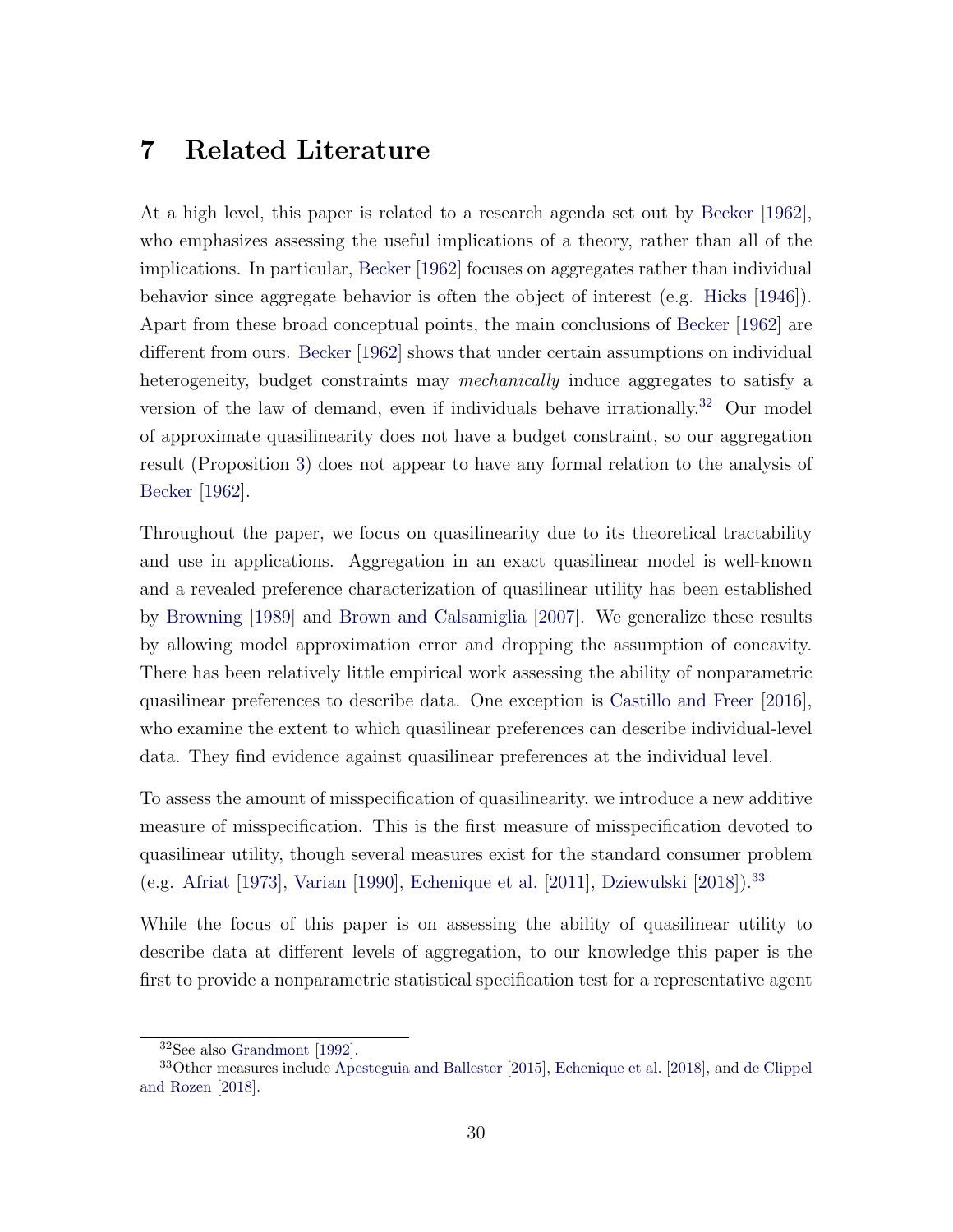with quasilinear utility when there are multiple goods.<sup>[34](#page-32-0)</sup> The approach of [Aguiar](#page-52-7) [and Kashaev](#page-52-7) [\[2018\]](#page-52-7) may be used with panel data to test certain models including quasilinear utility, but they do not provide a test for a representative agent. To our knowledge, the closest precedent for our statistical testing approach appears to be [Melo et al.](#page-56-11) [\[2017\]](#page-56-11). They test a model of strategic behavior in a game-theoretic setting. The moment inequalities they test are related to ours, though our test statistic is a supremum-type (without studentization) while theirs is an inverse-variance weighted quadratic form.

Our statistical test of the hypothesis that a representative agent is an  $\varepsilon$ -quasilinear maximizer involves linear inequality restrictions on means. There is a large literature on testing unconditional moment inequalities, including [Andrews and Soares](#page-52-9) [\[2010\]](#page-52-9), [Chernozhukov et al.](#page-53-1) [\[2014\]](#page-53-1), and [Romano et al.](#page-56-0) [\[2014\]](#page-56-0). Relative to this literature, which has focused on general models with no particular relationship between the moment conditions, our setup has more structure. This has computational implications that we exploit, and also informs our deliberate choice not to studentize our test statistic, as discussed in detail in Section [4.](#page-18-0) The linear inequality restrictions we test have a similar structure to those in [Kitamura and Stoye](#page-55-1) [\[2018\]](#page-55-1), [Deb et al.](#page-54-10) [\[2018\]](#page-54-10), and [Cattaneo et al.](#page-53-9)  $[2017]$ ,<sup>[35](#page-32-1)</sup> though our methods are distinct.

The analysis of individual and aggregate data helps interpret [Chetty](#page-53-0) [\[2012\]](#page-53-0), who uses a representative agent model to place bounds on certain elasticities of demand. [Chetty](#page-53-0) [\[2012\]](#page-53-0) argues that "small" deviations from exact optimization can rationalize a variety of elasticities. Our theoretical and empirical analysis suggest that whether deviations are viewed as "small" depends on the level of aggregation. We note that we differ from [Chetty](#page-53-0) [\[2012\]](#page-53-0) because our preferred measure of deviations from quasilinearity does not divide by expenditure, whereas the measure of [Chetty](#page-53-0) [\[2012\]](#page-53-0) is a budgetweighted average measure and is designed for parametric utility functions while ours is nonparametric.[36](#page-32-2)

<span id="page-32-0"></span><sup>&</sup>lt;sup>34</sup>When there is a single good (plus an unobserved numeraire good), the literature on testing regression monotonicity (e.g. [Chetverikov](#page-53-10) [\[forthcoming\]](#page-53-10)) can be applied to conduct a specification test for a representative agent with quasilinear utility. This is because for this case, monotonicity in own-price is the only restriction of quasilinear utility. See also Härdle et al. [\[1991\]](#page-55-10).

<span id="page-32-1"></span><sup>35</sup>[Cattaneo et al.](#page-53-9) [\[2017\]](#page-53-9) considers a studentized max statistic when testing whether a class of stochastic choice models is consistent with data. The unstudentized version of their statistic may have a natural interpretation of "economic" violations of their model, much like the statistic S we use.

<span id="page-32-2"></span><sup>&</sup>lt;sup>36</sup>It is possible to adapt  $\varepsilon$ -rationalizability for quasilinear utility to parametric quasilinear utility.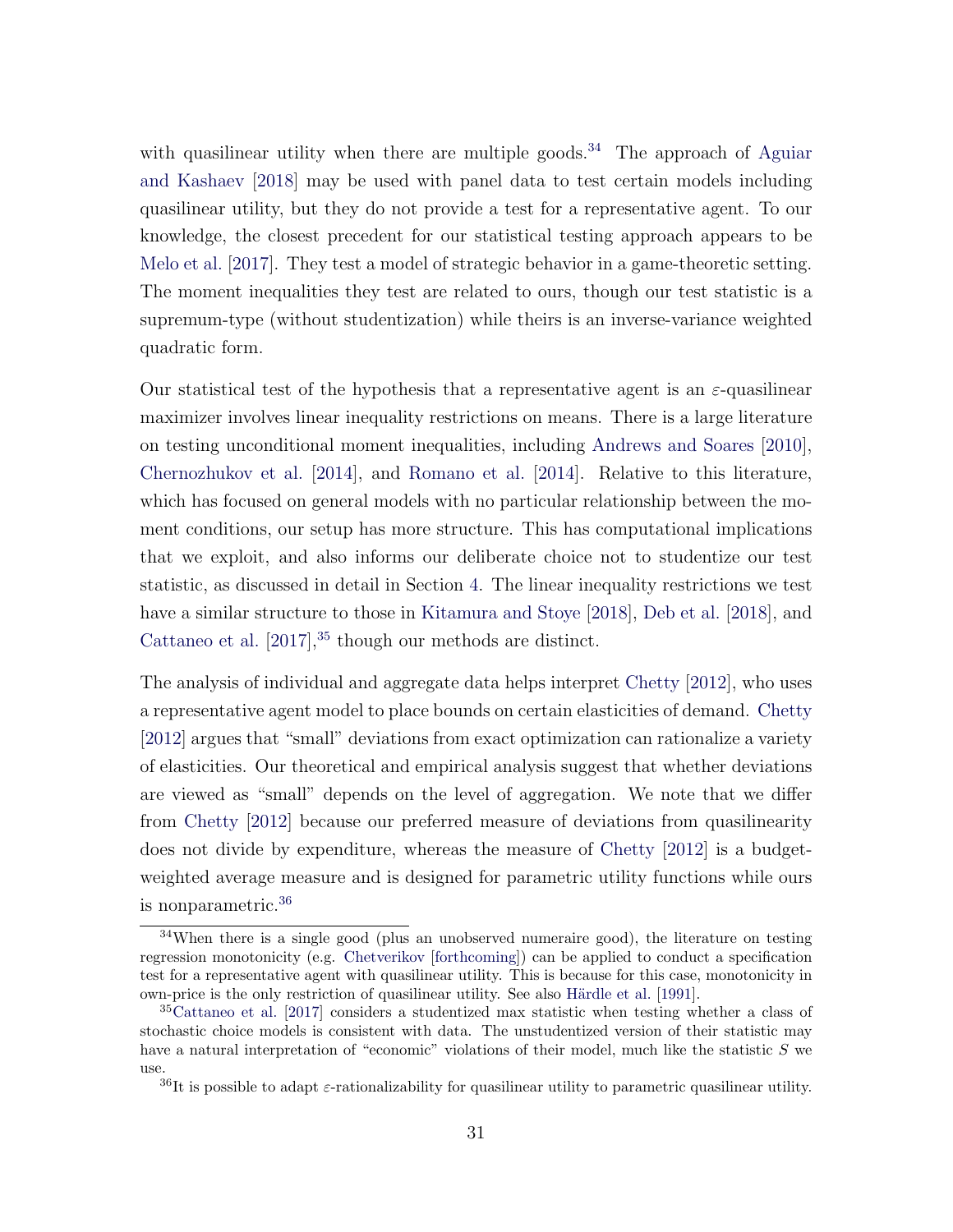Our empirical analysis is most closely related to [Cherchye et al.](#page-53-11) [\[2016\]](#page-53-11), who provide a revealed preference test of exact aggregation using the Gorman polar form [\[Gorman,](#page-54-0) [1953\]](#page-54-0). In contrast to the results here, [Cherchye et al.](#page-53-11) [\[2016\]](#page-53-11) find that individuallevel data from the Spanish Continuous Family Expenditure Survey (SCFES) can be rationalized, but there is no common scale for the population of choices, which is necessary to admit a representative agent. The SCFES aggregates data into a small number of categories (15 goods) from disparate sources of total expenditure. In contrast, the Stanford Basket data we use is aggregated at the level of brand (375 goods) for grocery store products. It is possible that the difference in types of goods studied and the pre-processing of data into goods drives this difference, but more research is required.

This paper is also related to theoretical work by [Hildenbrand](#page-55-11) [\[1983\]](#page-55-11) and [Quah](#page-56-12) [\[1997\]](#page-56-12), who examine when the law of demand holds in the aggregate. These papers examine conditions in which rational individual demands generate aggregate demand that exactly [\[Hildenbrand,](#page-55-11) [1983\]](#page-55-11) or approximately [\[Quah,](#page-56-12) [1997\]](#page-56-12) satisfies the law of demand. Thematically, these papers differ from our research because they study aggregation of rational individuals. One interesting experiment looking at the role of aggregation in markets is the work of [Crockett et al.](#page-54-11) [\[2018\]](#page-54-11). Finally, a large literature on aggregation of different demand systems is reviewed in [Stoker](#page-57-5) [\[1993\]](#page-57-5).

## <span id="page-33-0"></span>8 Discussion

This paper examines the ability of structured utility maximization to describe data at different levels of aggregation focusing on restrictions imposed by quasilinear utility. To conduct this analysis, we provide a measure of misspecification for quasilinear models and establish an aggregation result for this measure. We provide a statistical test for the hypothesis that a representative agent is  $\varepsilon$ -rationalized by quasilinear utility for panel data. We then analyze the aggregate implications of quasilinear utility using panel data from the Stanford Basket Dataset.

For a conjectured parametric utility function, a natural adaptation of our setup would be to label an individual  $\varepsilon$ -rationalizable if the utility obtained is always within  $\varepsilon$  of the indirect utility of the conjectured parametric function.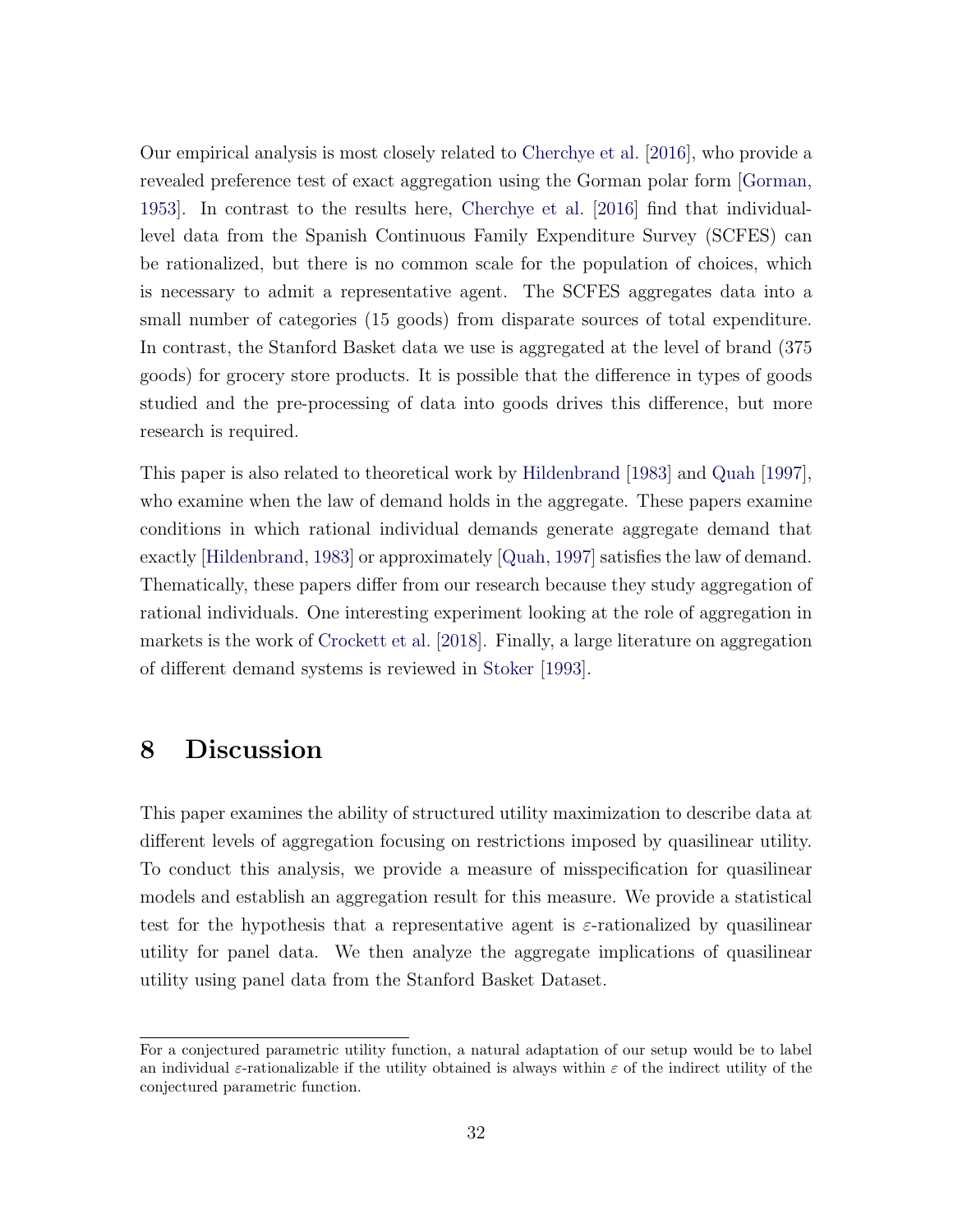We find that while all individuals are inconsistent with quasilinear utility, the representative agent is consistent using a deterministic (or statistical) framework. This shows that while there is approximation error from quasilinearity in individual data, it is not systematic enough that the model of aggregate quasilinear behavior is invalidated. This is consistent with a view discussed in [Becker](#page-52-0) [\[1962\]](#page-52-0) that while certain models may be misspecified at the individual level, they may nonetheless provide useful information on market demand. The results here support this hypothesis for quasilinear utility and provide a way to check this hypothesis for other panel datasets. This paper also provides evidence against the hypothesis of [Russell and Thaler](#page-56-1) [\[1985\]](#page-56-1) that individual errors are systematic and will not average away in markets.

It is possible that the quality of the quasilinear model may degrade as the length of a panel dataset increases, since time may allow income effects to manifest more strongly. We note that the number of goods we analyze in the application is 375 and it appears this test can be applied to large datasets with little difficulty.<sup>[37](#page-34-0)</sup> This paper raises natural follow-up questions concerning welfare and prediction that we are investigating in ongoing work.

### Appendix A Proofs of Main Results

*Proof of Proposition [1.](#page-8-1)* Since the dataset is  $\varepsilon$ -rationalized by quasilinear utility, it follows that there exists a function  $u : \mathbb{R}^K_+ \to \mathbb{R}$  such that

$$
u(x^r) - p^r \cdot x^r + \varepsilon \geqslant u(x^s) - p^r \cdot x^s
$$
  

$$
u(x^s) - p^s \cdot x^s + \varepsilon \geqslant u(x^r) - p^s \cdot x^r.
$$

Adding the inequalities gives

$$
2\varepsilon - p^r \cdot x^r - p^s \cdot x^s \geqslant -p^r \cdot x^s - p^s \cdot x^r.
$$

The result follows by rearrangement.

 $\Box$ 

<span id="page-34-0"></span><sup>&</sup>lt;sup>37</sup>For the statistical test of quasilinear utility and confidence interval construction, the most timeintensive component involved calculation of bootstrap quantiles. This took 661 seconds with 5,000 bootstrap draws with an Intel Core i7-7700 processor, without parallelizing.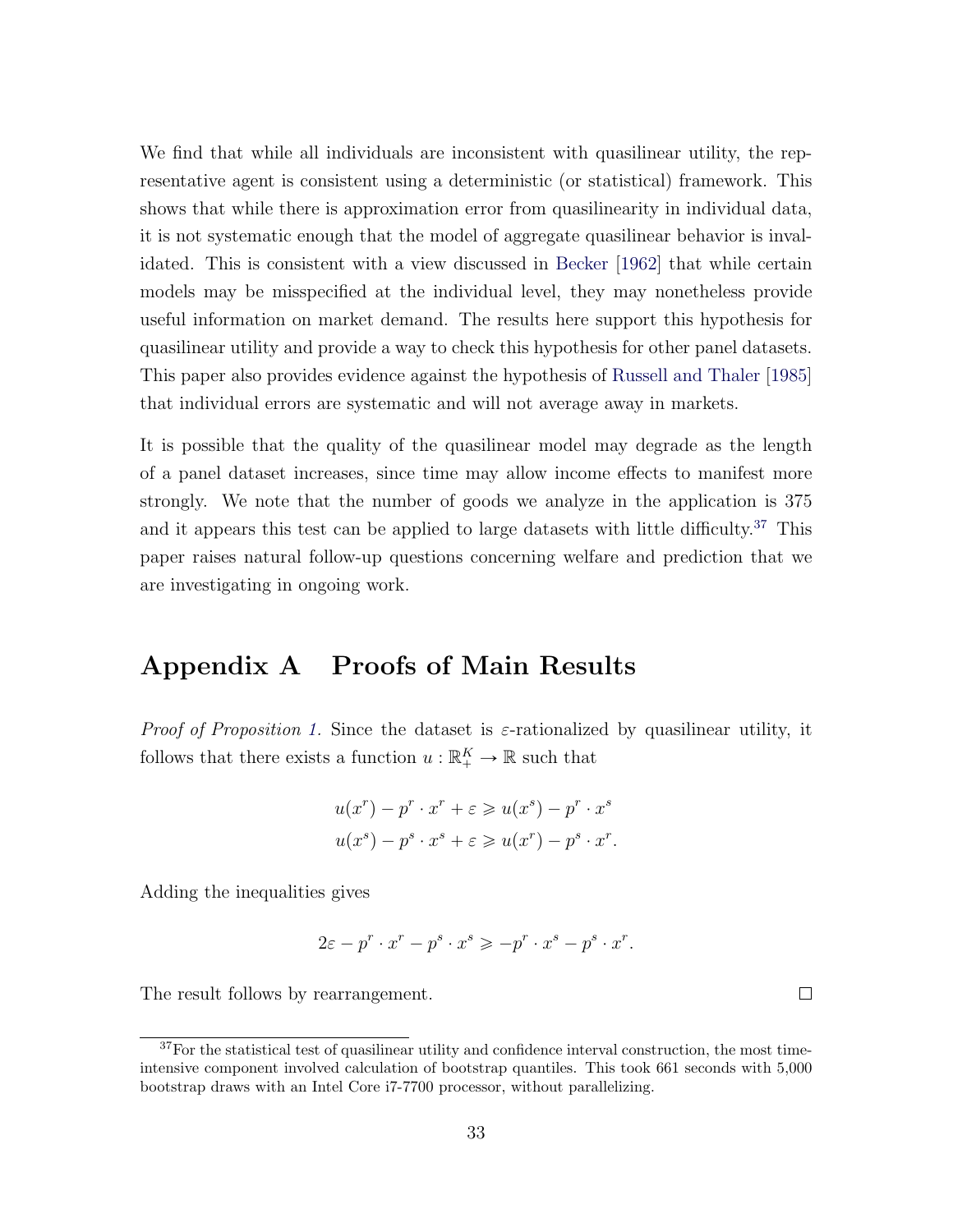*Proof of Theorem [1.](#page-9-1)* The implications (i)  $\implies$  (ii)  $\implies$  (iii) and (iv)  $\implies$  (i) are straightforward. We now show that (iii)  $\implies$  (iv).

Fix  $(x^0, p^0) \in \{(x^t, p^t)\}_{t=1}^T$  and let  $\Sigma$  define the set of finite sequences of  $t \in \{1, ..., T\}$ with no cycles that begins at  $(x^0, p^0)$ .<sup>[38](#page-35-0)</sup> Define

$$
U(x) = \min_{\sigma \in \Sigma} \left\{ (x - x^{\sigma(M)}) \cdot p^{\sigma(M)} + \sum_{m=1}^{M-1} (x^{\sigma(m+1)} - x^{\sigma(m)}) \cdot p^{\sigma(m)} + M\varepsilon \right\},\,
$$

which is motivated by re-arranging (iii).  $U(x)$  is the minimum of finitely many affine functions, and thus is continuous, monotonic increasing, and concave. We now show that  $U(x)$  provides an  $\varepsilon$ -quasilinear rationalization of the dataset. Consider  $x \in \mathbb{R}^K_+$ such that  $x \neq x^t$  and let  $\sigma_t \in \Sigma$  be a minimizing sequence, i.e. a sequence such that Such that  $x \neq x$  and let  $\sigma_t \in \Sigma$  be a m<br>  $U(x^t) = (x^t - x^{\sigma_t(M_t)}) \cdot p^{\sigma_t(M_t)} + \sum_{m=1}^{M_t-1}$  $_{m=1}^{M_t-1}(x^{\sigma_t(m+1)}-x^{\sigma_t(m)})\cdot p^{\sigma_t(m)}+M_t\varepsilon$  where  $M_t$  is the length of sequence  $\sigma_t$ . It follows that

$$
U(x) - p^t \cdot x \le (x - x^t) \cdot p^t + (x^t - x^{\sigma_t(M_t)}) \cdot p^{\sigma_t(M_t)}
$$
  
+ 
$$
\sum_{m=1}^{M-1} (x^{\sigma_t(m+1)} - x^{\sigma_t(m)}) \cdot p^{\sigma_t(m)} + (M_t + 1)\varepsilon - p^t \cdot x
$$
  
= 
$$
-p^t \cdot x^t + \varepsilon + (x^t - x^{\sigma_t(M_t)}) \cdot p^{\sigma_t(M_t)} + \sum_{m=1}^{M-1} (x^{\sigma_t(m+1)} - x^{\sigma_t(m)}) \cdot p^{\sigma_t(m)} + M_t\varepsilon
$$
  
= 
$$
U(x^t) - p^t \cdot x^t + \varepsilon
$$

where the first inequality follows since  $U(x)$  by construction is the smallest term for all sequences, the second equality follows by rearrangement and canceling out the money spent on  $x$  at prices from period  $t$ , and the final equality holds by invoking the choice of  $\sigma_t$ . Thus,  $U(x)$  ε-quasilinear rationalizes the dataset.  $\Box$ 

*Proof of Proposition [2.](#page-11-2)* For the dataset  $\{(x^t, p^t)\}_{t=1}^T$ , we first show existence of a so-

<span id="page-35-0"></span><sup>&</sup>lt;sup>38</sup>It is without loss to consider such sequences since if there is a cycle, then  $\sum_{m=1}^{M} p^{t_m} \cdot (x^{t_{m+1}}$  $x^{t_m}$ ) +  $M\varepsilon \geq 0$  by assumption so that this will not be a minimizing sequence.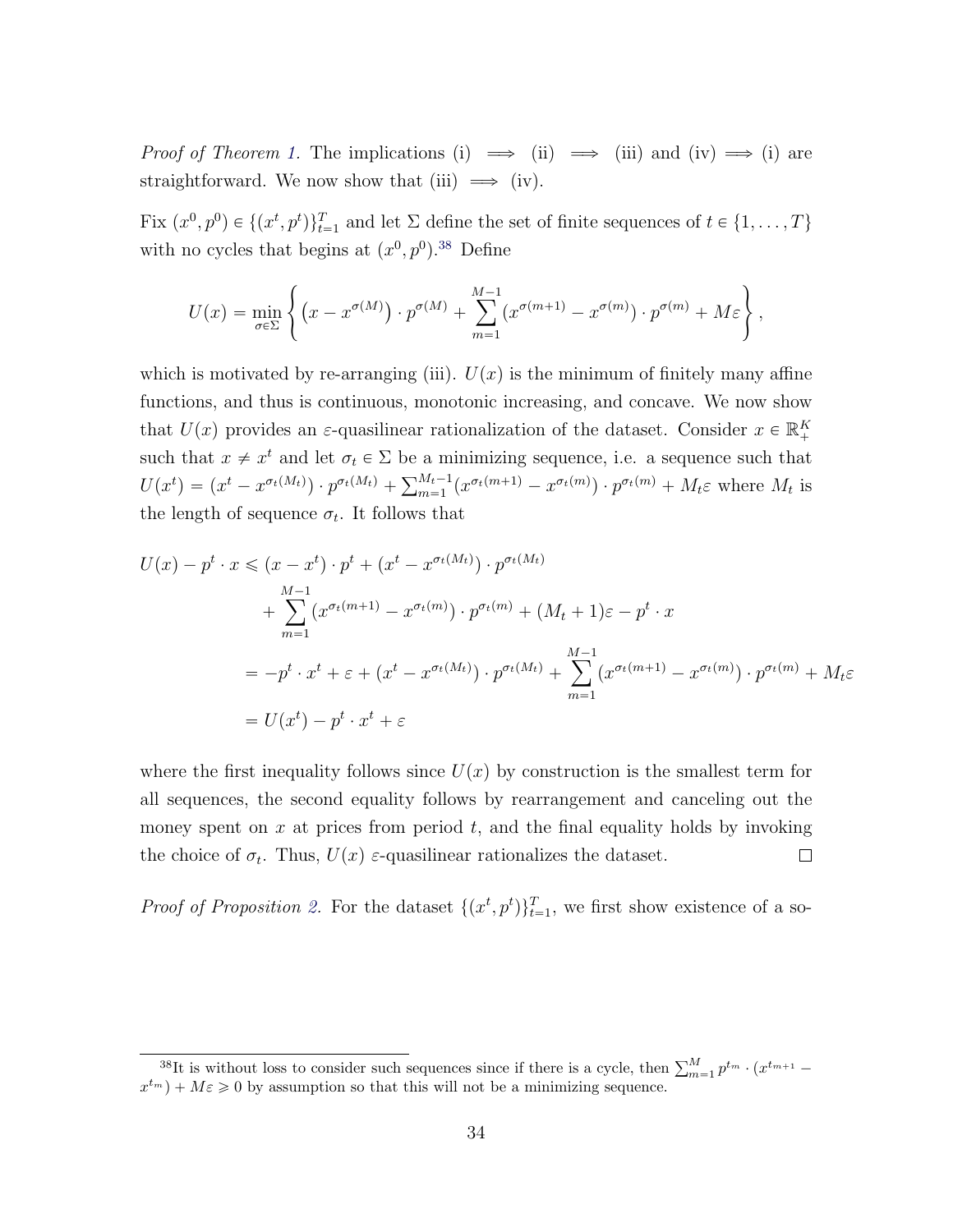lution  $\varepsilon^*$  to the linear programming problem while dropping the restriction  $\varepsilon \geqslant 0,^{39}$  $\varepsilon \geqslant 0,^{39}$  $\varepsilon \geqslant 0,^{39}$ 

$$
\min_{\substack{\varepsilon \in \mathbb{R} \\ u^1, \dots, u^T \in \mathbb{R}_+}} \varepsilon \quad \text{s.t.} \quad u^s \leqslant u^r + p^r \cdot (x^s - x^r) + \varepsilon \quad \text{for all } r, s \in \{1, \dots, T\}
$$

where  $u = (u_1, \ldots, u_T) \in \mathbb{R}_+^T$  and  $\varepsilon \in \mathbb{R}$ . Let  $\alpha = \max_{t=1,\ldots,T} \{p^t \cdot x^t\}$  and note that  $u = (0, \ldots, 0)$  and  $\varepsilon = \alpha$  is feasible for the primal problem. Using standard duality (see [Boyd and Vandenberghe](#page-53-12) [\[2004\]](#page-53-12) Chapter 5), we obtain the dual maximization problem

$$
\max_{\substack{(\lambda_s, r)_{s,r} \in \mathbb{R}_+^{T^2}\\ (\lambda_s)_{s=1}^T \in \mathbb{R}_+^T\\ \text{s.t.} \quad \sum_{r=1}^T \lambda_{s,r} - \sum_{r=1}^T \lambda_{r,s} - \lambda_s = 0\\ \sum_{s=1}^T \sum_{r=1}^T \lambda_{s,r} = 1.
$$

Any set of  $\lambda$  terms that correspond to a cycle is feasible. For example,  $\lambda_{1,2} = 1/2$ ,  $\lambda_{2,1} = 1/2$ ,  $\lambda_{s,r} = 0$  otherwise, and  $\lambda_s = 0$  for all s is feasible. Since the primal and dual problems are both feasible, we can invoke the fundamental duality theorem of linear programming to ensure existence of a minimizer (see [Gale](#page-54-12) [\[1989\]](#page-54-12) Theorem 3.1). This shows the existence of a minimal  $\varepsilon$  regardless of a lower bound on  $\varepsilon$ .

That the two minimization problems in the main text have the same minimum follows from Theorem [1](#page-9-1) (parts (ii) and (iii)). This equivalence says if  $\varepsilon$  is in the feasible set of one program, then it is in the feasible set of the other program. Lastly, for any  $\varepsilon > \varepsilon^*$ , the dataset is  $\varepsilon$ -quasilinear rationalized. This follows since for all finite sequences  $\{t_m\}_{m=1}^M$  with  $t_m \in \{1, \ldots, T\}$  and with  $M \geq 2$ , the inequality

$$
\frac{1}{M} \sum_{m=1}^{M} p^{t_m} \cdot (x^{t_m} - x^{t_{m+1}}) \leqslant \varepsilon^* < \varepsilon
$$

holds, where  $(x^{t_{M+1}}, p^{t_{M+1}}) = (x^{t_1}, p^{t_1})$ . This is equivalent to an  $\varepsilon$ -quasilinear ratio-

<span id="page-36-0"></span><sup>39</sup>This establishes existence when this bound is imposed, as a special case. We cover the case without bound to cover our test statistic  $S$  and bootstrap, which do not impose an inequality restriction analogous to  $\varepsilon \geqslant 0$ .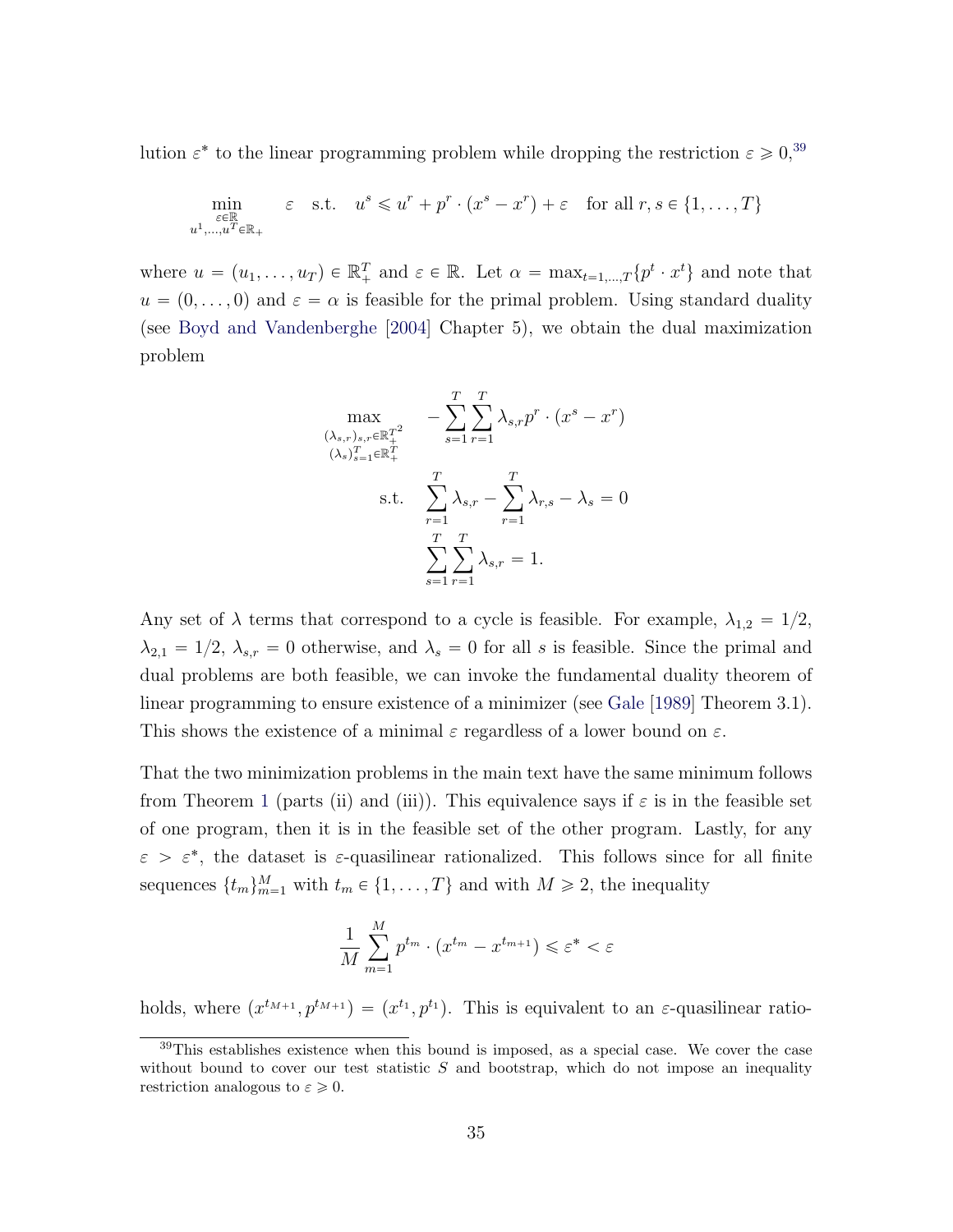nalization by Theorem [1](#page-9-1) (parts (i) and (iii)).

*Proof of Proposition [3.](#page-2-0)* We first prove part (i) of the proposition. For every  $i =$  $1,\ldots,n$ , suppose that  $\{(x^{(i,t)},p^t)\}_{t=1}^T$  is  $\varepsilon^i$ -rationalizabled by quasilinear utility. Let the *aggregate dataset*  $\{(\bar{x}^t, p^t)\}_{t=1}^T$  be defined as in the main text. Since each individual dataset is  $\varepsilon^i$ -quasilinear rationalized, using Theorem [1](#page-9-1) (parts (i) and (ii)) we see that for every  $i = 1, ..., n$  there exist numbers  $\{u^{(i,t)}\}_{t=1}^T$  such that

$$
u^{(i,s)} \leq u^{(i,r)} + p^r \cdot (x^{(i,s)} - x^{(i,r)}) + \varepsilon^i
$$

for all  $s, r \in \{1, ..., T\}$ . Summing up the inequalities across individuals and dividing by  $n$ , we obtain

$$
\frac{1}{n} \sum_{i=1}^{n} u^{(i,s)} \leq \frac{1}{n} \sum_{i=1}^{n} u^{(i,r)} + p^r \cdot \left( \frac{1}{n} \sum_{i=1}^{n} x^{(i,s)} - \frac{1}{n} \sum_{i=1}^{n} x^{(i,r)} \right) + \frac{1}{n} \sum_{i=1}^{n} \varepsilon^i
$$

for all  $r, s \in \{1, \ldots, T\}$ . Letting  $\bar{u}^t = \frac{1}{n}$ n  $\sum_{n=1}^{\infty}$  $_{i=1}^{n} u^{(i,t)}$  and  $\bar{\varepsilon} = \frac{1}{n}$ n  $\sum_{n=1}^{\infty}$  $_{i=1}^{n} \varepsilon^{i}$ , we see that

$$
\bar{u}^s \leqslant \bar{u}^r + p^r \cdot (\bar{x}^s - \bar{x}^r) + \bar{\varepsilon}
$$

for all  $s, r \in \{1, ..., T\}$  $s, r \in \{1, ..., T\}$  $s, r \in \{1, ..., T\}$ . By Theorem 1 (parts (i) and (iii)), the aggregate dataset is  $\bar{\varepsilon}$ -quasilinear rationalized.

Part (ii) of the proposition follows since by part (i), the aggregate dataset is  $\frac{a_1}{\nabla^n}$ 1  $_{i=1}^{n} \varepsilon^{i,*}$ -quasilinear rationalized. Proposition [2](#page-11-2) shows that a minimal  $\bar{\varepsilon}^*$  exists ינטב $\sum n$ n and that it must be less than or equal to  $\frac{1}{n}$  $\sum_{i=1}^n \varepsilon^{i,*}.$  $\Box$ 

Proof of Proposition [4.](#page-14-0) We first prove part (i). For each sequence as in Theorem  $1(iii)$  $1(iii)$ , we obtain

$$
\frac{1}{M} \sum_{m=1}^{M} p^{t_m} \cdot (X^{(i,t_m)} - X^{(i,t_{m+1})}) \leq \varepsilon^*(X^i).
$$

Since  $\mathbb{E}[X^i]$  exists and  $\varepsilon^*(X^i)$  is non-negative and satisfies

$$
\varepsilon^*(X^i) \leq \max_{t \in \{1, \dots, T\}} \left\{ p^t \cdot X^{(i,t)} \right\},
$$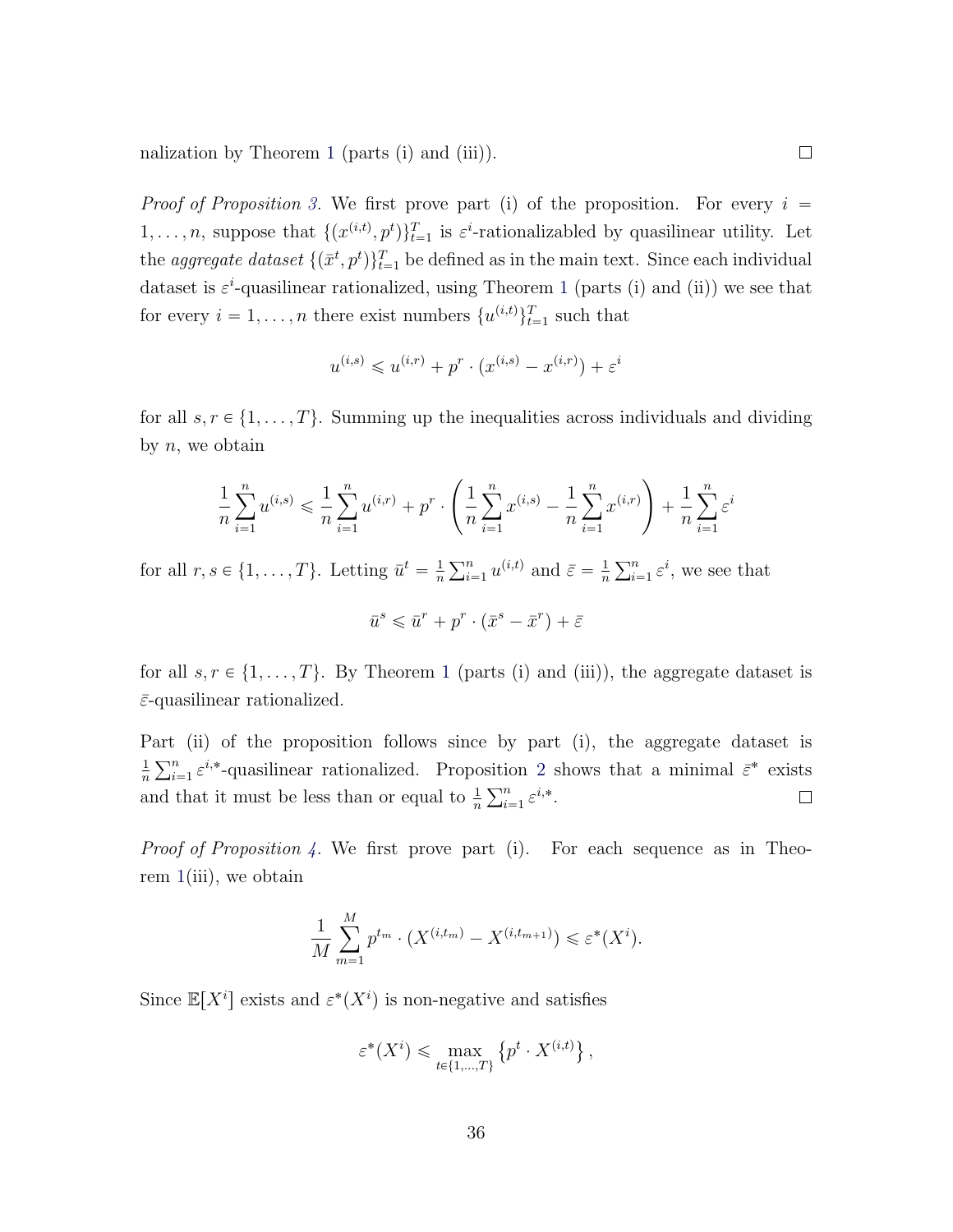we obtain that  $\mathbb{E}[\varepsilon^*(X^i)]$  exists because integrability is preserved under (finite) maxima and affine transformations. Taking expectations, we obtain

$$
\frac{1}{M} \sum_{m=1}^{M} p^{t_m} \cdot (\mathbb{E}[X^{(i,t_m)}] - \mathbb{E}[X^{(i,t_{m+1})}]) \le \mathbb{E}[\varepsilon^*(X^i)].
$$

Since this is true for every cycle, by Theorem [1](#page-9-1) the representative agent dataset  $\{(\mathbb{E}[X^{(i,t)}], p^t)\}_{t=1}^T$  is  $\mathbb{E}[\varepsilon^*(X^i)]$ -rationalized by quasilinear utility.

To prove part (ii), let  $x^1$  and  $x^2$  be arbitrary quantities datasets. We want to show convexity, i.e. for any  $\alpha \in [0, 1]$ ,  $\varepsilon^*(\alpha x^1 + (1 - \alpha)x^2) \leq \alpha \varepsilon^*(x^1) + (1 - \alpha)\varepsilon^*(x^2)$ . Recall that

$$
\frac{1}{M} \sum_{m=1}^{M} p^{t_m} \cdot (x^{(i,t_m)} - x^{(i,t_{m+1})}) \leq \varepsilon^*(x^i)
$$

for each  $i \in \{1, 2\}$ . Since this inequality is preserved under positive weighted averages we obtain

$$
\frac{1}{M} \sum_{m=1}^{M} p^{t_m} \cdot \left( \left( \alpha x^{(1,t_m)} + (1-\alpha) x^{(2,t_m)} \right) - \left( \alpha x^{(1,t_{m+1})} + (1-\alpha) x^{(2,t_{m+1})} \right) \right) \le \alpha \varepsilon^*(x^1) + (1-\alpha) \varepsilon^*(x^2)
$$

Since this is true for arbitrary cycles, the aggregate dataset  $\{(ax^{(1,t)} + (1 \alpha$ ) $x^{(2,t)}$ ,  $p^t$ ) $\}_{t=1}^T$  is  $(\alpha \varepsilon^*(x^1) + (1 - \alpha) \varepsilon^*(x^2))$ -rationalized by quasilinear utility. Thus,  $\varepsilon^*(\alpha x^1 + (1 - \alpha)x^2) \leq \alpha \varepsilon^*(x^1) + (1 - \alpha)\varepsilon^*(x^2)$ . Since  $\varepsilon^*$  is convex, the inequality in  $\Box$ part (ii) follows by Jensen's inequality.

*Proof of Proposition [5.](#page-15-1)* When  $\varepsilon = 0$ , Theorem [1\(](#page-9-1)iii) is equivalent to the statement that for every permutation  $\pi$  of  $\{1, \ldots, T\},\$ 

<span id="page-38-0"></span>
$$
\sum_{t=1}^{T} p^t \cdot \overline{X}^t \leqslant \sum_{t=1}^{T} p^{\pi(t)} \cdot \overline{X}^t. \tag{7}
$$

In other words, there is no permutation of prices that decreases total expenditure. We will write this in vector form. To that end, let

$$
p = (p^{1\prime}, \dots, p^{T\prime})' \qquad \overline{X} = (\overline{X}^{1\prime}, \dots, \overline{X}^{T\prime})'.
$$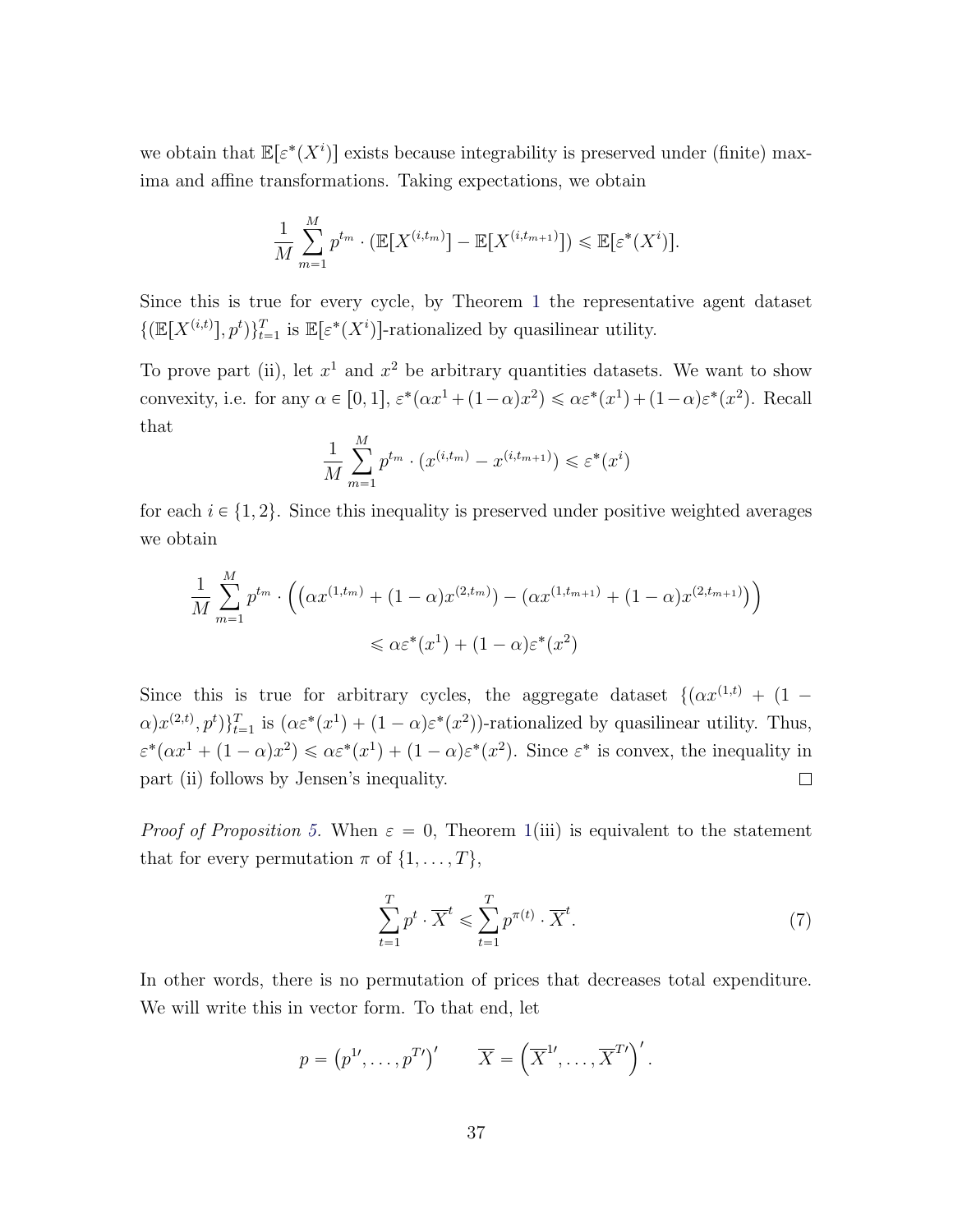Write the permutation  $\pi$  as a  $KT \times KT$  block matrix  $\Pi$ . In more detail,  $\Pi$  is comprised of  $T$  blocks.<sup>[40](#page-39-0)</sup> Thus,  $(7)$  in vector form reads

$$
p\cdot \overline{X} \leqslant \Pi p\cdot \overline{X}.
$$

Let  $E_{\Pi}$  denote the event that the minimum of  $\tilde{\Pi} p \cdot \overline{X}$  across block permutation matrices  $\tilde{\Pi}$  is attained at Π. The probability that  $\Pi^1$  and  $\Pi^2$  are both minimizers satisfies

$$
P(E_{\Pi^1} \cap E_{\Pi^2}) \leqslant P\left((\Pi^1 p - \Pi^2 p) \cdot \overline{X} = 0\right).
$$

Recall that  $p^t \neq 0$  for each t, and  $p^r \neq p^s$  for  $r \neq s$ . This implies that whenever Recall that  $p^e \neq 0$  for each t, and  $p' \neq p^e$  for  $r \neq s$ . This is  $\Pi^1 \neq \Pi^2$ ,  $(\Pi^1 p - \Pi^2 p)$  is not identically zero. Because  $\left\{ \overline{X}^t \right\}^T$  $t = 1$ has a density with Lebesgue measure, we obtain that

$$
P((\Pi^1 p - \Pi^2 p) \cdot \overline{X} = 0) = 0
$$

whenever  $\Pi^1 \neq \Pi^2$ . Note that this is the only step in which we use the assumption of whenever  $\Pi^* \neq \Pi^2$ . Note that this is the only step in when  $\left\{ \overline{X}^t \right\}$  $t = 1$ does not have a density, and thus the assumption of a density is not crucial.

Because  $X^{(i,t)}$  is independent and identically distributed across time and individuals, we have that  $P(E_{\Pi})$  is the same across permutations. Thus,

<span id="page-39-1"></span>
$$
1 = P(\cup_{\Pi} E_{\Pi}) = \sum_{\Pi} P(E_{\Pi}) = T! P(E_{\Pi}).
$$
\n(8)

Note that T! is the cardinality of the set of block permutation matrices  $\Pi$  described above; equivalently this is the cardinality of the set of permutations of  $\{1, \ldots, T\}$ .

Note that as described in [\(7\)](#page-38-0),

$$
\varepsilon^* \left( \left\{ \overline{X}^t \right\}_{t=1}^T \right) = 0
$$

if and only if the event  $E_{\Pi}$  obtains with  $\Pi$  equal to the identity mapping. Thus, from

<span id="page-39-0"></span><sup>&</sup>lt;sup>40</sup>More formally,  $\Pi$  is generated by turning  $\pi$  into a  $T \times T$  permutation matrix. Then one takes the Kroenecker product of this matrix with the  $K \times K$  identity matrix. This results in a  $KT \times KT$ permutation matrix Π comprised of blocks.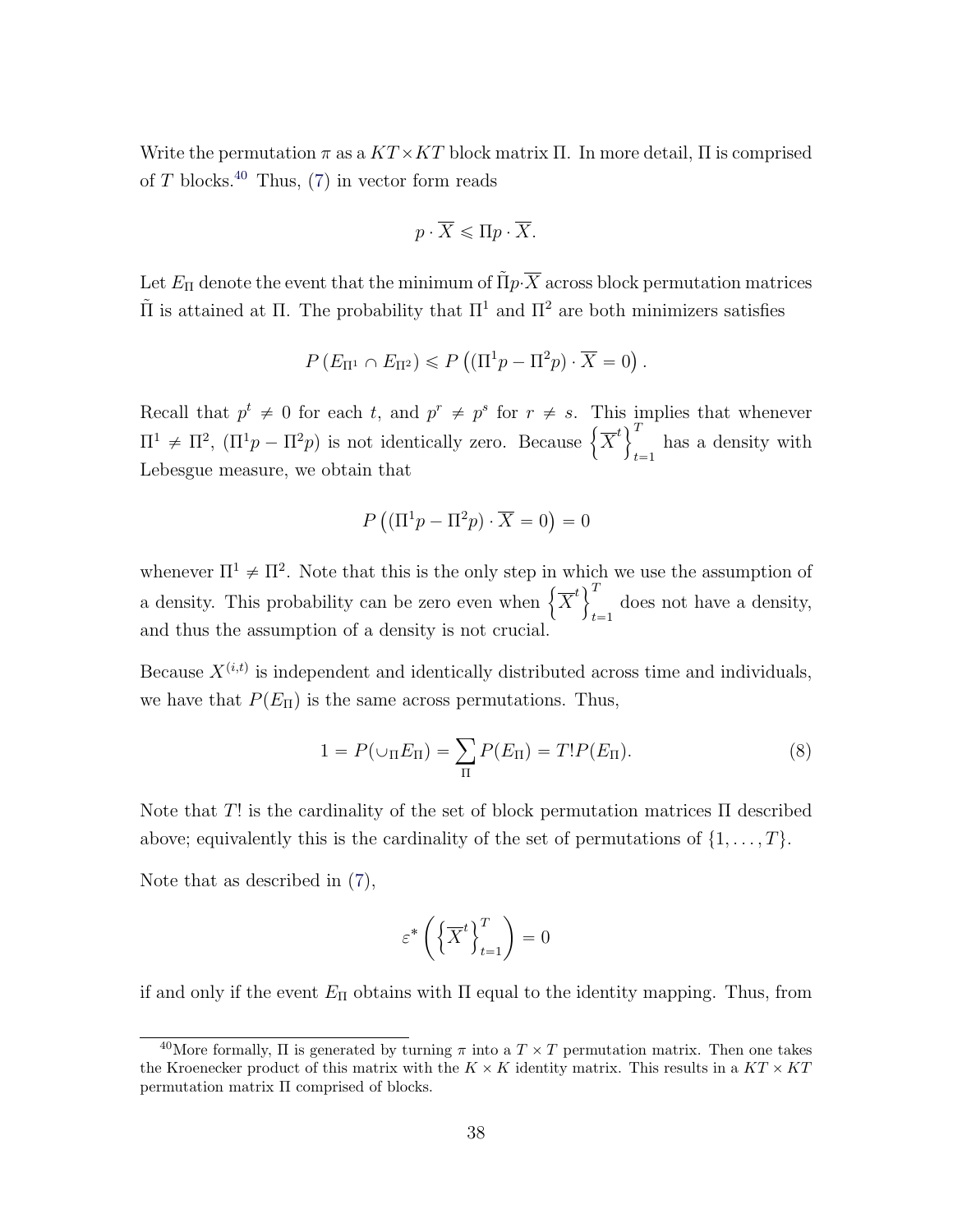[\(8\)](#page-39-1) we have

$$
P\left(\varepsilon^* \left(\left\{\overline{X}^t\right\}_{t=1}^T\right) = 0\right) = P(E_{\Pi}) = \frac{1}{T!}.
$$

Proof of Proposition [6.](#page-17-1) This is proven in the text.

*Proof of Proposition [7.](#page-17-2)* For the proof we remove superscripts that depend on the *i*-th individual since the result will hold for any individual. The demand for each time period is assumed to be measurable with regard to the disturbances, and so there is a function  $X<sup>t</sup>$  mapping tastes  $(\eta)$  and the degree of misoptimization  $(\varepsilon)$  to choices at period t. Here,  $\eta$  is a period-specific shock, not the full vector of shocks across periods. Recall that prices themselves are nonrandom in each time period and the same across individuals. Thus, their role is absorbed into  $X<sup>t</sup>$  already because it depends on t. From the definition of an  $\varepsilon$ -maximizer, we note that for every  $(\eta, \varepsilon)$  that for all finite sequences  $\{t_m\}_{m=1}^M$  with  $t_m \in \{1, \ldots, T\}$  and  $M \ge 2$ , the inequality

$$
\frac{1}{M} \sum_{m=1}^{M} p^{t_m} \cdot (X^{t_m}(\eta, \varepsilon) - X^{t_{m+1}}(\eta, \varepsilon)) \leq \varepsilon
$$

holds, where  $(X^{t_{M+1}}(\eta, \varepsilon), p^{t_{M+1}}) = (X^{t_1}(\eta, \varepsilon), p^{t_1})$  as in Theorem [1.](#page-9-1) To see this, note that fixing the value of  $\eta$  and  $\varepsilon$  we have for observations  $s, r \in \{1, \ldots, T\}$ 

$$
u(X^{r}(\eta,\varepsilon),\eta) - p^{r} \cdot X^{r}(\eta,\varepsilon) + \varepsilon \geq u(X^{s}(\eta,\varepsilon),\eta) - p^{r} \cdot X^{s}(\eta,\varepsilon)
$$
  

$$
u(X^{s}(\eta,\varepsilon),\eta) - p^{s} \cdot X^{s}(\eta,\varepsilon) + \varepsilon \geq u(X^{r}(\eta,\varepsilon),\eta) - p^{s} \cdot X^{r}(\eta,\varepsilon),
$$

which recovers the approximate law of demand

$$
\frac{1}{2}(p^s - p^r) \cdot (X^s(\eta, \varepsilon) - X^r(\eta, \varepsilon)) \leq \varepsilon
$$

by adding the inequalities. The cycles condition follows by similar reasoning.

Let  $\mu$  denote the marginal distribution over  $(\eta, \varepsilon)$ . Note that  $\mu$  is the same each time period. We obtain that for all finite sequences  $\{t_m\}_{m=1}^M$  with  $t_m \in \{1, \ldots, T\}$  and

 $\Box$ 

 $\Box$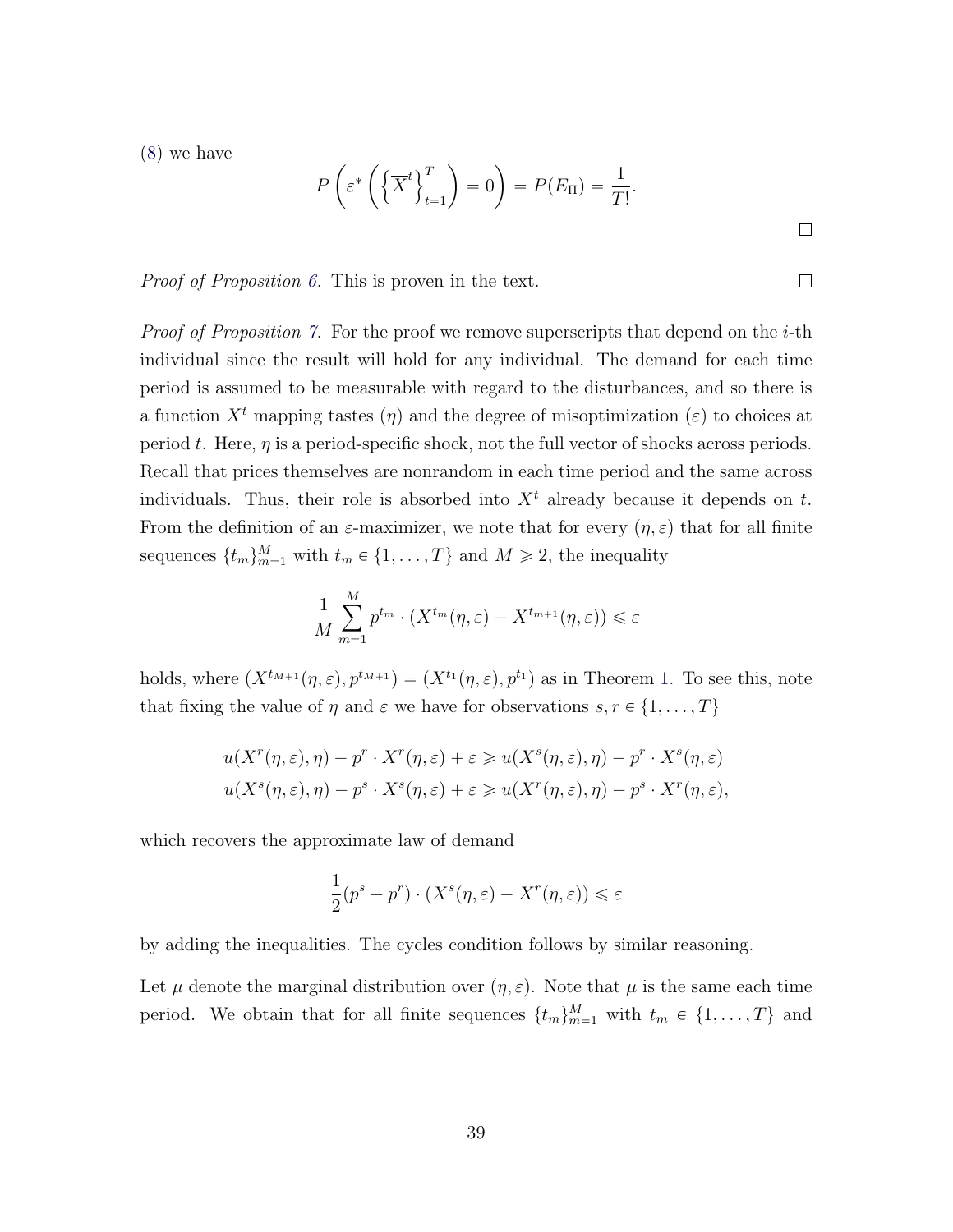$M \geq 2$ , the inequality

$$
\int \frac{1}{M} \sum_{m=1}^{M} p^{t_m} \cdot (X^{t_m}(\eta, \varepsilon) - X^{t_{m+1}}(\eta, \varepsilon)) d\mu \leq \int \varepsilon d\mu
$$

holds. The inequality above is equivalent to

$$
\frac{1}{M} \sum_{m=1}^{M} p^{t_m} \cdot (\mathbb{E}[X^{t_m}(\eta, \varepsilon)] - \mathbb{E}[X^{t_{m+1}}(\eta, \varepsilon)]) \leq \mathbb{E}[\varepsilon],
$$

where  $(X^{t_{M+1}}(\eta, \varepsilon), p^{t_{M+1}}) = (X^{t_1}(\eta, \varepsilon), p^{t_1}).$  From Theorem [1,](#page-9-1) this shows that  $\{(\mathbb{E}[X^t(\eta,\varepsilon)], p^t)\}_{t=1}^T$  is  $\mathbb{E}[\varepsilon]$ -quasilinear rationalized, where the expectations are over  $\mu.$  Since we assumed  $X^t$  is  $(\eta^t, \varepsilon)$ -measurable (recall we supress individual superscripts for simplicity), we have  $\mathbb{E}[X^t] = \mathbb{E}[X^t(\eta,\varepsilon)]$ . Note that we use the assumption that the distribution over  $(\eta, \varepsilon)$  is the same each time period in this last step, to link the  $\Box$ mean of the observable quantities to the mean of the structural function.

#### <span id="page-41-0"></span>A.1 Motivation for Test and Confidence Intervals

ˆ

This section describes the motivation for our test and confidence intervals. We introduce some additional notation. Recall each  $j$  indexes a sequence. For each such sequence define " 

$$
\mu_j = \mathbb{E}\bigg[\frac{1}{M}\sum_{m=1}^{M} p^{t_m} \cdot \left(X^{(i,t_m)} - X^{(i,t_{m+1})}\right)\bigg].
$$

We assume  $c_{1-\alpha}$  approximates the  $(1 - \alpha)$ -quantile of the distribution of  $\max_{j \in \{1,...,J\}} (\hat{\mu}_j - \mu_j),$  i.e.

$$
P\left(\max_{j\in\{1,\dots,J\}}(\hat{\mu}_j-\mu_j)\geq c_{1-\alpha}\right)\approx\alpha.
$$

Note that  $c_{1-\alpha}$  is constructed as a boostrap analogue of this probability. See [Cher](#page-53-7)[nozhukov et al.](#page-53-7) [\[2017\]](#page-53-7) for a theoretical study of this approximation.

The motivation for the test is standard in the moment inequalities literature, but we include the intuition for completeness. Similar logic has been used in the re-vealed preference literature [\[Varian,](#page-57-4) [1985,](#page-57-4) [Echenique et al.,](#page-54-1) [2011\]](#page-54-1). Under  $H_0$ , the test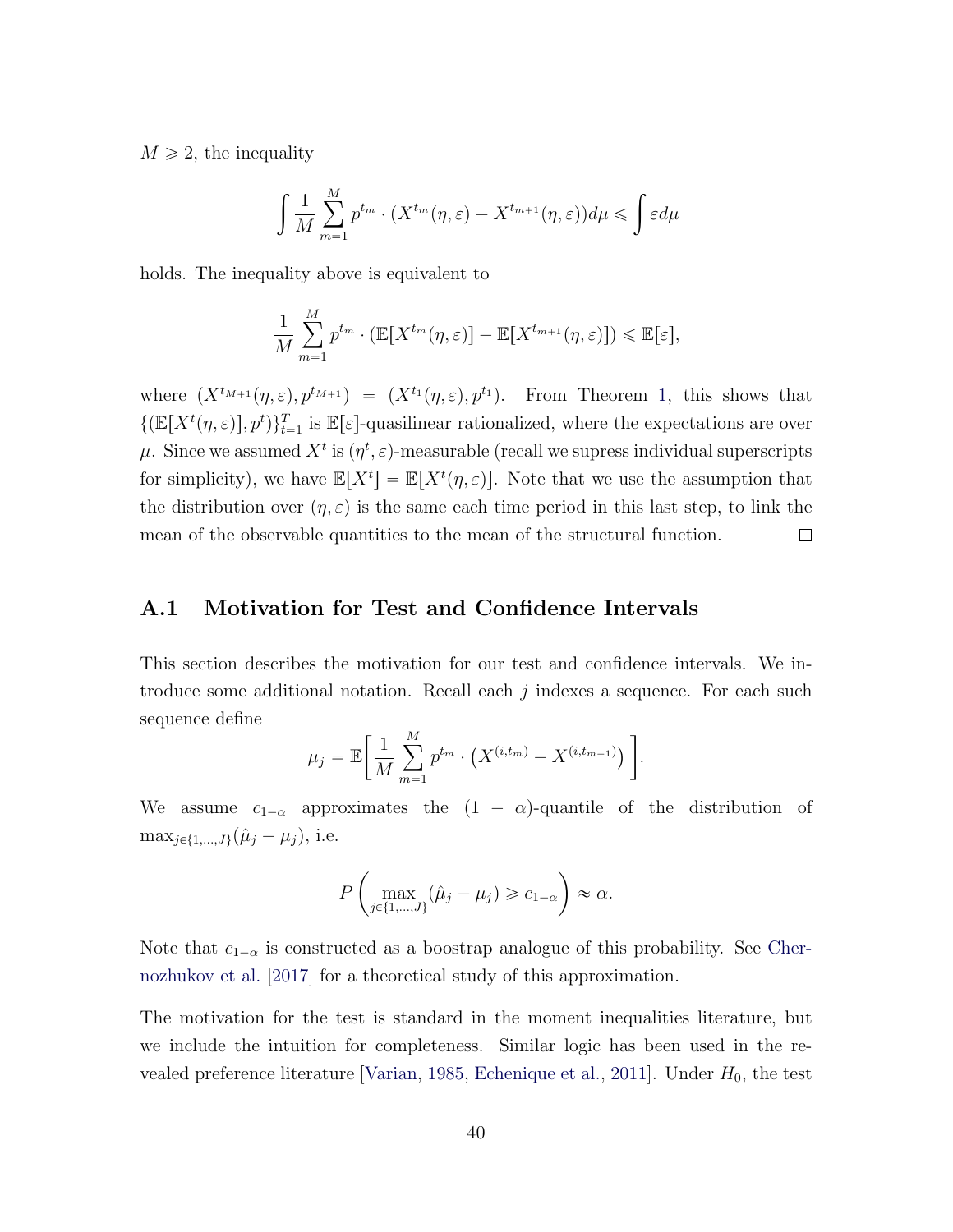statistic S satisfies

$$
S(X) = \max_{j \in \{1, ..., J\}} \hat{\mu}_j - \varepsilon
$$
  
= 
$$
\max_{j \in \{1, ..., J\}} (\hat{\mu}_j - \mu_j + (\mu_j - \varepsilon))
$$
  
\$\leq\$ 
$$
\max_{j \in \{1, ..., J\}} (\hat{\mu}_j - \mu_j).
$$

The final inequality uses the fact that  $H_0$  may be written  $\mu_j \leq \varepsilon$  for each  $\mu_j$ . With these inequalities, we obtain

$$
P(S(X) > c_{1-\alpha}) \le P\left(\max_{j \in \{1,\dots,J\}} (\hat{\mu}_j - \mu_j) > c_{1-\alpha}\right) \approx \alpha.
$$

Thus, the test (approximately) controls size.

To construct a confidence interval for the representative agent's  $\varepsilon^*$ , we can invert this test. First recall  $\overline{1}$  $\sqrt{T}$ ˙\*

$$
S(X) = \max\left\{0, \varepsilon^* \left(\left\{\overline{X}^t\right\}_{t=1}^T\right)\right\} - \varepsilon.
$$

˙

Thus, provided  $c_{1-\alpha} \geq 0$ ,  $S(X) > c_{1-\alpha}$  if and only if  $\varepsilon^*$  $\overline{X}^t$ <sup>T</sup>  $t = 1$  $> c_{1-\alpha} + \varepsilon$ . By inverting this test we obtain a lower one-sided confidence interval

$$
\[ \varepsilon^* \left( \left\{ \overline{X}^t \right\}_{t=1}^T \right) - c_{1-\alpha}, \infty \right) \cap [0, \infty).
$$

We now turn to the motivation for the two-sided confidence interval. To that end, let  $j^*$  be a value such that  $\mu_{j^*} = \max_{j \in \{1,\dots,J\}} \mu_j$ , i.e.  $j^*$  corresponds to a worst-case cycle. We obtain

$$
\{\forall j, \hat{\mu}_j - \mu_j \geq -a\} \subseteq \{\mu_{j^*} \leq \hat{\mu}_{j^*} + a\}
$$

$$
\subseteq \left\{\max_{j \in \{1, \dots, J\}} \mu_j \leq \max_{j \in \{1, \dots, J\}} \hat{\mu}_j + a\right\}.
$$

The first inclusion is obvious, since the inequality holding for each  $j$  implies it holds for  $j^*$ . The second inclusion follows from the fact that  $\hat{\mu}_{j^*} \leq \max_{j \in \{1,\dots,J\}} \hat{\mu}_j$ . In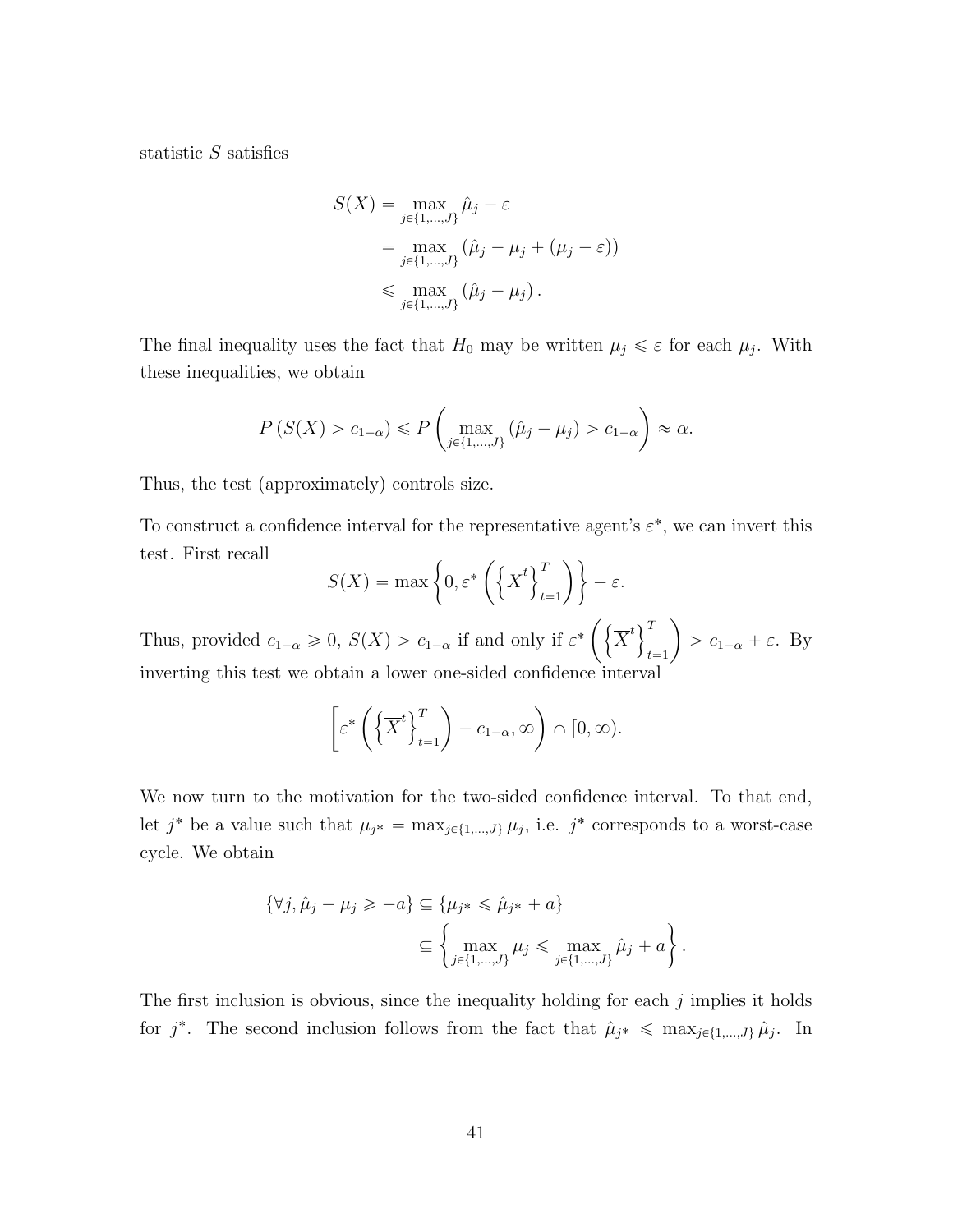addition, we obtain

$$
\{\forall j, \hat{\mu}_j - \mu_j \leq b\} \subseteq \{\forall j, \hat{\mu}_j - \mu_{j*} \leq b\}
$$

$$
= \left\{\max_{j \in \{1, \dots, J\}} \mu_j \geq \max_{j \in \{1, \dots, J\}} \hat{\mu}_j - b\right\}.
$$

Thus,

$$
P\left(\max_{j\in\{1,\dots,J\}}\hat{\mu}_j - b \le \max_{j\in\{1,\dots,J\}}\mu_j \le \max_{j\in\{1,\dots,J\}}\hat{\mu}_j + a\right)
$$

$$
\ge P(\forall j, -a \le \hat{\mu}_j - \mu_j \le b).
$$

Setting  $a = b = \tilde{q}_{1-\alpha}$  yields the two-sided confidence interval described in the main text. [Andrews et al.](#page-52-10) [\[2019\]](#page-52-10) call this a profiled confidence interval and provide further references. Note that  $\tilde{q}_{1-\alpha}$  is a bootstrap quantile designed so that the approximation

$$
P(\forall j, -\tilde{q}_{1-\alpha} \leq \hat{\mu}_j - \mu_j \leq \tilde{q}_{1-\alpha}) \approx 1 - \alpha
$$

holds.

### <span id="page-43-0"></span>Appendix B Other Simulations

#### <span id="page-43-1"></span>B.1 Rationalizing Noise

One concern with tests of nonparametric theories is that they may be too "large" in some sense. Thus, one may wonder how surprising it is that aggregate data are consistent with quasilinear utility. In this section, we attempt to understand how likely certain forms of random data would either be consistent with quasilinear utility or the more general model of utility maximization. This is usually referred to as a power calculation in the revealed preference literature [\[Bronars,](#page-53-6) [1987\]](#page-53-6).

To that end, we consider a new design in which quantities are completely unrelated to prices. We present pass rates for quasilinear utility and GARP, i.e. the fraction of simulations in which each theory is deterministically consistent with the data. The design is conceptually similar to the theoretical analysis of [Becker](#page-52-0) [\[1962\]](#page-52-0). As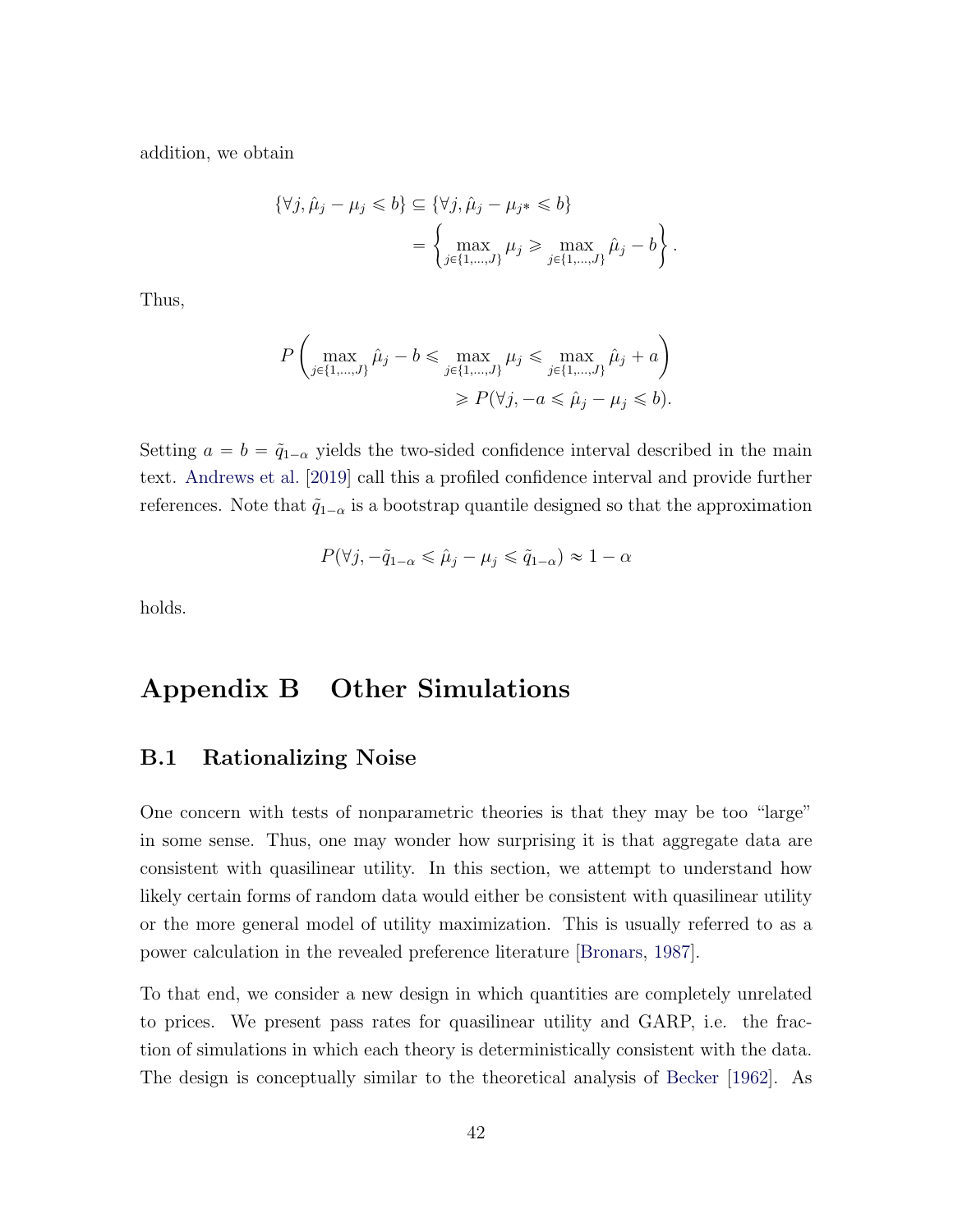mentioned in Section [3.1,](#page-15-2) there is an important distinction between population-level means being exactly consistent with a model, and their sample counterparts. Recall Proposition [5](#page-15-1) presents an example in which the probability of a deterministic rationalization is  $1/T!$ , even though the mean demands are exactly consistent with quasilinear utility.

As before, we study how the sample size alters the probability of a rationalization by each model. This design is related to a simulation design of [Andreoni et al.](#page-52-12) [\[2013\]](#page-52-12). For each sample size  $n_b$ , we construct a dataset as follows:

- 1. Pick the time period t.
- 2. Draw a simple random sample (with replacement) of size  $n_b$  from the collection Draw a simple random sample (with replacement) of size  $n_b$  from the periods  $\{X^{(i,t)}\}_{t}$  $i=1$  $\frac{e}{\sqrt{T}}$  $t_{t=1}^{\prime}$ . Each individual dataset  $X^{*(i,t)}$  is a K-dimensional vector of simulated quantities for period  $i$  in time  $t$ .
- 3. Form the sample average

$$
\overline{X}_{n_b}^{*t\prime} = \frac{1}{n_b} \sum_{i=1}^{n_b} X^{*(i,t)},
$$

where  $X^{*(i,t)}$  is obtained from the *i*-th draw in the previous step.

- 4. Repeat steps 1-3 for all time periods  $t = 1, \ldots, 26$ .
- 5. Form the average dataset across all time periods  $\overline{X}_{n_b}^* =$  $\overline{X}^{*1 \prime}_{n_{\scriptscriptstyle\!+}}$  $_{n_b}^{*1},\ldots,\overline{X}_{n_b}^{*T}{}'$  $n_b$  $\sqrt{2}$ .

After  $\overline{X}_n^*$  $n_b$  is generated, we check whether it is exactly consistent with quasilinear utility and GARP. We construct the pass rates across 1,000 simulations. We find that none of these datasets is exactly consistent with quasilinear utility. The pass rate for GARP is reported in Figure [6.](#page-46-0) It is highest for  $n_b = 1$  individual, at 3.9% of simulations. The pass rate is small for all simulated sample sizes, and is typically around 1.5%. Thus there is a qualitative difference between GARP and quasilinear utility since one model passes sometimes while the other never does.<sup>[41](#page-44-0)</sup> Intuitively,

<span id="page-44-0"></span><sup>&</sup>lt;sup>41</sup>This statement holds for our simulations, and does not mean that the probability of passing quasilinear utility is 0 for this design. In fact, it can be shown that it must be positive, i.e.  $P\left(\varepsilon^*\left(\overline{X}_n^*\right)\right)$  $\binom{2}{n_b} = 0 > 0.$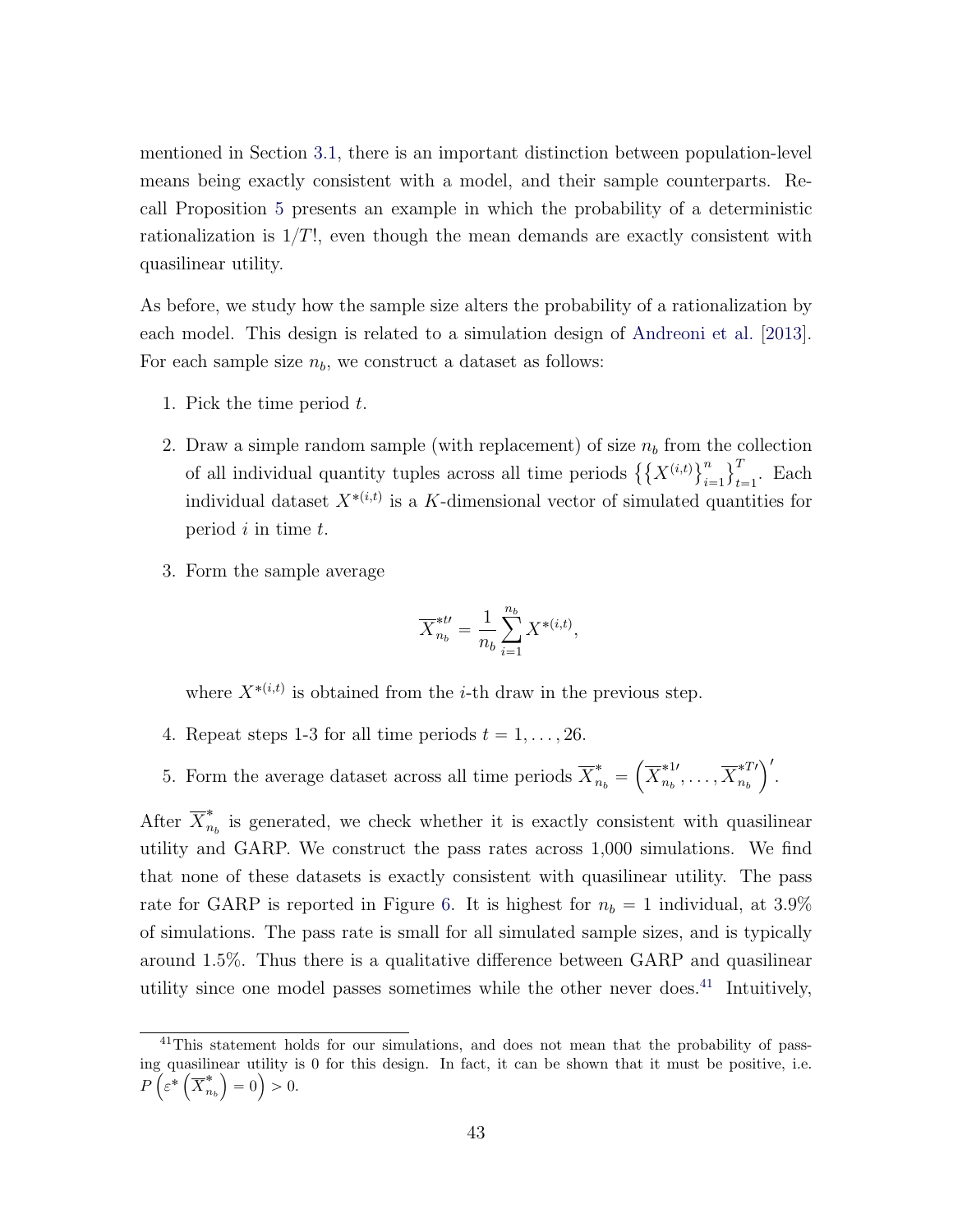

Figure 5: Simulated Pass Rate for General Utility with Noise

the simulations show that quasilinear utility is a much "smaller" model than general utility maximization.

#### B.2 Role of Number of Time Periods

The previous simulations in Section [B.1](#page-43-1) suggest that an aggregate dataset generated from pure noise would rarely be consistent with general utility or quasilinear utility. These simulations involved all 26 time periods, and a natural question is what would happen if we had fewer time periods.

First recall that Proposition [5](#page-15-1) provides the theoretical guidance that when quantities are unrelated to prices, the probability of passing quasilinear utility rapidly decreases as more time periods are added. In this section, we further examine this by simulation both for quasilinear utility and GARP. We note that this simulation design is not formally covered by the proposition and thus is not redundant given the analytical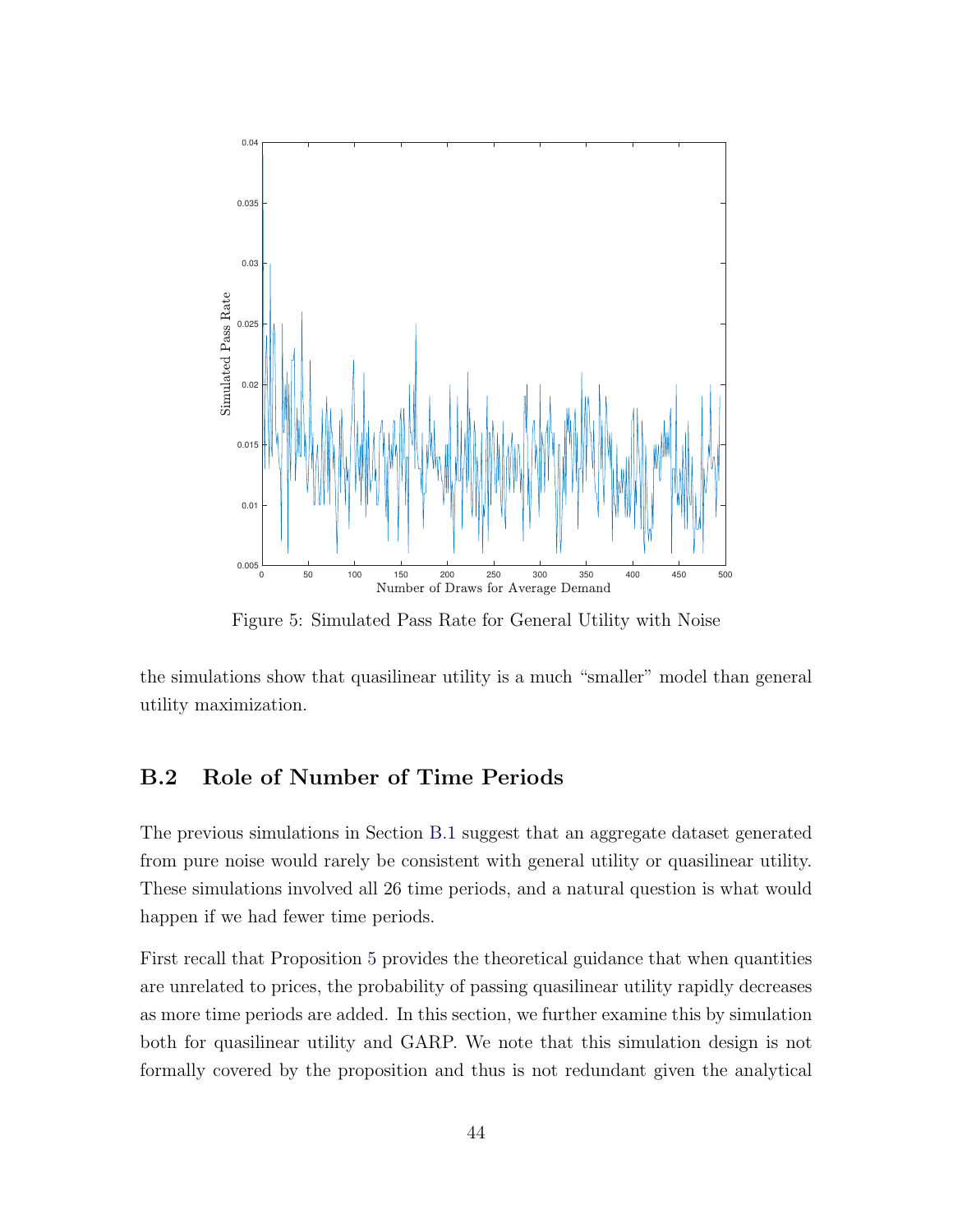result.

In this section we simulate aggregate data with a different number of time periods. The design is similar to the previous one in Section [B.1,](#page-43-1) and only differs because we only consider  $\overline{T} \le T = 26$  time periods at a time. We simulate the pass rate of general utility and quasilinear utility for datasets of different lengths, i.e.  $\overline{T} \in \{1, \ldots, T\}$ . For each  $\overline{T}$ , we simulate data from the first  $\overline{T}$  periods. The results are displayed in Figure [6.](#page-46-0)

<span id="page-46-0"></span>

Figure 6: Simulated Pass Rate by Number of Time Periods

We find that while the pass rate with quasilinear utility drops rapidly with simulated datasets involving more time periods, the pass rate with general utility decreases at a much slower pace.[42](#page-46-1) This provides intuition that if quantities are completely unrelated to prices, even with a few time periods quasilinear utility is likely to be refuted, whereas general utility needs more time periods. This suggests that measuring misspecification of quasilinear utility is a sensible exercise with a few time periods (e.g. five periods), whereas measuring misspecification or testing general utility requires a fairly large number of time periods (e.g. greater than 25).

Finally, we plot the average measure of misspecification for quasilinear utility for each time period. The average measure is small overall. It necessarily increases as we add

<span id="page-46-1"></span> $42$ We note that though this setup is not formally covered by Proposition [5,](#page-15-1) the pass rate of quasilinear utility closely follows the analytical rate  $1/T!$ .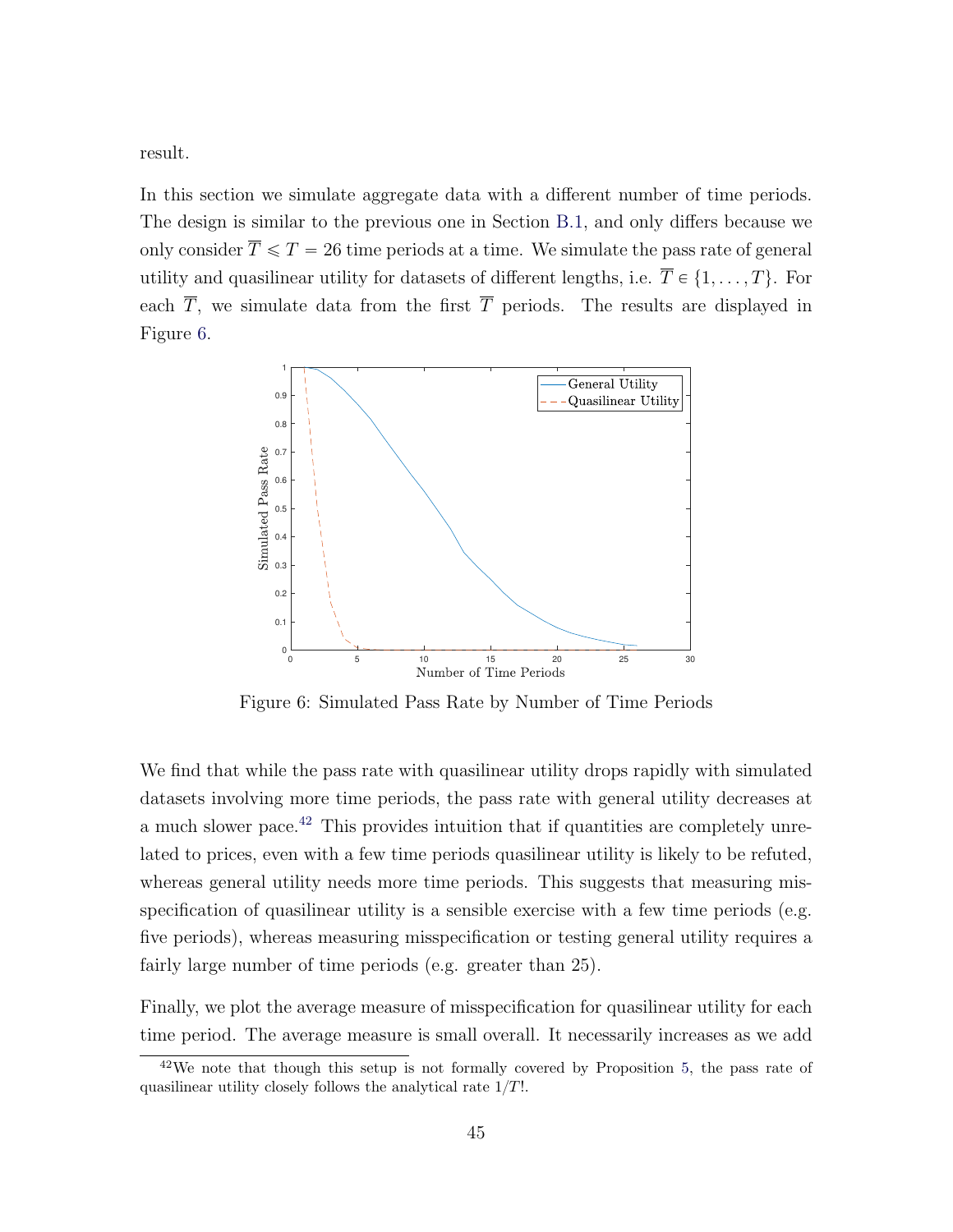time periods. The increase is fastest when we go from 1 to about 5 time periods, and then increases more slowly as additional time periods are added. The maximum average measure of misspecification is about 2 dollars. There is a theoretical reason this number is small. Note that since  $\varepsilon^*$  convex, it is also continuous as a function of the data. Applying the continuous mapping theorem we have that conditional on the original dataset, as  $n_b \to \infty$ ,

<span id="page-47-0"></span>
$$
\varepsilon^* \left( \left\{ \overline{X}_{n_b}^{*t} \right\}_{t=1}^{\overline{T}} \right) \xrightarrow{p} \varepsilon^* \left( \left\{ \mathbb{E} \left[ \overline{X}_{n_b}^{*t} \right] \right\}_{t=1}^{\overline{T}} \right). \tag{9}
$$

This holds for each  $\overline{T}$ . The limit is zero, since demands  $\big\{\mathbb{E}\left[\tilde{\sigma}^2\right]$ .<br>...  $\overline{X}^{* t \prime}_{n}$  $n_b$  $\overline{1}$ וך  $t = 1$ are constant in time  $t$ , and therefore consistent with quasilinear utility. Thus, while the probability of data being exactly consistent with quasilinear utility is small, the expectation of the measure of misspecification  $(\mathbb{E}[\varepsilon^*])$  is also small when the number of draws  $n_b$  is big.



Figure 7: Average Measure of Misspecification by Time Periods

#### B.3 Role of Fraction of Noise

We have previously considered simulations in which either all demands are linked with prices as in the original data (Section [6\)](#page-27-0) or none of them are (Section [B.1\)](#page-43-1).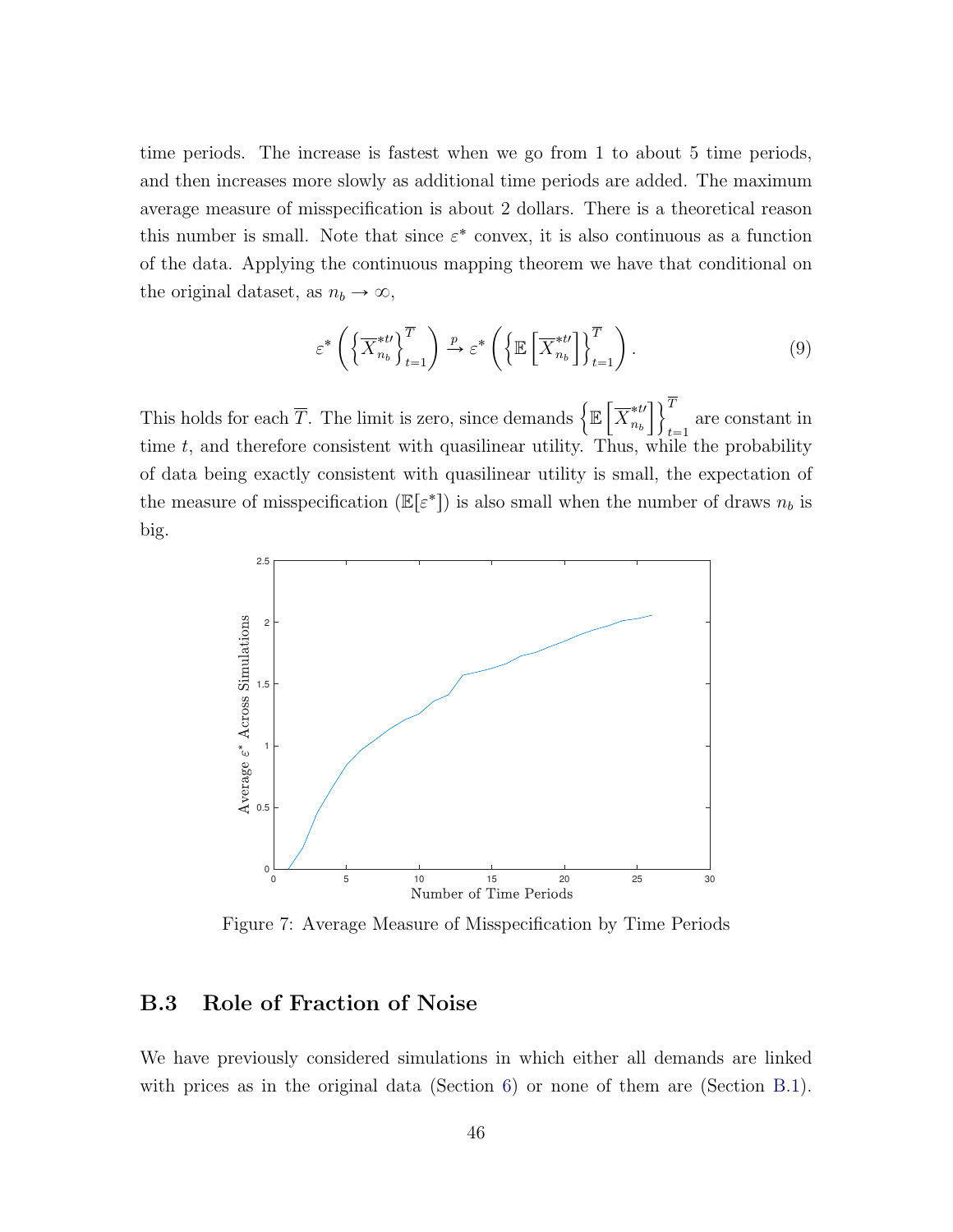We now study a simulation design with a mix between these two. This design helps understand how measuring misspecification for quasilinear utility for aggregate data can depend on the fraction of individuals who are optimizing relative to the fraction who are choosing in ways unrelated to prices.

We now study pass rates by a simulation design in which a fraction  $\alpha$  of individual datasets are simulated from "noise." Specifically, they are constructed by randomly sampling quantities from the collection of all individual quantity tuples  $\{X^{(i,t)}\}_{i=1}^n\}_{t=1}^T$ . A fraction  $1-\alpha$  of individual datasets are sampled from  $\{X^i\}_{i=1}^n$ (with replacement). Here we examine when  $T = 26$  so we use all time periods from the main analysis. Thus when  $\alpha = 0$  the design follows Section [6,](#page-27-0) in which all choices are generated in a manner unrelated to prices, while when  $\alpha = 1$  the design is the same as Section [B.1.](#page-43-1) We study simulation results in which all time periods are included and the number of individual datasets we simulate is the same as the original sample,  $n_b = 494$ .

Simulated pass rates are reported in Figure [8.](#page-49-0) Quasilinear utility is qualitatively more responsive to the introduction of noise than general utility. Indeed, as the fraction of individual datasets simulated from noise increases, general utility passes in almost all simulations up until about 50% of choices are generated from noise. Even with 80% of data generated from noise, about 80% of simulations still are consistent with general utility when we aggregate. In contrast, pass rates for quasilinear utility are more sensitive to the introduction of noise. For example, with a 50% chance of each individual dataset being generated from noise, about 40% of simulations are consistent with quasilinear utility when we aggregate. When each dataset has an  $80\%$  chance of being generated from noise, less than 1% of simulations are consistent with quasilinear utility when we aggregate.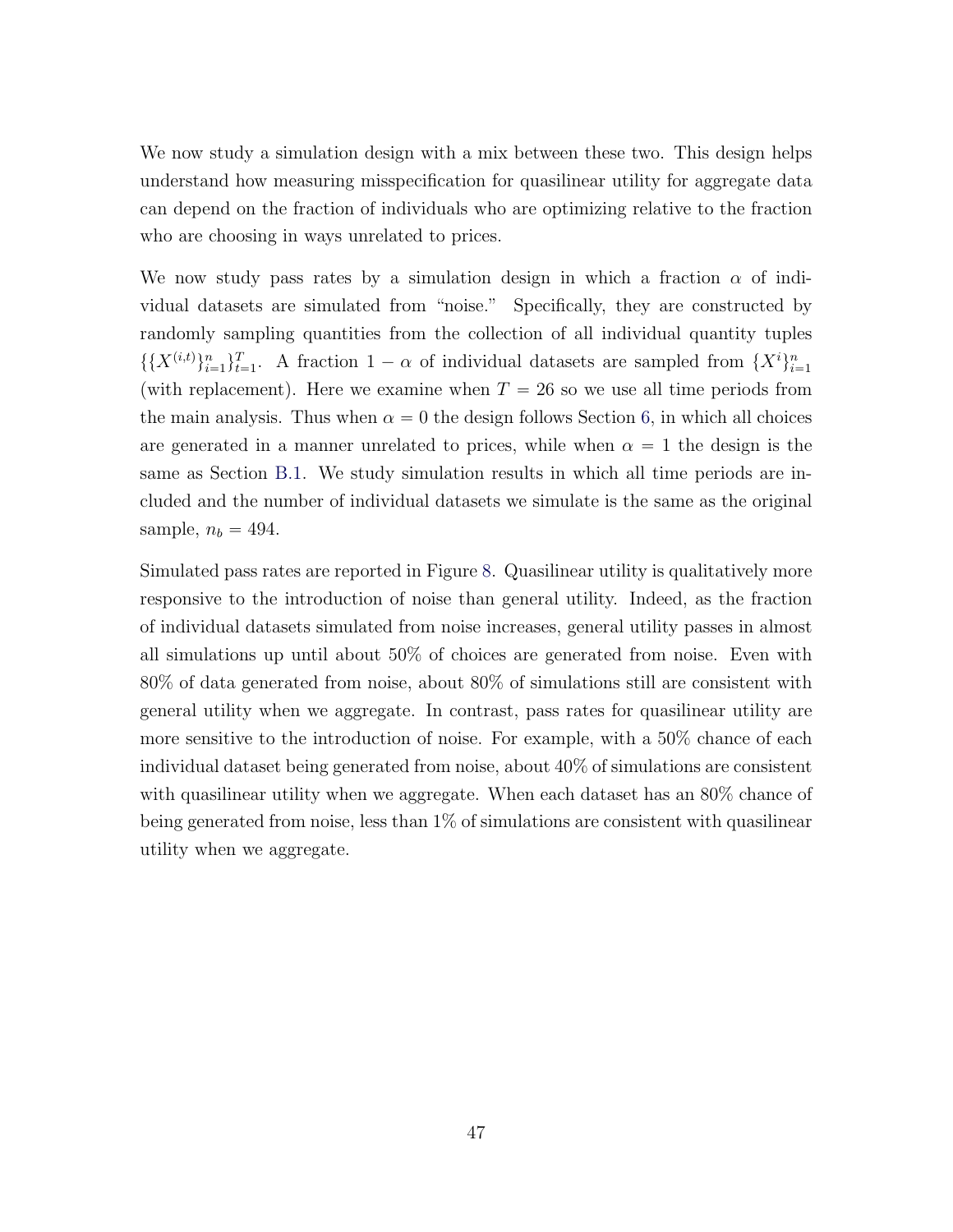<span id="page-49-0"></span>

Figure 8: Pass Rates by Fraction of Noise

Finally, we we report how the average measure of misspecification for quasilinear utility relates to the fraction of noise. Results are displayed in Figure [9.](#page-50-1) The average measure of misspecification slowly rises up until about 60% of simulated datasets are sampled from noise. Then, the average measure of misspecification increases more rapidly. We note that this sample simulates  $n_b = 494$  individuals to form each aggregate dataset. If we send  $n_b \to \infty$ , from arguments similar to the discussion around Equation [9,](#page-47-0) we would expect  $\varepsilon^*$  to typically be close to 0.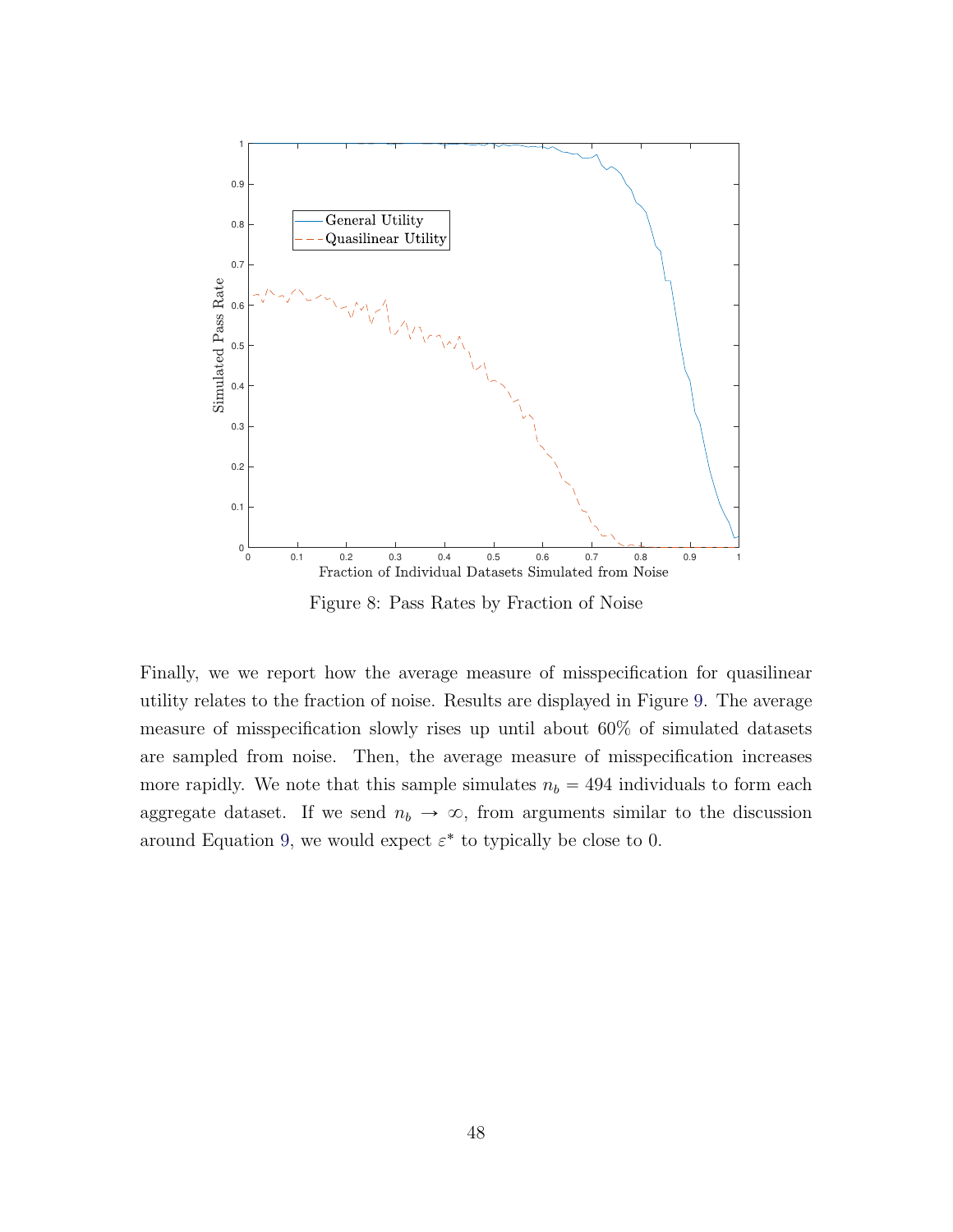<span id="page-50-1"></span>

Figure 9: Average Measure of Misspecification by Fraction of Noise

### <span id="page-50-0"></span>Appendix C  $\varepsilon_V$ -quasilinear Rationalizability

As in [Varian](#page-57-2) [\[1990\]](#page-57-2), we could have proposed a measure  $\varepsilon_{V} = (\varepsilon_{V}^{1}, \ldots, \varepsilon_{V}^{T}) \in \mathbb{R}_{+}^{T}$ that allows decision-specific misspecification from quasilinear utility. We define an analogous notion of  $\varepsilon_V$ -quasilinear rational.

**Definition 2.** A dataset  $\{(x^t, p^t)\}_{t=1}^T$  is  $\varepsilon_V$ -rationalized by quasilinear utility for  $\varepsilon_V$  =  $(\varepsilon_V^1,\ldots,\varepsilon_V^T) \in \mathbb{R}_+^T$  if there exists a locally non-satiated utility function  $u : \mathbb{R}_+^K \to \mathbb{R}$ such that for all  $t \in \{1, ..., T\}$  and for all  $x \in \mathbb{R}^K_+$ , the following inequality holds:

$$
u(x^{t}) - p^{t} \cdot x^{t} + \varepsilon_{V}^{t} \geq u(x) - p^{t} \cdot x.
$$

We also refer to the above by saying a dataset is  $\varepsilon_V$ -quasilinear rationalized. When  $\varepsilon_V$  equals zero, it is convenient to say the dataset is quasilinear rationalized.

In particular, the following theorem follows from the same arguments as Theorem [1.](#page-9-1)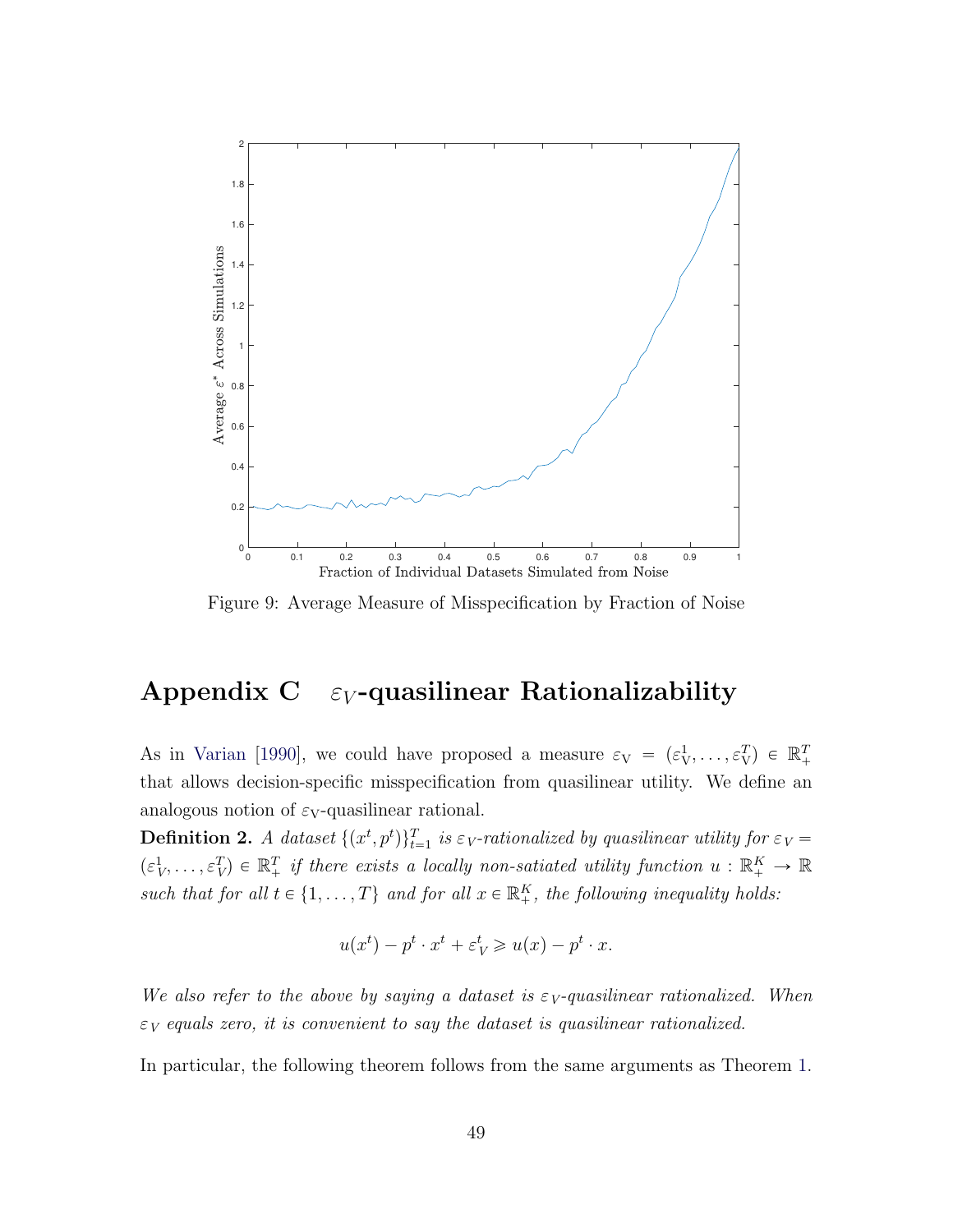<span id="page-51-1"></span>**Theorem 2.** For any dataset  $\{(x^t, p^t)\}_{t=1}^T$  and  $\varepsilon_V \in \mathbb{R}^T_+$ , the following are equivalent:

- (i)  $\{(x^t, p^t)\}_{t=1}^T$  is  $\varepsilon_V$ -rationalized by quasilinear utility.
- (ii) There exist numbers  $\{u^t\}_{t=1}^T$  that satisfy the following inequalities for all  $r, s \in$  $\{1, \ldots, T\}$ :

$$
u^s \leqslant u^r + p^r \cdot (x^s - x^r) + \varepsilon_V^r.
$$

(iii) For all finite sequences with  $\{t_m\}_{m=1}^M$ ,  $t_m \in \{1, \ldots, T\}$  and  $M \geq 2$ , the inequality

$$
\sum_{m=1}^{M} p^{t_m} \cdot (x^{t_m} - x^{t_{m+1}}) \leq \sum_{m=1}^{M} \varepsilon_V^{t_m}
$$

holds, where  $(x^{t_{M+1}}, p^{t_{M+1}}) = (x^{t_1}, p^{t_1}).$ 

(iv)  $\{(x^t, p^t)\}_{t=1}^T$  is  $\varepsilon_V$ -rationalized by a quasilinear utility function that is continuous, monotonic increasing, and concave.

Using the results from the main text, it is possible to search over  $\varepsilon_V$  that minimize deviations according to some criterion function with a constraint set of weak linear inequalities. An aggregation property analogous to Proposition [3](#page-2-0) holds for  $\varepsilon_V^t$  in each time period. Moreover, if one considers the smallest  $\varepsilon_V$  that minimizes the average approximation errors  $f(\varepsilon_V) = \frac{1}{T}$ יומוו $\frac{\nabla^T}{\nabla^T}$  $_{t=1}^{T} \varepsilon_{V}^{t}$ , then the minimum for the aggregate dataset is weakly less than the average of the individual minimums. Following the ideas of Proposition [3,](#page-2-0) these properties are immediate from conditions (ii) and (iii) of Theorem [2.](#page-51-1) Other aggregator functions of  $\varepsilon_V$  may be considered, in the spirit of [Varian](#page-57-2) [\[1990\]](#page-57-2) and [Halevy et al.](#page-55-12) [\[2018\]](#page-55-12).

### References

- <span id="page-51-2"></span>Sydney N Afriat. The construction of utility functions from expenditure data. *Inter*national economic review, 8(1):67–77, 1967.
- <span id="page-51-0"></span>Sydney N Afriat. On a system of inequalities in demand analysis: an extension of the classical method. International Economic Review, pages 460–472, 1973.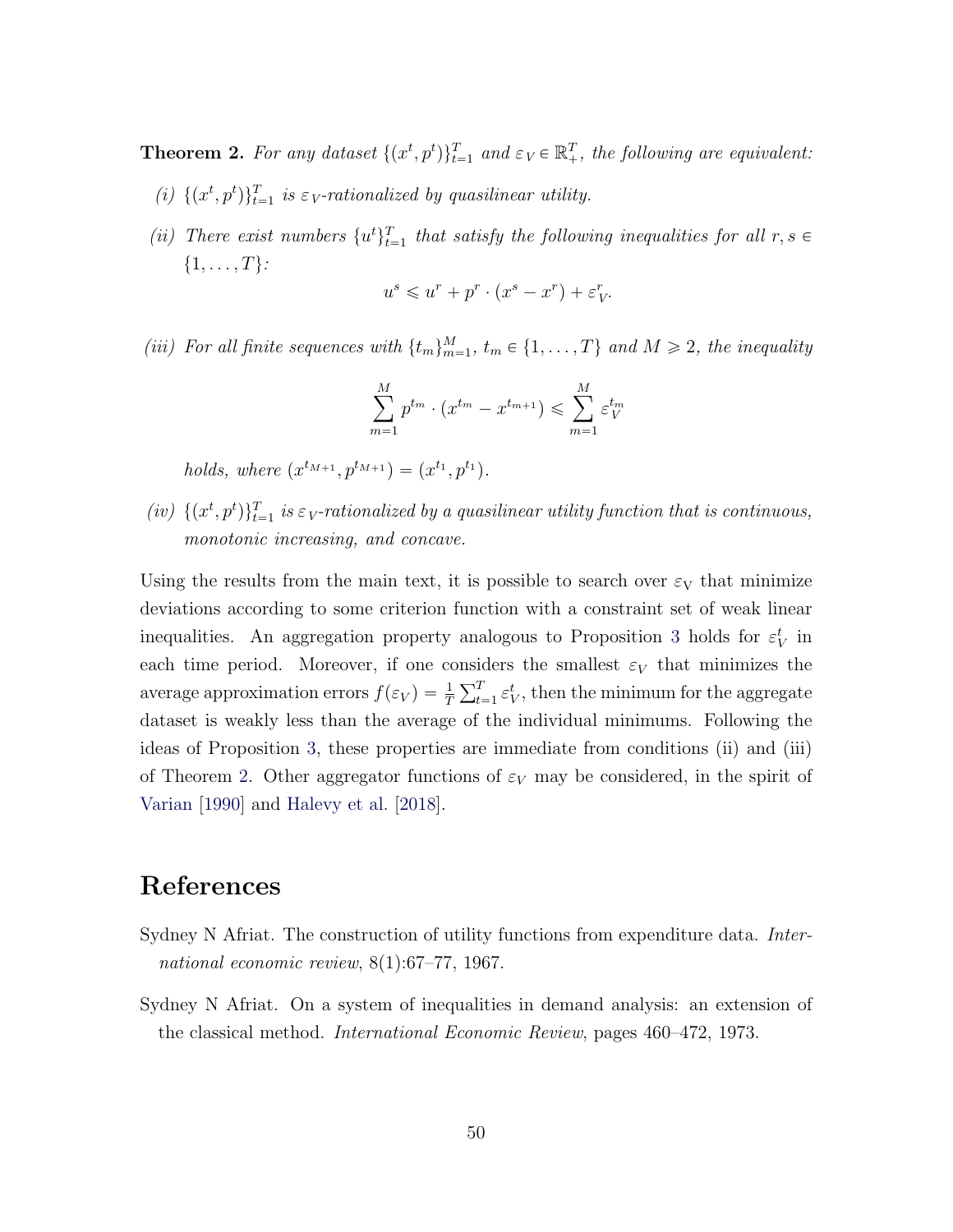- <span id="page-52-7"></span>Victor H. Aguiar and Nail Kashaev. Stochastic revealed preferences with measurement error. 2018. Working Paper.
- <span id="page-52-2"></span>Roy Allen and John Rehbeck. Identification with additively separable heterogeneity. Econometrica, 87(3):1021–1054, 2019a.
- <span id="page-52-8"></span>Roy Allen and John Rehbeck. Revealed stochastic choice with attributes. Available at SSRN 2818041, 2019b.
- <span id="page-52-12"></span>James Andreoni, Benjamin J Gillen, and William T Harbaugh. The power of revealed preference tests: Ex-post evaluation of experimental design. Technical report, 2013.
- <span id="page-52-9"></span>Donald WK Andrews and Gustavo Soares. Inference for parameters defined by moment inequalities using generalized moment selection. Econometrica, 78(1):119– 157, 2010.
- <span id="page-52-3"></span>Isaiah Andrews, Matthew Gentzkow, and Jesse M Shapiro. Measuring the sensitivity of parameter estimates to estimation moments. The Quarterly Journal of Economics, 132(4):1553–1592, 2017.
- <span id="page-52-4"></span>Isaiah Andrews, Matthew Gentzkow, and Jesse M Shapiro. On the informativeness of descriptive statistics for structural estimates. Technical report, National Bureau of Economic Research, 2018.
- <span id="page-52-10"></span>Isaiah Andrews, Toru Kitagawa, and Adam McCloskey. Inference on winners. Technical report, National Bureau of Economic Research, 2019.
- <span id="page-52-11"></span>Jose Apesteguia and Miguel A Ballester. A measure of rationality and welfare. Journal of Political Economy, 123(6):1278–1310, 2015.
- <span id="page-52-5"></span>Timothy Armstrong and Michal Kolesár. Sensitivity analysis using approximate moment condition models. 2019.
- <span id="page-52-0"></span>Gary S Becker. Irrational behavior and economic theory. *Journal of Political Econ* $omy, 70(1):1-13, 1962.$
- <span id="page-52-1"></span>Steven Berry, James Levinsohn, and Ariel Pakes. Automobile prices in market equilibrium. Econometrica: Journal of the Econometric Society, pages 841–890, 1995.
- <span id="page-52-6"></span>Javier A Birchenall. Random choice and market demand. Technical report, 2016.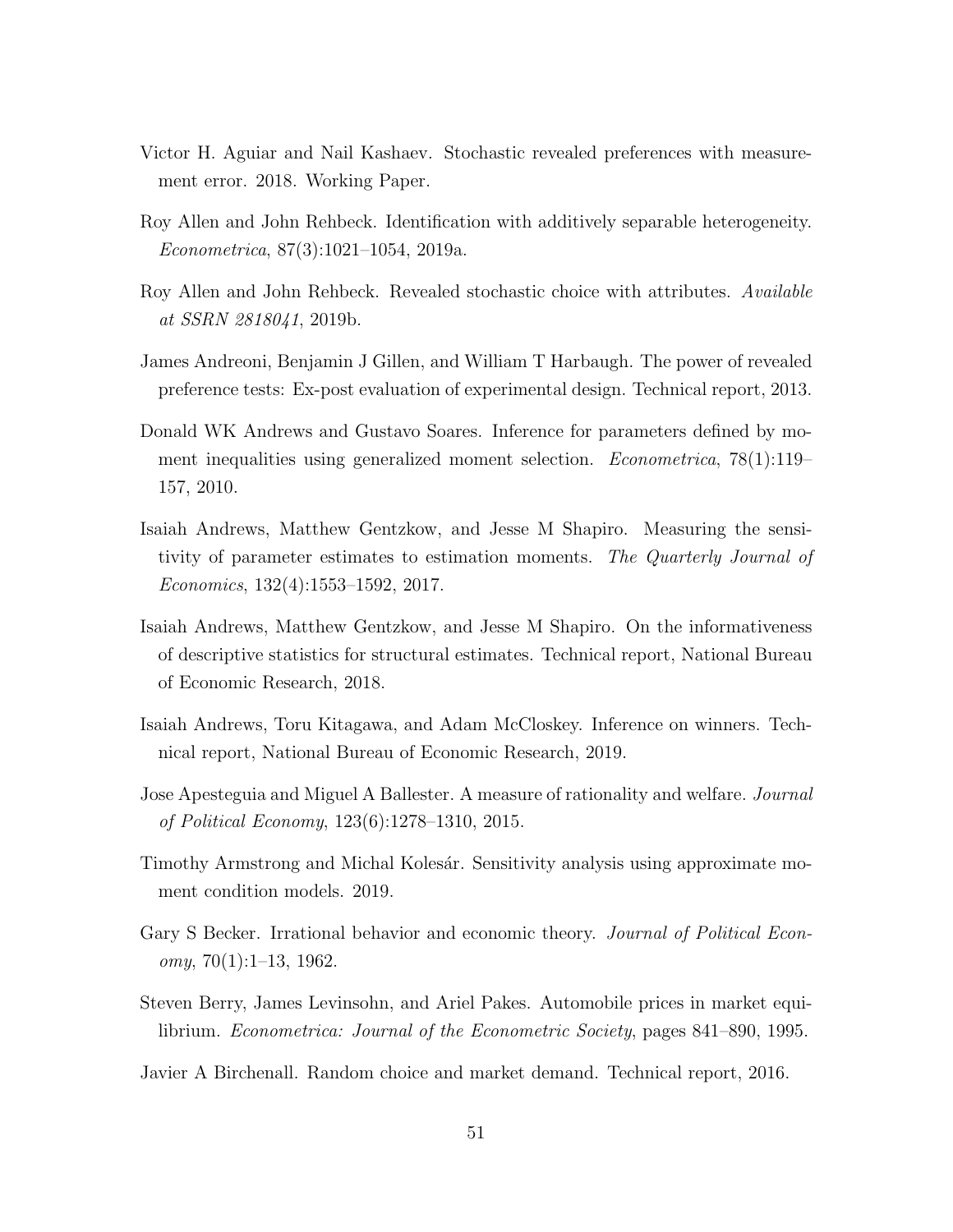- <span id="page-53-3"></span>Stéphane Bonhomme and Martin Weidner. Minimizing sensitivity to model misspecification. arXiv preprint arXiv:1807.02161, 2018.
- <span id="page-53-12"></span>Stephen Boyd and Lieven Vandenberghe. Convex Optimization. Cambridge university press, 2004.
- <span id="page-53-6"></span>Stephen G Bronars. The power of nonparametric tests of preference maximization. Econometrica, pages 693–698, 1987.
- <span id="page-53-5"></span>Donald J Brown and Caterina Calsamiglia. The nonparametric approach to applied welfare analysis. Economic Theory, 31(1):183–188, 2007.
- <span id="page-53-2"></span>Martin Browning. A nonparametric test of the life-cycle rational expections hypothesis. International Economic Review, pages 979–992, 1989.
- <span id="page-53-8"></span>Marco Castillo and Mikhail Freer. A revealed preference test of quasi-linear preferences. Technical report, Working Paper, 2016.
- <span id="page-53-9"></span>Matias D Cattaneo, Xinwei Ma, Yusufcan Masatlioglu, and Elchin Suleymanov. A random attention model. arXiv preprint arXiv:1712.03448, 2017.
- <span id="page-53-11"></span>Laurens Cherchye, Ian Crawford, Bram De Rock, and Frederic Vermeulen. Gorman revisited: nonparametric conditions for exact linear aggregation. SERIEs, 7(2): 203–220, 2016.
- <span id="page-53-1"></span>Victor Chernozhukov, Denis Chetverikov, and Kengo Kato. Testing many moment inequalities. arXiv preprint arXiv:1312.7614, 2014.
- <span id="page-53-7"></span>Victor Chernozhukov, Denis Chetverikov, and Kengo Kato. Central limit theorems and bootstrap in high dimensions. The Annals of Probability, 45(4):2309–2352, 2017.
- <span id="page-53-0"></span>Raj Chetty. Bounds on elasticities with optimization frictions: A synthesis of micro and macro evidence on labor supply. Econometrica, 80(3):969–1018, 2012.
- <span id="page-53-10"></span>Denis Chetverikov. Testing regression monotonicity in econometric models. *Econo*metric Theory, forthcoming.
- <span id="page-53-4"></span>Timothy Christensen and Benjamin Connault. Counterfactual sensitivity and robustness. arXiv preprint arXiv:1904.00989, 2019.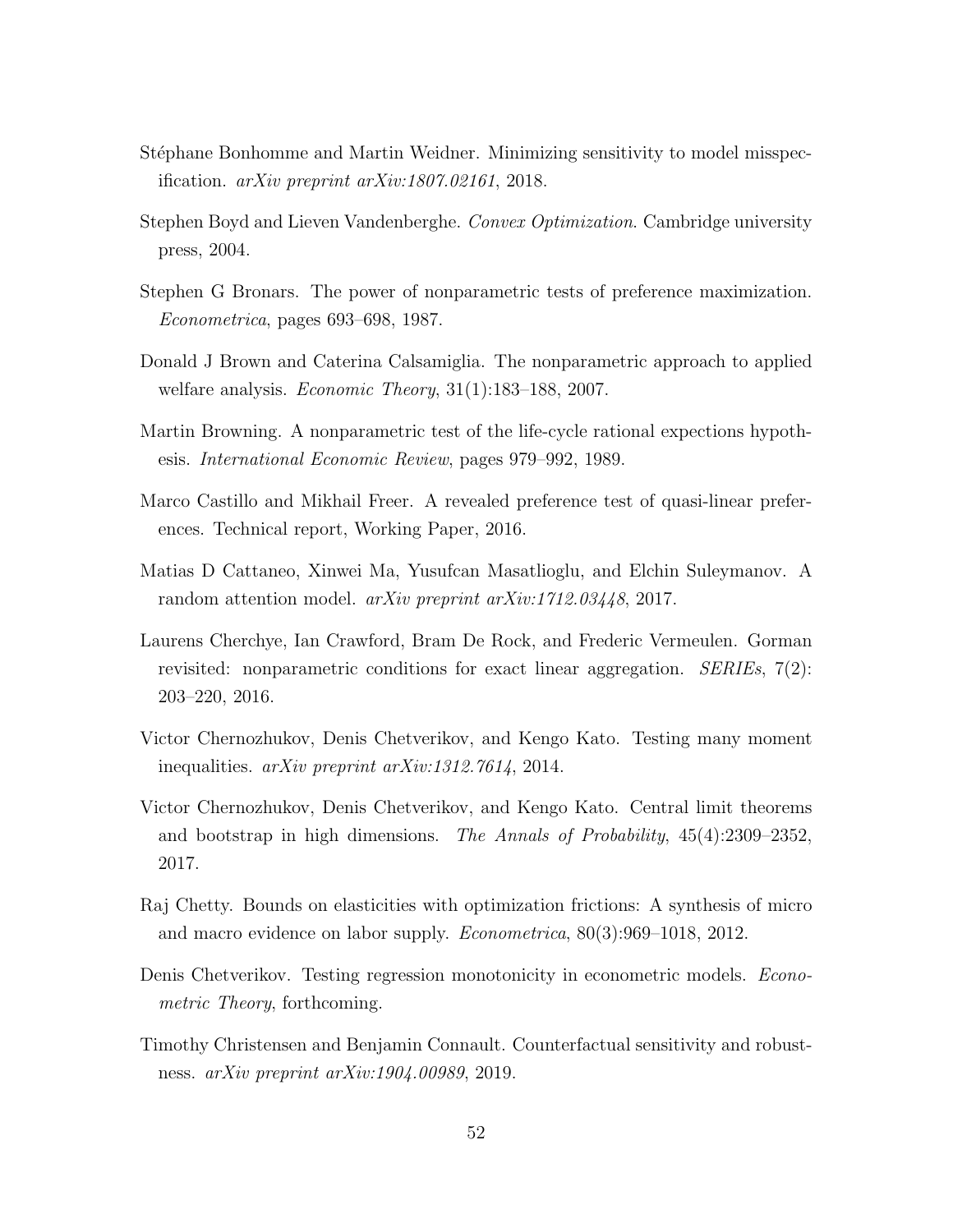- <span id="page-54-4"></span>Timothy G Conley, Christian B Hansen, and Peter E Rossi. Plausibly exogenous. Review of Economics and Statistics, 94(1):260–272, 2012.
- <span id="page-54-11"></span>Sean Crockett, Daniel Friedman, and Ryan Oprea. Revealed preferences and general equilibrium:a laboratory study. 2018. Working Paper.
- <span id="page-54-5"></span>John Dagsvik. Discrete and continuous choice, max-stable processes, and independence from irrelevant attributes. Econometrica, 62(5):1179–1205, 1994.
- <span id="page-54-9"></span>Geoffroy de Clippel and Kareen Rozen. Consumer theory with misperceived tastes. Technical report, 2018.
- <span id="page-54-10"></span>Rahul Deb, Yuichi Kitamura, John Quah, and Jörg Stoye. Revealed price preference: Theory and stochastic testing. 2018. Working Paper.
- <span id="page-54-6"></span>Pawe Dziewulski. Just-noticeable difference as a behavioural foundation of the critical cost-efficiency index. 2018. Working Paper.
- <span id="page-54-1"></span>Federico Echenique, Sangmok Lee, and Matthew Shum. The money pump as a measure of revealed preference violations. *Journal of Political Economy*, 119(6): 1201–1223, 2011.
- <span id="page-54-2"></span>Federico Echenique, Taisuke Imai, Kota Saito, et al. Approximate expected utility rationalization. Technical report, CRC TRR 190 Rationality and Competition, 2018.
- <span id="page-54-8"></span>Zheng Fang and Andres Santos. Inference on directionally differentiable functions. Review of Economic Studies, forthcoming.
- <span id="page-54-12"></span>David Gale. The theory of linear economic models. University of Chicago press, 1989.
- <span id="page-54-0"></span>William M Gorman. Community preference fields. *Econometrica*, pages 63–80, 1953.
- <span id="page-54-7"></span>Jean-Michel Grandmont. Transformations of the commodity space, behavioral heterogeneity, and the aggregation problem. Journal of Economic Theory,  $57(1):1-35$ , 1992.
- <span id="page-54-3"></span>Trygve Haavelmo. The probability approach in econometrics. Econometrica, 12:  $iii-vi+1-115$ , 1944.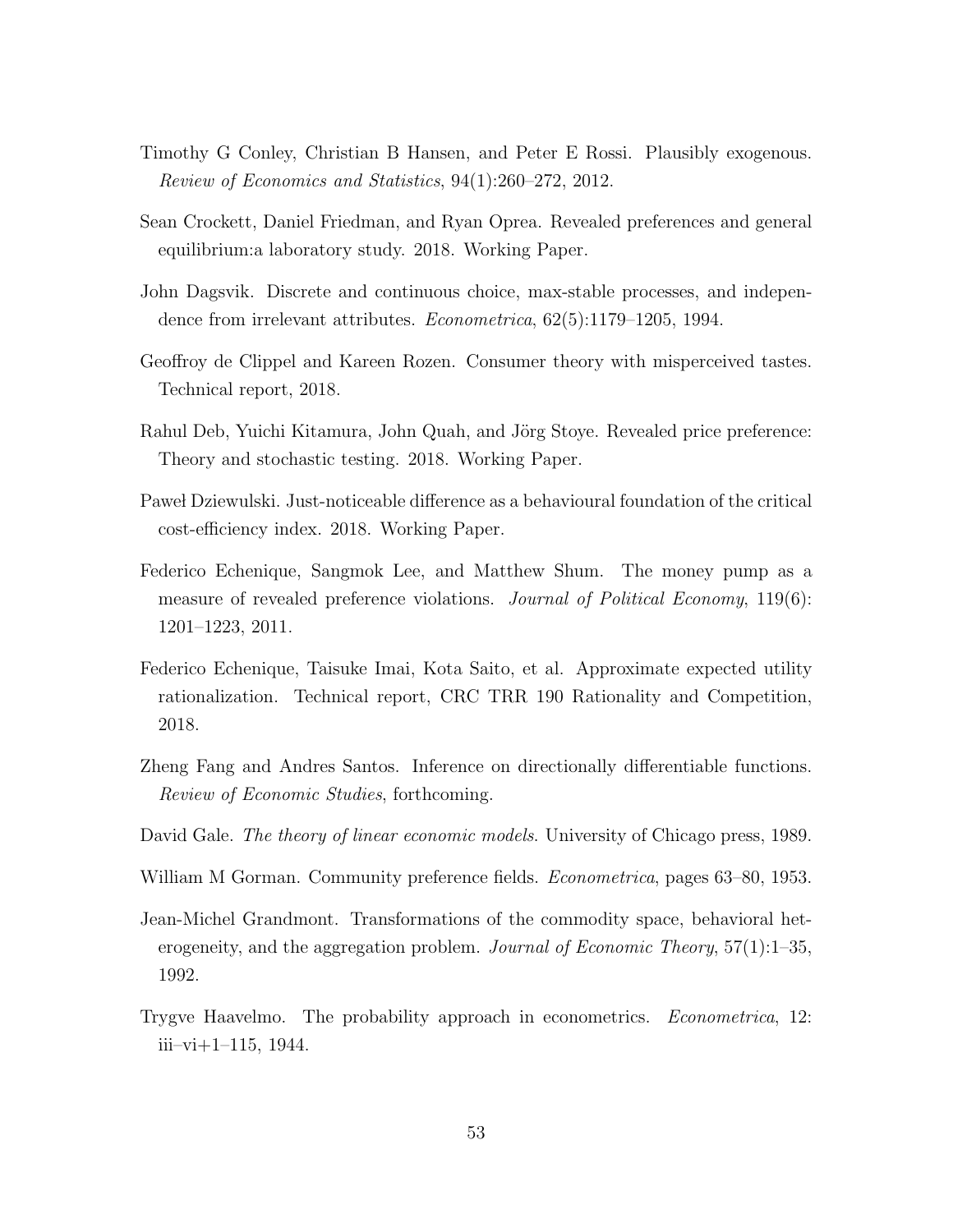- <span id="page-55-12"></span>Yoram Halevy, Dotan Persitz, and Lanny Zrill. Parametric recoverability of preferences. Journal of Political Economy, 126(4):1558–1593, 2018.
- <span id="page-55-3"></span>Lars Peter Hansen and Ravi Jagannathan. Assessing specification errors in stochastic discount factor models. The Journal of Finance, 52(2):557–590, 1997.
- <span id="page-55-2"></span>Lars Peter Hansen, John Heaton, and Erzo GJ Luttmer. Econometric evaluation of asset pricing models. The Review of Financial Studies, 8(2):237–274, 1995.
- <span id="page-55-10"></span>Wolfgang Härdle, Werner Hildenbrand, and Michael Jerison. Empirical evidence on the law of demand. Econometrica: Journal of the Econometric Society, pages 1525–1549, 1991.
- <span id="page-55-0"></span>John Richard Hicks. Value and Capital. The Clarendon Press, 1946.
- <span id="page-55-11"></span>Werner Hildenbrand. On the "law of demand". *Econometrica*, pages 997–1019, 1983.
- <span id="page-55-9"></span>Josef Hofbauer and William H Sandholm. On the global convergence of stochastic fictitious play. Econometrica, 70(6):2265–2294, 2002.
- <span id="page-55-8"></span>Hendrik S Houthakker. Revealed preference and the utility function. Economica, 17  $(66):159-174, 1950.$
- <span id="page-55-7"></span>Alan P Kirman. Whom or what does the representative individual represent? Journal of economic perspectives, 6(2):117–136, 1992.
- <span id="page-55-1"></span>Yuichi Kitamura and Jörg Stoye. Nonparametric analysis of random utility models: testing, 2018.
- <span id="page-55-5"></span>Patrick Kline and Andres Santos. Sensitivity to missing data assumptions: Theory and an evaluation of the us wage structure. Quantitative Economics, 4(2):231–267, 2013.
- <span id="page-55-6"></span>Matthew A Masten and Alexandre Poirier. Identification of treatment effects under conditional partial independence. Econometrica, 2018a.
- <span id="page-55-4"></span>Matthew A Masten and Alexandre Poirier. Salvaging falsified instrumental variable models. arXiv preprint arXiv:1812.11598, 2018b.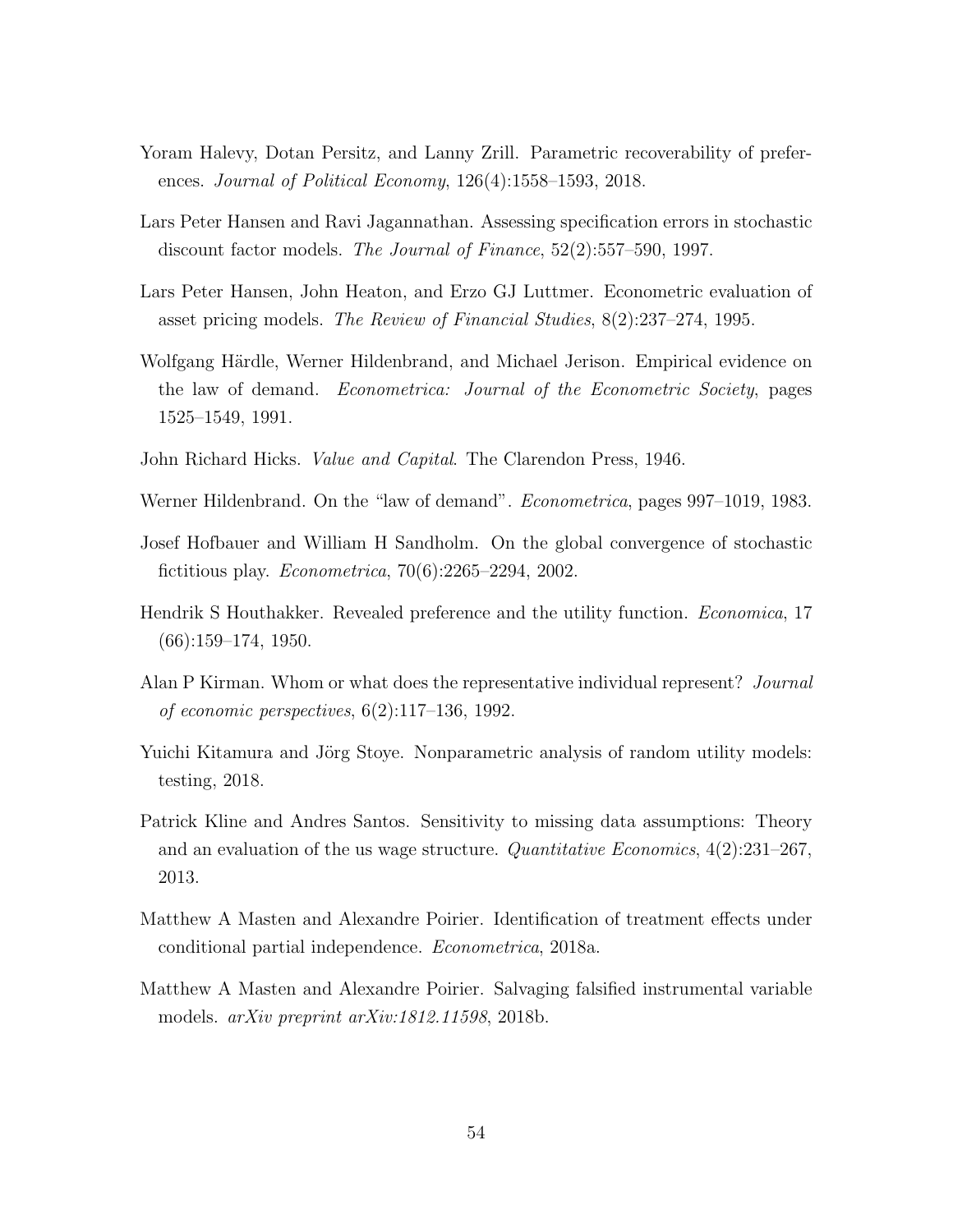- <span id="page-56-3"></span>Daniel McFadden. Econometric models of probabilistic choice. *Structural analysis of* discrete data with econometric applications, 198272, 1981.
- <span id="page-56-5"></span>Daniel McFadden and Marcel K Richter. Stochastic rationality and revealed stochastic preference. Preferences, Uncertainty, and Optimality, Essays in Honor of Leo Hurwicz, Westview Press: Boulder, CO, pages 161–186, 1990.
- <span id="page-56-6"></span>Daniel L McFadden. Revealed stochastic preference: a synthesis. *Economic Theory*, 26(2):245–264, 2005.
- <span id="page-56-11"></span>Emerson Melo, Kirill Pogorelskiy, and Matthew Shum. Testing the quantal response hypothesis. 2017.
- <span id="page-56-2"></span>Roger B Myerson. Optimal auction design. *Mathematics of operations research*, 6(1): 58–73, 1981.
- <span id="page-56-12"></span>John K-H Quah. The law of demand when income is price dependent. *Econometrica*, pages 1421–1442, 1997.
- <span id="page-56-4"></span>S Abu Turab Rizvi. The sonnenschein-mantel-debreu results after thirty years. History of Political Economy, 38(1):228–245, 2006.
- <span id="page-56-9"></span>Ralph Tyrell Rockafellar. Convex analysis. Princeton university press, 2015.
- <span id="page-56-0"></span>Joseph P Romano, Azeem M Shaikh, and Michael Wolf. A practical two-step method for testing moment inequalities. Econometrica, 82(5):1979–2002, 2014.
- <span id="page-56-1"></span>Thomas Russell and Richard Thaler. The relevance of quasi rationality in competitive markets. The American Economic Review, 75(5):1071–1082, 1985.
- <span id="page-56-8"></span>Paul A Samuelson. A note on the pure theory of consumer's behaviour. *Economica*, 5(17):61–71, 1938.
- <span id="page-56-10"></span>Xiaoxia Shi, Matthew Shum, and Wei Song. Estimating semi-parametric panel multinomial choice models using cyclic monotonicity. *Econometrica*, 86(2):737–761, 2018.
- <span id="page-56-7"></span>Kenneth A Small and Harvey S Rosen. Applied welfare economics with discrete choice models. Econometrica, pages 105–130, 1981.